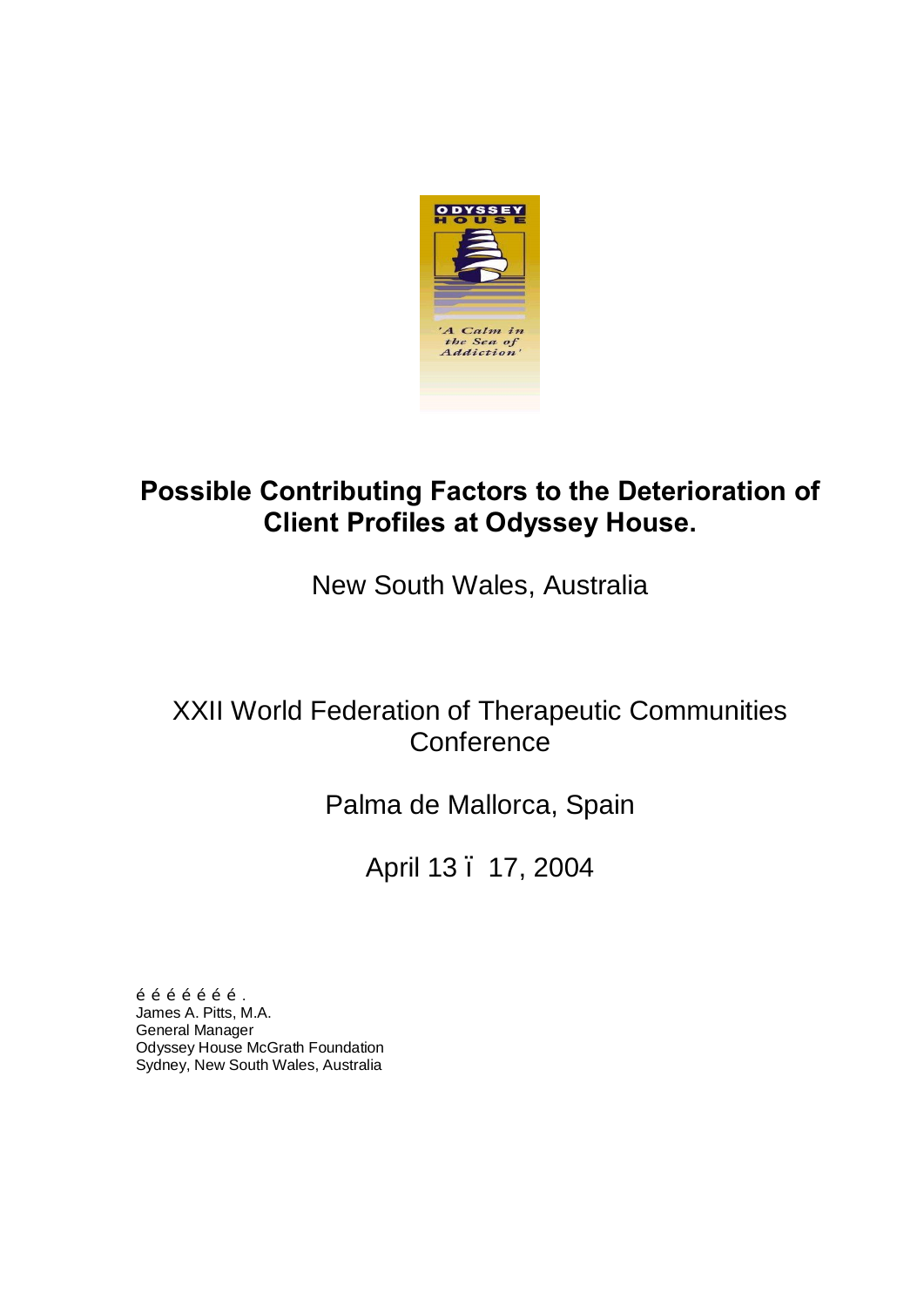# **ABSTRACT**

This paper examines factors which the author feels may account for the deterioration of client profiles within the residential therapeutic community at Odyssey House McGrath Foundation. Therapeutic Communities worldwide have had to make adjustments to their programs and programming based upon factors which impact upon their ability to deliver adequate, if not quality services. These factors may be the result of social, political, and economic policies, which are inimical to a particular geographical area at either a local, state or federal level.

In Australia the alcohol and other drugs field has been impacted, mostly positively, through the introduction of the National Campaign Against Drug Abuse (NCADA) which began in 1985. The campaign (NCADA) arose out of a conference of leading state politicians and other interested and relevant individuals involved in the alcohol and other drugs field. The impetus for the conference had been the discovery, and disclosure the daughter of the then Prime Minister, Bob Hawke, was a heroin addict. The NCADA was afforded a substantial, for the times, budget to operate for 3 years. The major goal of NCADA was % harm minimization+.

The ‰arm minimization+ approach was supported by the majority of mainstream health officials associated with alcohol and other drugs services. The 2 major approaches and/or interventions used to implement the *%* harm minimization+approach were:

- a. Needle and syringe exchange programs and,
- b. Greater availability of methadone services.

These interventions had a subsequent effect and impact upon those clients who would attend therapeutic communities. The effect of these interventions and their subsequent impact are investigated within the context of the paper.

## **Narcotics Anonymous**

Narcotics Anonymous is recognized as a self-help fellowship to assist % addicts+who are attempting to % ecover+ from their % addiction + At the time of the beginning of the National Campaign Against Drug Abuse Narcotics Anonymous (NA) meetings were relatively sparse. The majority of meetings took place in the state of New South Wales which had the largest heroin using population at the time. NA has escalated in its prominence significantly since that time. The increase in its prominence is another factor which is investigated as to its contribution to the overall deterioration of client profiles at therapeutic communities. This is an anomaly of sorts in that a number of Australian TC $\sigma$  incorporate the NA model within their program components.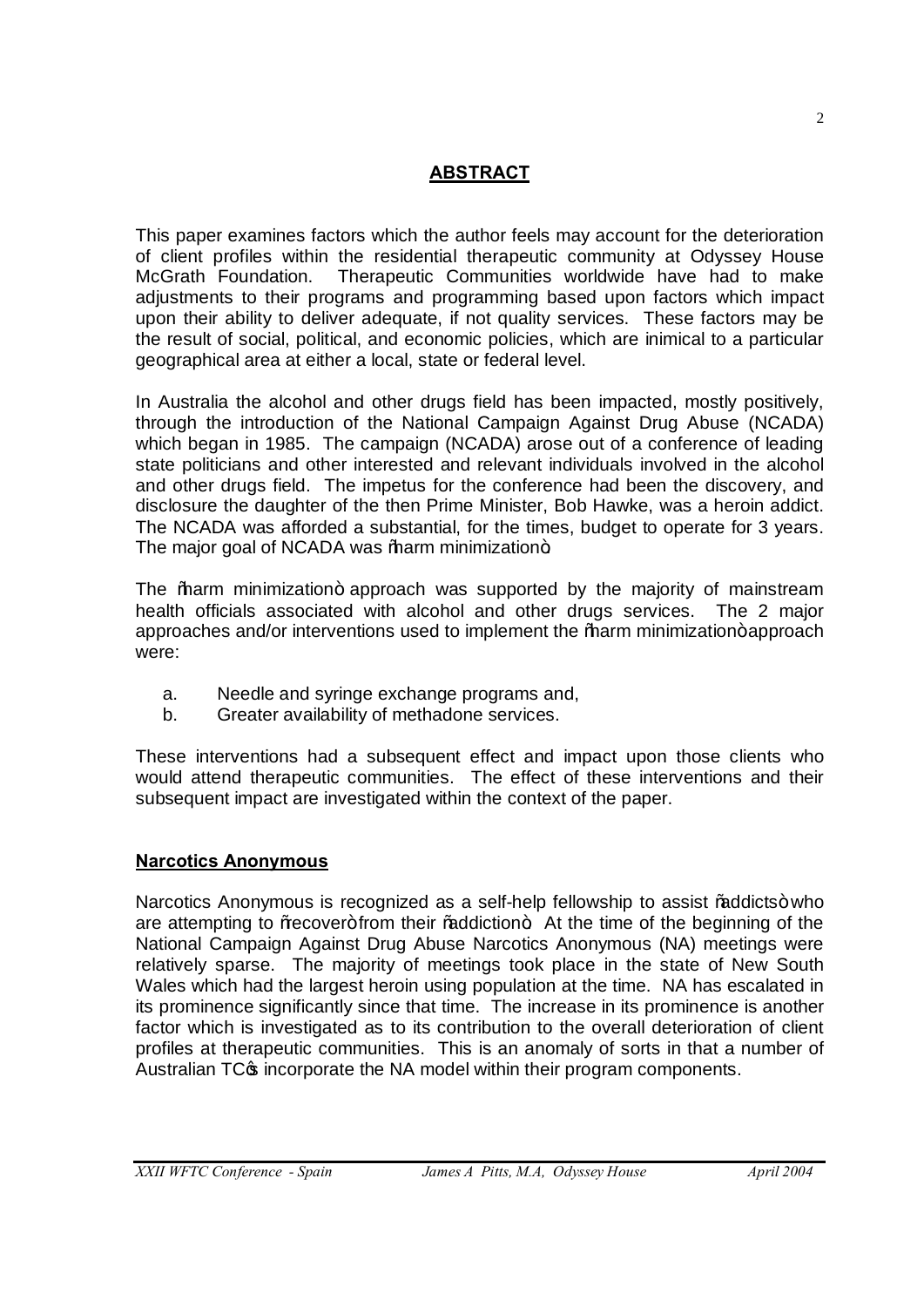The paper will examine the factors listed previously within the context of an 18-year snapshot of client profiles at Odyssey House McGrath Foundation. The profiles are taken from the clinical documentation contained within client records. Many of the records cited had been documented previously in other presentations thus the extensive availability of reported documentation which in some cases exceeds the recommended periods for the destruction of client files.

The profile indices are based upon the following:

- 1. Criminal activity.
- 2. Highest Educational Attainment
- 3. Intellectual Functioning
- 4. Employment

The data gathered from the files, and placed within the various indices is telling. Since 1985 there has been a consistent deterioration of client profiles within the therapeutic community at Odyssey House. In support of the in house findings is another study which is being conducted currently by the National Drug and Alcohol Research Centre (NDARC), situated on the campus at the University of New South Wales (UNSW), located in Sydney, Australia. The Australian Treatment Outcome Study (ATOS) is the first large-scale longitudinal study of treatment outcome for heroin dependence to be conducted in Australia. Other participating organisations are the Drug and Alcohol Services Council (DASC) of South Australia, and Turning Point, a research and training body, located in Melbourne, Victoria. The 3-month and 12 month data corroborates the in house findings of Odyssey House.

The findings of both studies highlights the severity of the problems of those persons seeking assistance for their conditions in the therapeutic community. Discussion of the findings and the implications for programming are discussed, as are plans for future programming adjustments.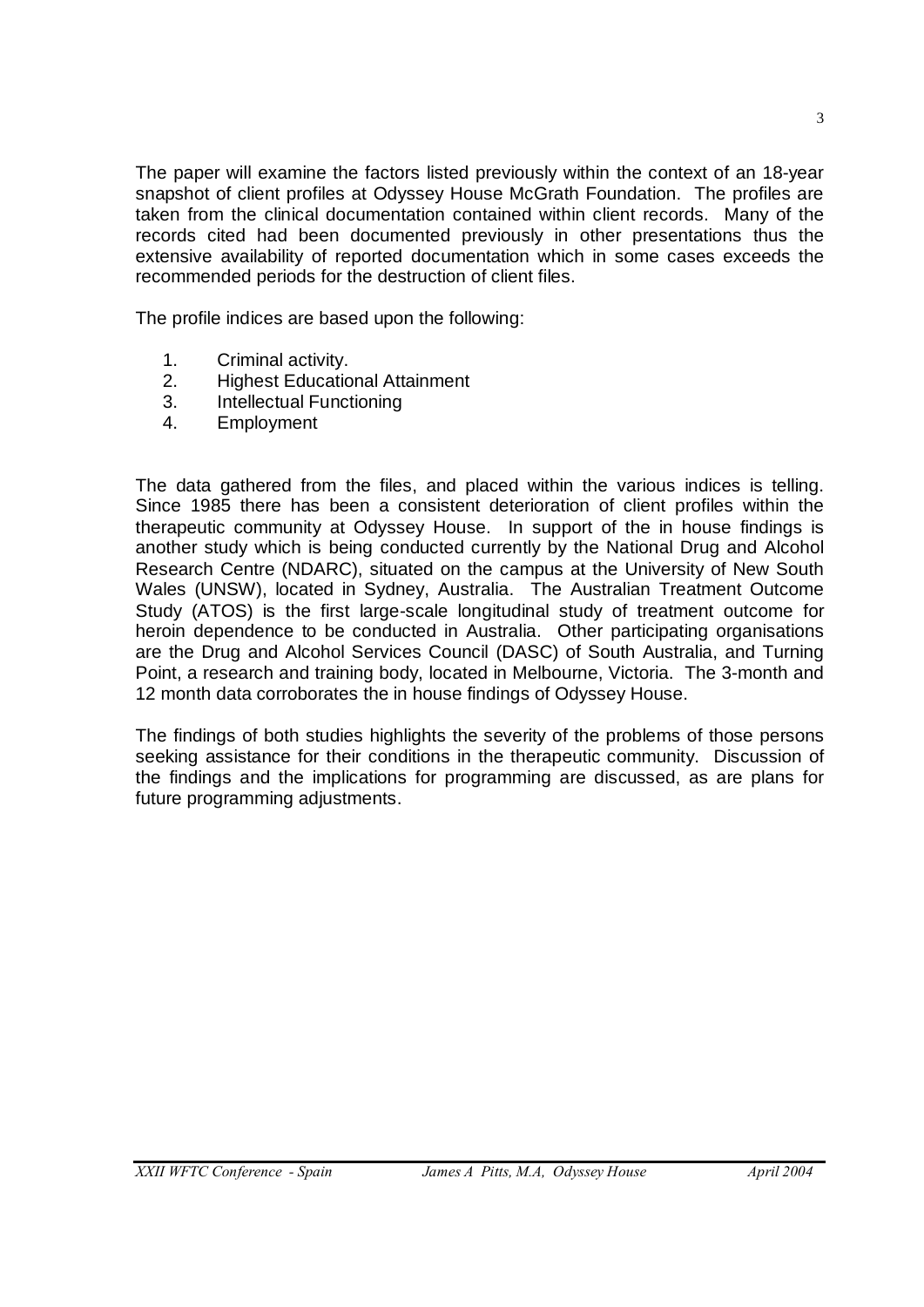# **NATIONAL CAMPAIGN AGAINST DRUG ABUSE**

The National Campaign Against Drug Abuse (NCADA) was established in April, 1985. It arose from a conference of state Premiers and Commonwealth of Australia officials. The impetus for the Premiers Conference, as it was officially known, was the discovery the daughter of the Prime Minister, Bob Hawke, was a heroin addict. Funding for the initial stages of the campaign was set at \$100 million for a three-year period. The initial period was extended to 1997.

Its name was changed to the National Drug Strategy in 1993. The underlying goal of the campaign was to promote harm minimization through a variety of methods.

These include:

- 1. Intelligence gathering in illicit drugs.
- 2. More effective law enforcement measures.
- 3. Improved rehabilitation facilities and education programs (National Drug Strategy, 1993).

As part of NCADA, a mass media drug education program was established known as the Drug Offensive. The first strategic aim of the Drug Offensive was to channel health and other information to specific groups who were at risk from their use of certain drug types. The second strategic aim was to educate the public about the health dangers of irresponsible drug use. A number of mechanisms were used to implement the dual strategic goal.

These included:

- 1. TV and Radio commercials.
- 2. Posters targeted at risk taking behaviours.
- 3. Sponsorship of sports activities and music programs/concerts targeted at 12. 24 year olds (National Drug Strategy, 1993).

Through NCADA, Australia established a co-ordinated response to one of its emerging health and social programs (Pitts, 1996). The financial commitment undertaken by the Commonwealth government to provide matching funds to the Australian states and territories has been a substantial one.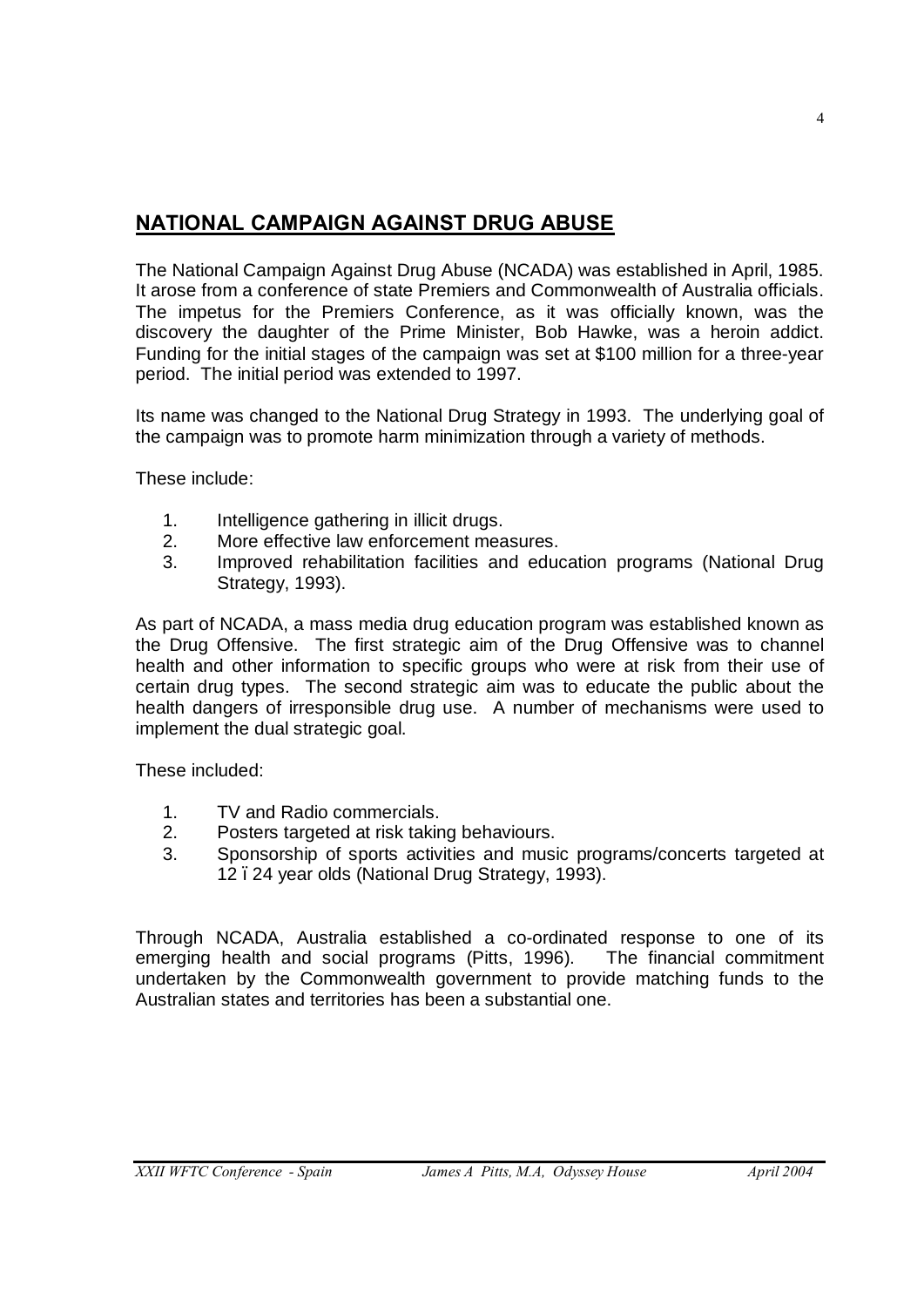To date approximately \$1.3 billion dollars has been expended on NCADA and the National Illicit Drugs Strategy (NIDS), 'Tough on Drugs+, which commenced in 1997. Although a significant expenditure in some ways, it pales when compared to the costs of alcohol and other drug abuse/misuse in Australia which was reported to be more than \$34 .5 billion in 1998-99! (Collins and Lapsley, 2002).

The Ministerial Council on Drugs was established to co-ordinate the activities of NCADA and the National Drug Strategy.

Each of the states and territories health and police ministers were empanelled, along with a Commonwealth representative to oversee the campaign. MCDS has ensured that agreed upon policy decisions and strategies were co-ordinated and implemented throughout Australia. In 1993 NCADA established the National Drug Strategic Plan, 1993-1997. It served as a guide for the remainder of the campaign until it was reviewed in 1997 by Professors Single and Rohl. Their evaluation titled "Mapping the Future+, set the stage for the National Drug Strategic Framework 1998-99 to 2002-2003, %Building Partnerships+. The %Framework+ presented a, % hared vision and basis of co-operation and co-ordinated action to reduce the harm caused by drugs in Australia over a five year period until the end of 2003+ (National Drug Strategic Framework, 1998).

Over the life of NCADA, the National Drug Strategy, and the National Drug Strategic Framework there were significant achievements. These included:

- Fewer people using illicit drugs.
- Fewer people smoking tobacco.
- · Decreases in alcohol related fatalities.
- · Increased international co-operation between law enforcement agencies.
- · Reduced numbers of heroin overdose deaths since 1999.
- Lower rates of HIV and Hepatitis C infection than were projected 5 years ago.
- · Record levels of drug seizures.
- · Increased public awareness of drug issues.
- · The availability of more treatment services.
- More people accessing treatment.
- · More research, including evaluations about responses that can be successful or that hold promise.
- · Prevention of an estimated 25,000 HIV and 21,000 HCV infections due to Australia & needle and syringe programs and subsequent savings to the community of at least \$2.4 billion, and
- · Disruption of the supply of illicit drugs both offshore and at the border by Commonwealth law enforcement agencies and subsequent savings over \$800 million of harm to the community, estimated by the Australian Federal Police of Harm Index. Its major goal remains harm minimization.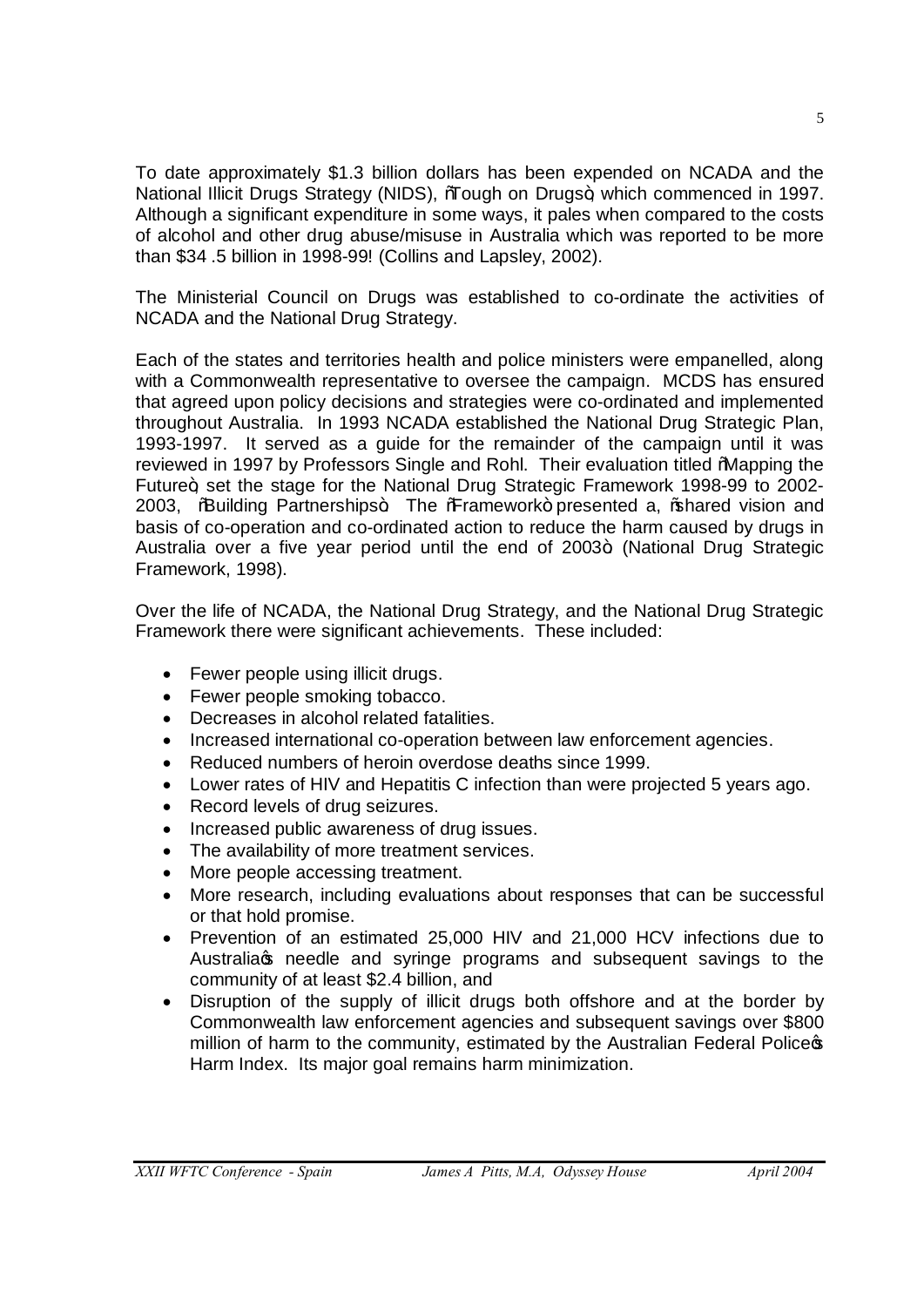# **HARM MINIMISATION**

%Harm Minimisation+ is an approach which has formed the basis of Australiags national drug policies since 1985. % Harm Minimisation+ refers to policies and programs designed to reduce and prevent harm associated with both licit and illicit drugs. It aims to improve health, social and economic outcomes for both the community and the individual, and encompasses a wide range of approaches including abstinence-orientated strategies. (Department of Health and Aging, 2004).

This approach to the drugs conundrum was a major departure from previous years in which there had been an emphasis upon abstinence based interventions and services designed to impact on the licit and illicit drug users who had not embraced the abstinence model. Service deliverers were encouraged to view the drug using population within the % bublic health+ context. It takes into account three interacting components: the individuals and communities involved; their social, cultural, physical and economic environment; and the drug itself (Department of Health and Aging, 2004).

Health officials associated with alcohol and other drugs services implemented this policy quickly. Its implementation was expedited by the immediacy to have a strategy to combat the HIV virus and the possibility of its devastating sequale within the at-risk gay, intravenous drug using (IDU), and heterosexual populations. Strong education, and prevention messages were developed which promoted safe sexual practices amongst the at risk groups and discouraged the sharing of needles and syringes amongst intravenous drug users. As a result Australia has one of the lowest rates of seroposivity amongst IDU<sub>s</sub> in the world at between 1-5% (Kaldor et al, 1993).

# **Needle and Syringe Exchange Programs, Needle syringe Programs**

One approach which has contributed significantly to the low rates of seroposibity amongst IDU $\sigma$  has been the establishment of first needle and syringe exchange programs and services. The initiative changed its nomenclature recently due to the low rates of actual exchange of used needles and syringes for clean ones. There was an early recognition by health officials in Australia of the link of IDU<sup>\$</sup> to HIV and AIDS cases (Wodak, 1995). Working groups in Australia focussed upon the need to prevent another 'New York+ like experience from occurring in Australian cities amongst the IDU population.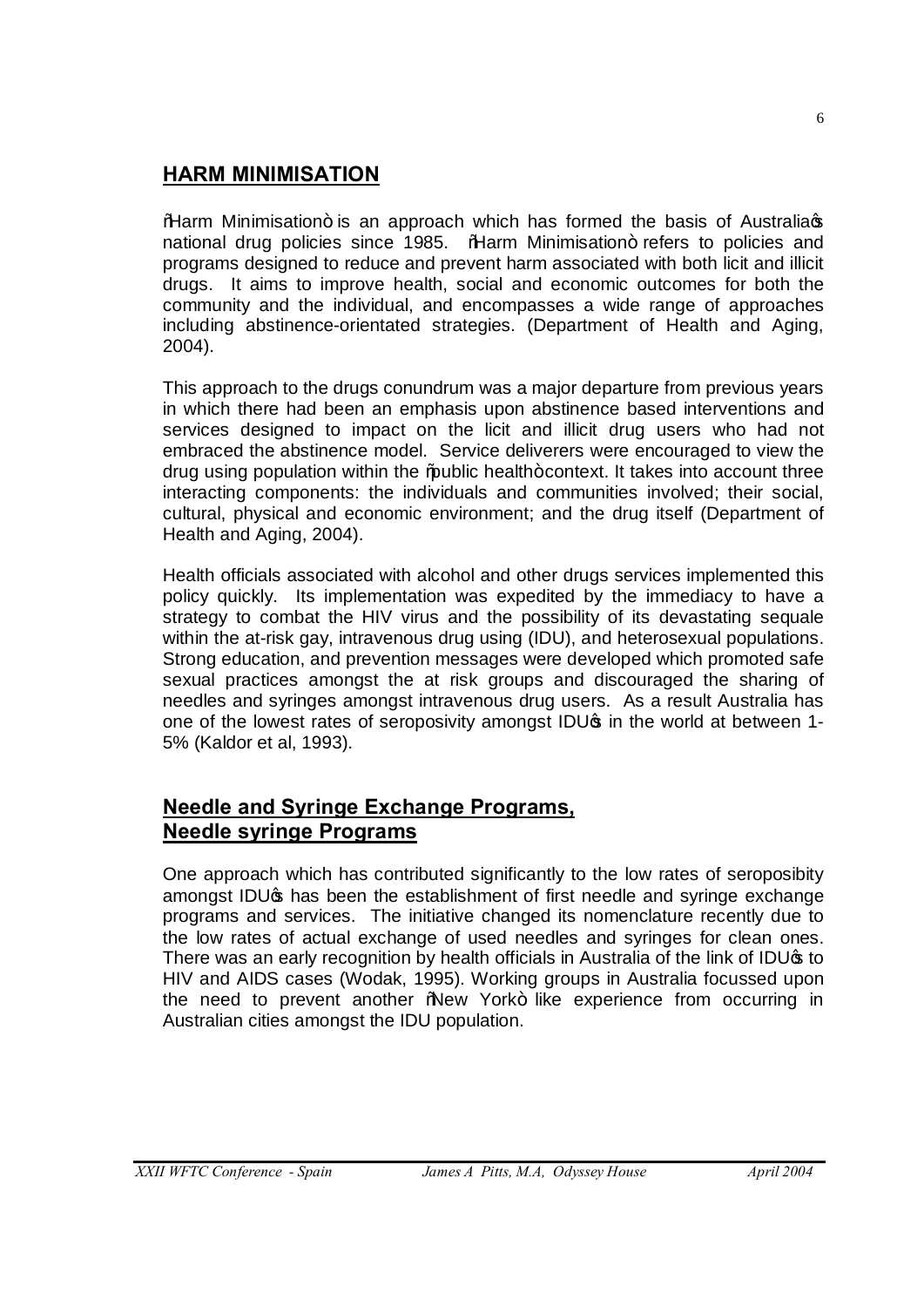HIV infection is still relatively uncommon in Australian IDUG (Kaldor et al, 1993). HIV test results of prison entrants in several jurisdictions of Australia continue to be well under 1% (Wodak, 1993). Of the cases with a documented known exposure category since the first case was demonstrated in 1982, 2003 statistics indicate 81.6% were attributed to male homosexual/bisexual contact, 4.6% to male homosexual/bisexual contact and IDU, and 6.9% to heterosexual contact. The remaining 3.1% of those seropositive consisted of hemophiliacs, recipients of blood transfusions and/or blood products, or other/undetermined (Australian HIV Surveillance Report, 2004).

AIDS was identified as a priority issue early in Australia. In 1987 a major advertising campaign based upon a *C*im Reaper+theme was established. The wife of the then Prime Minister, Mrs Hazel Hawke, launched a pamphlet aimed to educate IDU<sub><sup>\$</sub></sup> about the potential risks of sharing needles and syringes. The</sub> pamphlet was titled "Never Ever Share Needles+, and was part of the Drug Offensive. The impact of the launch was tremendous due to the imprimatur of the Prime minister, and his wife, who were the parents of an IDU. In 1989 a National HIV/AIDS Strategy was established. Within the document there was an endorsement for the establishment of needle and syringe exchange programs (Department of Community Services and Health, 1989).

The State of NSW had the first pilot needle and syringe exchange program which began in 1986. It was located in Sydney, which was the largest IDU population in Australia. Other needle and syringe exchange programs were established later. Initially they were drug store or pharmacy based. As costs dropped in terms of dollars per unit more programs were established. In 1991 it was noted that needle and syringe exchange programs received a larger share of total education and prevention funding than programs for any other target group (Inter Governmental Committee on AIDS, 1992).

Statistics for the distribution of needles and syringes through government auspiced programs in Australia s six states and two territories indicate over 31,800,000 were distributed in 1999-2000 at a cost of \$22,674,000. A wide range of distribution methods are employed currently, which include vending machines and mobile units to reach IDU $\phi$  who are deemed vulnerable and less mobile, outreach services, as well as primary and secondary outlets (Commonwealth Department of Health and Aging, 2002). These methods share wide support across a range of medical, health, political, and community groups within Australia!.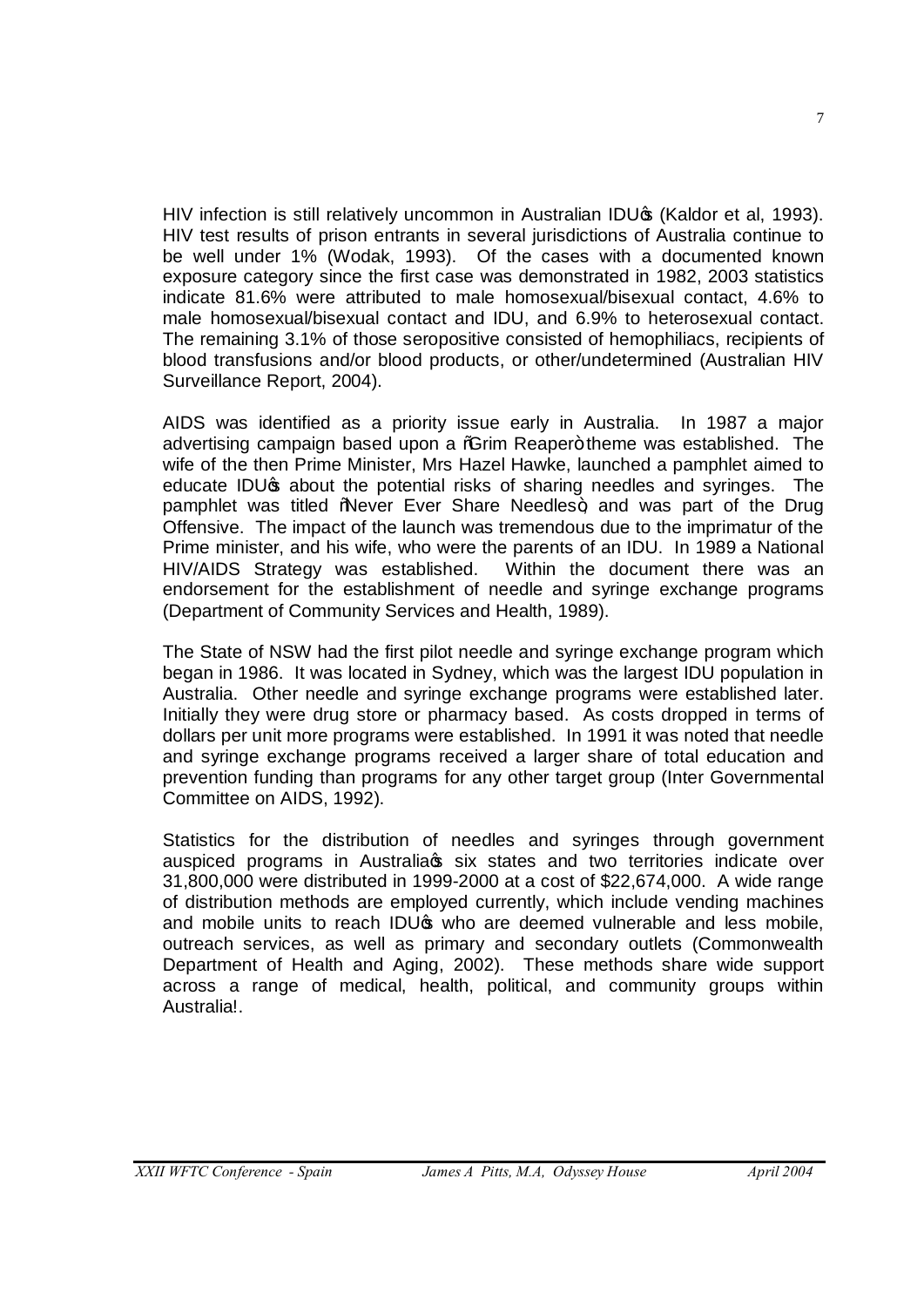# **METHADONE TREATMENT IN AUSTRALIA**

Methadone as an intervention for the treatment of opiate addiction was pioneered in the United States by Dole and Nyswander (Dole and Nyswander, 1967). In Australia , Dr Stella Dalton pioneered work to establish methadone treatment in Australia (Connexions, 1989). Dr Dalton, treating a group of heroin users at Wisteria House, demonstrated great results in the client group she was working with at the time. Success rates of 88% at follow up showed the client group had no new convictions (Dalton, Duncan, Taylor, 1976) Policy makers embraced the results with hope and proceeded to expand Methadone treatment in the state of New South Wales, and eventually in most of Australia. There have been other studies which have highlighted some of the problems and shortcomings inherent in this form of treatment. Ongoing illicit drug use (Foy et al, 1989), high recidivism rates for inmates who have been on methadone were shown on post release studies, as well as higher rates of convictions than a control group (Hume and Corta, 1989). Methadone treatment was actually curtailed at one time during the late 70 $\phi$  and early 80 $\phi$  in Australia. Reasons for the declination were cited as too liberal dispensing policies (Luger, 1989), which resulted in the diversion of methadone onto the black market, and other interventions becoming available such as therapeutic communities and Narcotics anonymous (Davies, 1986).

There is a wide body of research in Australia and the United States which supports Methadone treatment as an efficacious intervention (Dole and Nyswander 1965; Dalton and Duncan, 1979; and Reynolds and Margo, 1975). Other studies attest to methadone opertibution to decreased opiate use, increased employment, and its positive impact upon criminality (National Institute of Drug Abuse, 1981; McClelland et al, 1981; Judson, Ortiz and Crouse, 1980; McGlothlin and Anglin, 1981; Dole and Joseph, 1978; Ward et all, 1998).

Methadone is probably the most widely researched of all available treatment interventions in Australia (Ward, Mattick, and Hall, 1992; Newman and Whitehill, 1979; Jaffe et all, 1972; Grondbladh and Hume, 1989; Vanischemi et al, 1991). Given the wide body of research which initially supported treatment, Australian politicians and health officials sought to increase its use (Caplehorn and Batey, 1992; Bammer et all, 2000).

Methadone treatment gained status as a major plank in the harm minimization platform when it was endorsed as an appropriate treatment intervention at the 1985 Premier & Conference on Drug Abuse when the National Campaign Against Drug Abuse was established.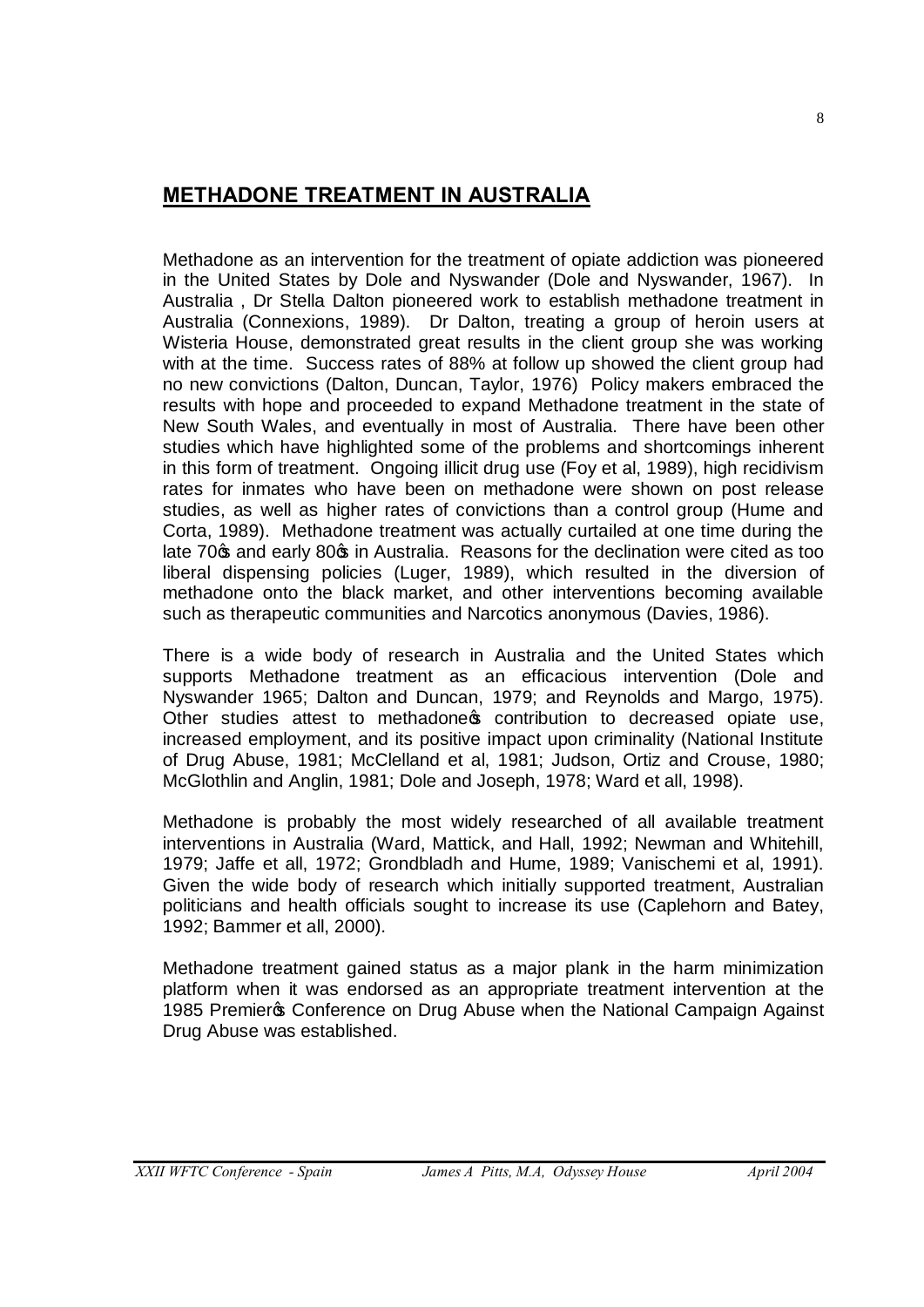Since the establishment of NCADA methadone treatment has had a steady increase across Australia. The only exceptions to this was the state of Tasmania, and the Northern Territory, both of whom had no publicly funded methadone programs until recently. In 1985, just prior to the Premiers conference there were 2203 people on methadone nationwide. By 1991 there were 10,000 people on methadone nationwide (National Drug Strategy, 1993). Currently there are 36,986 persons on alternative pharmacotherapies, which include methadone and buprenorphine. Client numbers for methadone treatment and buprenorphine treatment are shown in the tables below:

| State/           | 1985 | 1986 | 1987 | 1988 | 1989 | 1990 | 1991 | 1992  | 1993  |
|------------------|------|------|------|------|------|------|------|-------|-------|
| <b>Territory</b> |      |      |      |      |      |      |      |       |       |
| <b>NSW</b>       | 840  | 2672 | 3260 | 3670 | 4029 | 5014 | 5829 | 6392  | 7279  |
| VIC-             | l 50 | 280  | 455  | 607  | 641  | 1407 | 1630 | 1980  | 2376  |
| <b>QLD</b>       | 819  | 833  | 842  | 951  | 962  | 967  | 1090 | 1451  | 1603  |
| <b>WA</b>        | 224  | 300  | 269  | 364  | 475  | 446  | 514  | 505   | 574   |
| SА               | 120  | 297  | 320  | 336  | 359  | 400  | 541  | 772   | 877   |
| <b>ACT</b>       | 50   | 64   | 68   | 71   | 77   | 86   | 90   | 144   | 280   |
| <b>TAS</b>       |      |      |      |      |      |      |      |       |       |
| <b>TOTAL</b>     | 2203 | 4446 | 5204 | 5999 | 6543 | 8320 | 9694 | 11244 | 12989 |

#### **TABLE 1 - 1985 to 1993**

## **TABLE 1a - 1994 to 2003**

| State/           | 1994  | 1995        | 1996 | 1997  | 1998  | 1999  | 2000  | 2001<br>$**$ | $2002**$ | $2003$ ** |
|------------------|-------|-------------|------|-------|-------|-------|-------|--------------|----------|-----------|
| <b>Territory</b> |       |             |      |       |       |       |       |              |          |           |
| <b>NSW</b>       | 8305  |             |      | 11365 | 12107 | 12600 | 13594 | 15069        | 15471    | 16165     |
| <b>VIC</b>       | 2793  | No          |      | 4464  | 5334  | 6700  | 7647  | 7743         | 7700     | 8685      |
| QLD              | 1952  | Information |      | 2754  | 3011  | 3341  | 3588  | 3745         | 3896     | 4289      |
| <b>WA</b>        | 645   | Available   |      | 1242  | 1654  | 2449  | 2140  | 2307         | 3602     | 4079      |
| <b>SA</b>        | 888   |             |      | 1760  | 1839  | 1985  | 2198  | 2522         | 2417     | 2486      |
| ACT              | 323   |             |      | 387   | 406   | 559   | 615   | 641          | 590      | 443       |
| <b>TAS</b>       | 90    |             |      | 267   | 306   | 370   | 423   | 464          | 513      | 498       |
| <b>NT</b>        |       |             |      |       |       | 2     | 32    | 25           | 21       | 98        |
| <b>TOTAL</b>     | 14997 |             |      | 22239 | 24657 | 27906 | 30237 | 32516        | 34210    | 36300     |

*\*\* Figures for these years include Buprenorphine Clients*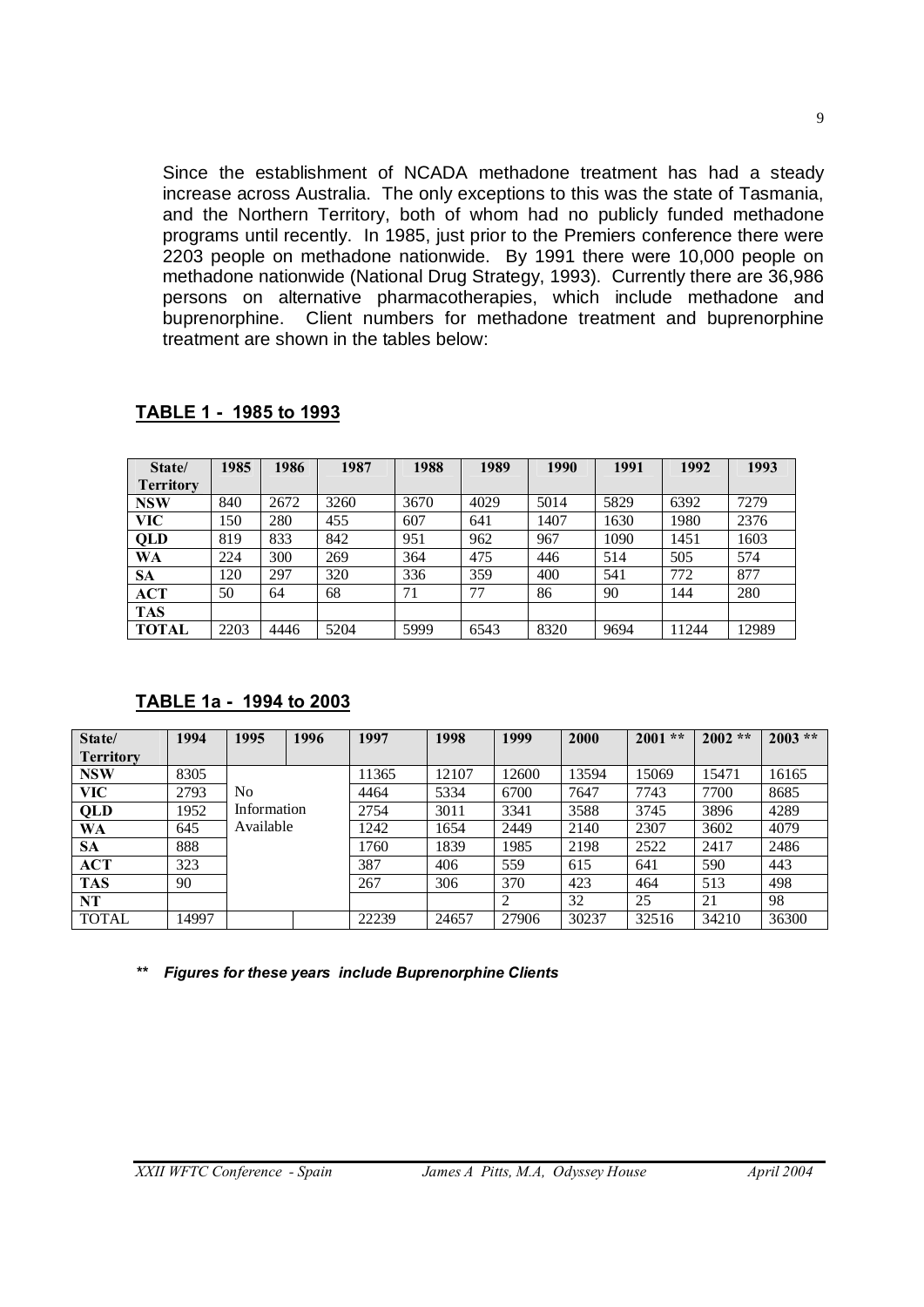| State/           | 2001 | 2002 | 2003 |
|------------------|------|------|------|
| <b>Territory</b> |      |      |      |
| <b>NSW</b>       | 82   | 938  | 1981 |
| <b>VIC</b>       | 276  | 2812 | 3890 |
| <b>QLD</b>       | 13   | 576  | 1034 |
| WA               |      | 877  | 1540 |
| <b>SA</b>        |      |      |      |
| <b>ACT</b>       |      | 36   | 104  |
| <b>TAS</b>       | 5    | 47   | 44   |
| <b>TOTAL</b>     | 376  | 5304 | 8641 |

# **TABLE 2 - BUPRENORPHINE - 2001 - 2003**

The increase nationwide had been tremendous since the endorsement of methadone as a treatment modality. The total number of persons on alternative pharmacotherapies is doubly significant when it is estimated the total number of heroin dependent persons in Australia is estimated to be between 62-74,000! (Hall et al, 2001). There has been a shift towards the use of buprenorphine and away from methadone after the release of the results of the National Evaluation of Pharmacotherapies for Opioid Dependence (NEPOD). The study provided a high level of evidence as to the effectiveness of pharmacotherapies obtained from controlled clinical trials. An additional reason for the shift has been a public backlash against some public methadone clinics whose clients disrupt the public amenity. These concerns have been highlighted and promoted by high profile radio hosts in Sydney in particular.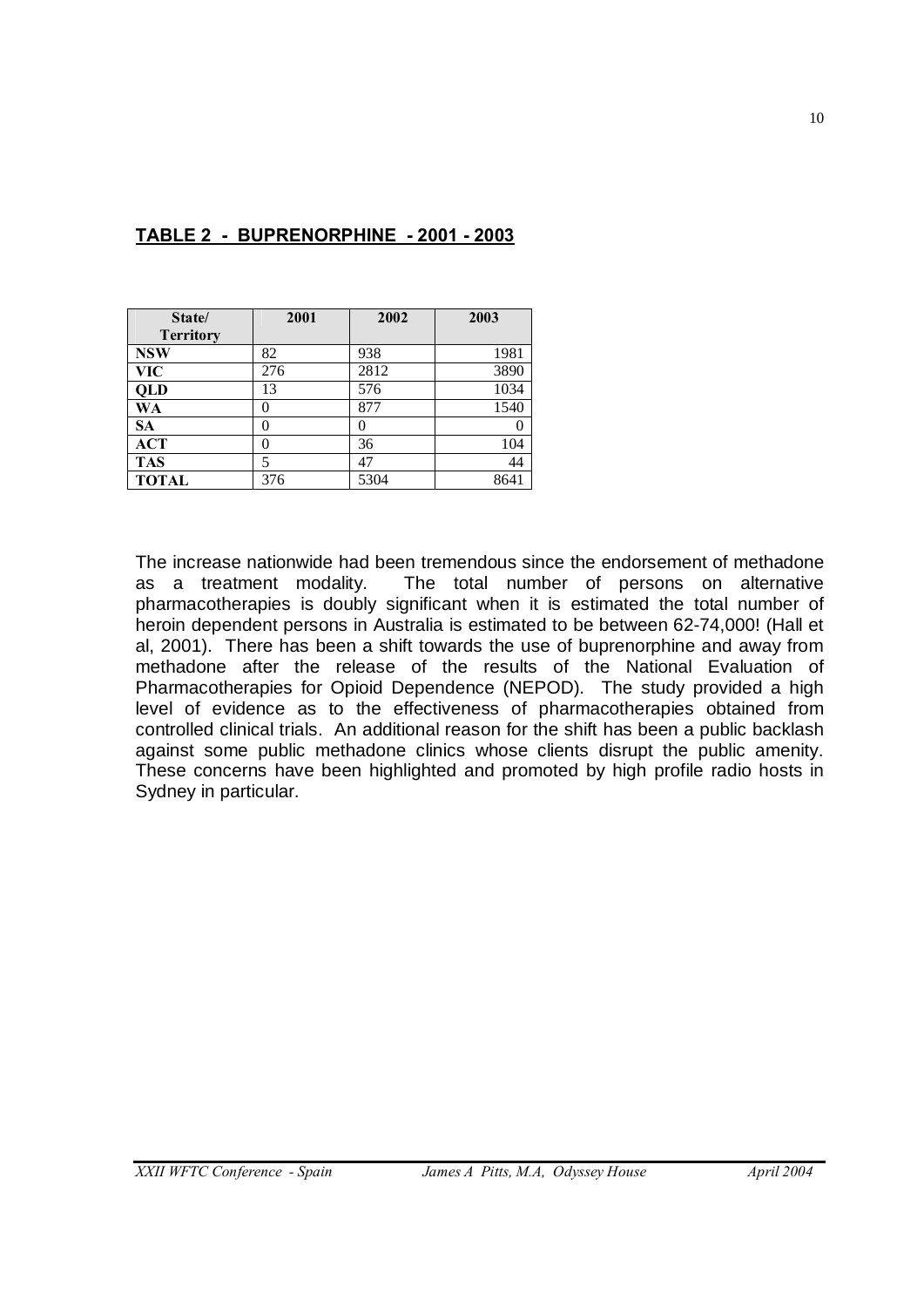# **NARCOTICS ANONYMOUS (NA)**

# **Development**

The first meeting of Narcotics Anonymous (NA) was held at the United States public health facility located in Lexington, Kentucky in 1947 (Popple, 1995). A communitybased group, located in Los Angeles, California began what is recognised as NA today. Using principles from Alcoholics Anonymous (AA) and those from the Lexington meetings NA was established in 1953. Centered in Los Angeles it spread to other US cities and Australia in the 1970;  $\infty$ . An assembly of local delegates was established in 1978, and in 1982 the NA self titled basic text was published. The movement has grown since that time (Narcotics Anonymous, no date).

# **Program**

The information pamphlet describes NA as a *%*tot for profit fellowship or society of men and women for whom drugs had become a major problemõ õ... recovering addicts who meet regularly to help each other stay clean+. The core of the NA program is a series of personal activities Known as 12 steps. These include admitting there is a problem; seeking help; self appraisal; confidential self disclosure; making amends where harm has been done; and working with other addicts who want to recover. There is an emphasis on spiritual awakening in a practical context. Key to the therapeutic value of NA is the belief in  $%$  and addict helping another+. Group meetings are run on common NA principles and are either % pen+. where anyone can attend, or % dosed +. only for those who wish to address their own drug problem. There is a belief in a % lisease+ concept of addiction that is not meant to qualify philosophical or medical meanings. The term disease is useful for NA members as a means to accept their condition,. As a result NA members are encouraged to abstain from all drugs (Narcotics Anonymous, no date).

# **NA in Australia**

It is reported that NA began in Australia in the late 1970 $\sigma$  (Narcotics Anonymous, no date). In 1985 when the National Campaign Against Drug Abuse began, there were 31 meetings held weekly in New South Wales, 77 held nationwide and 3500 held worldwide. The first regional Australasian convention held in Sydney in 1984 had 500 registrants (personal communication). Due to Australia iarge land mass it took longer for the NA message to spread. The movement grows where there is ample literature available to dispense to % addicts+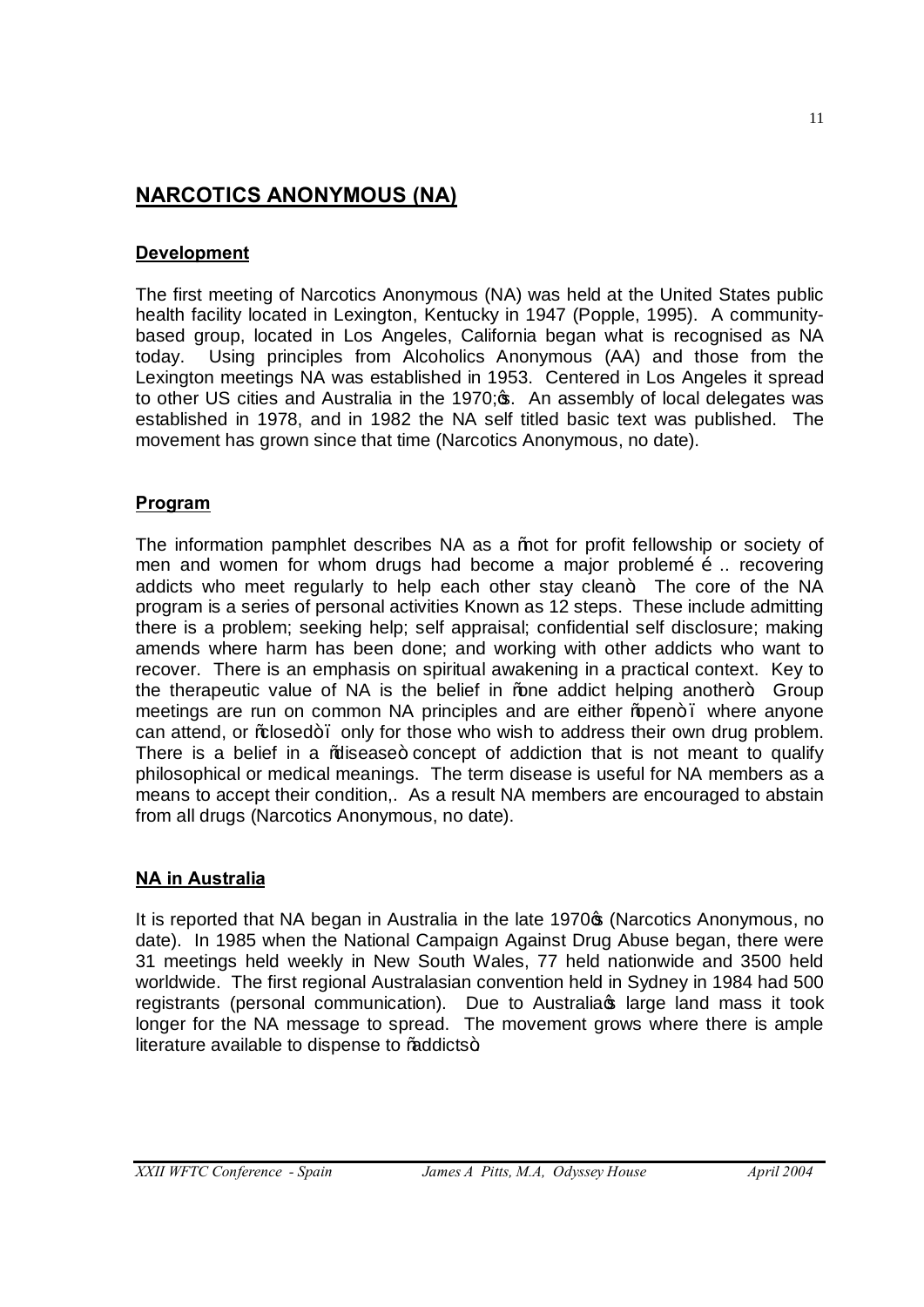In 1996 an NA convention held in Sydney had 1500 registrants. Meetings are estimated to have between 5-100 persons,. This accounts for a substantial number of addicts involved in this movement, especially when there are over 420 meetings held nationwide currently, 45% of which are held in New South Wales, and 28,000 worldwide. The total number of meetings does not include those held in prison settings.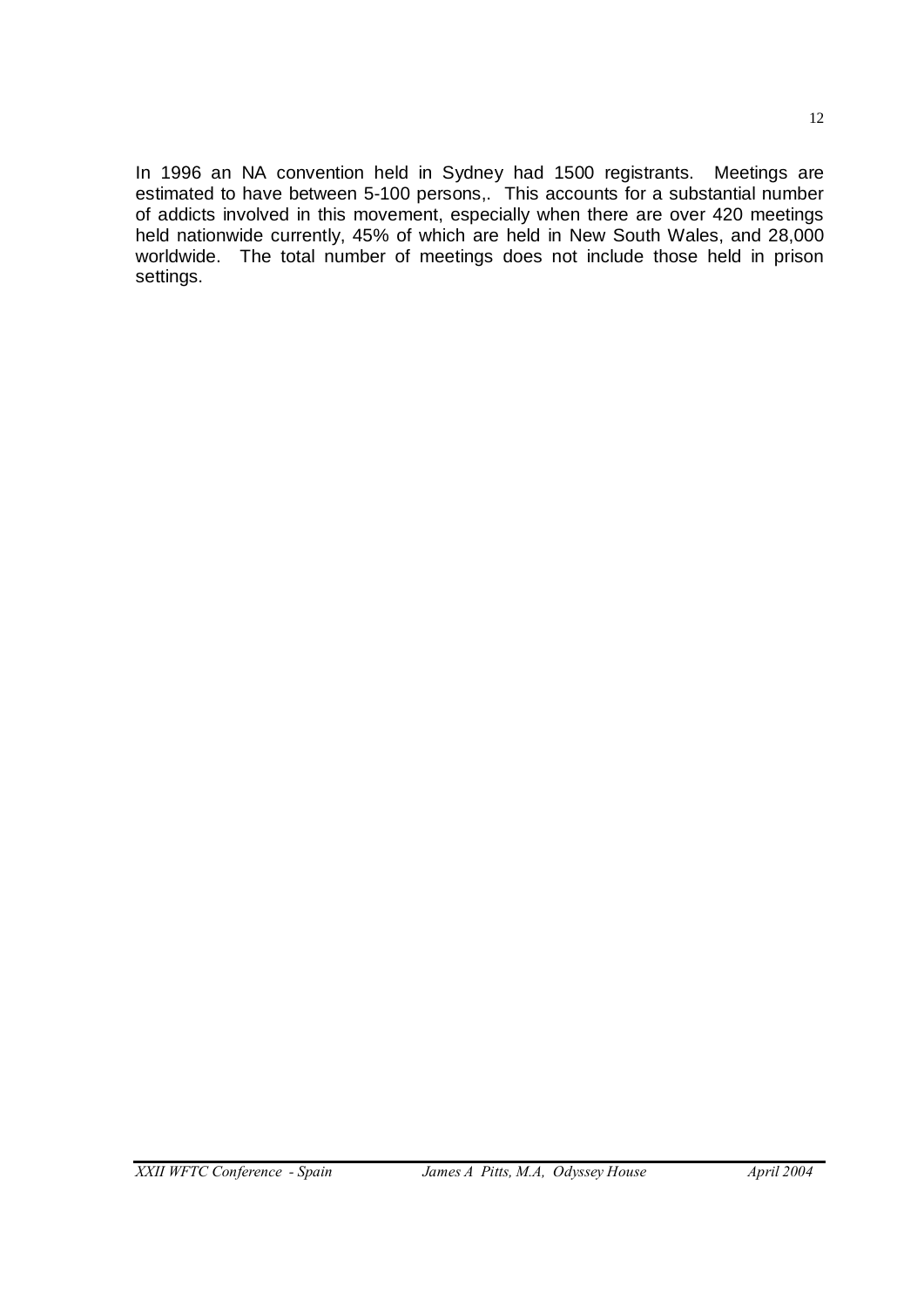# **THERAPEUTIC COMMUNITIES IN AUSTRALIA**

Therapeutic communities have operated in Australia since the mid to late 1970<sup>\$</sup> *(CarrGregg, 1984).* It is believed the first therapeutic community was We Help Ourselves (WHOS) in 1973. The Odyssey House program was established in 1977 in Sydney<sub>s</sub> southwestern suburbs. Other therapeutic communities established within this same period of time were The Buttery, Karralika, and Westmount Co-operative. There was little, if any, formal association between these programs. A clear rationale for this would be speculative, but it would appear a sense of mistrust, professional jealousies, and divergent applications of the therapeutic community model could all be cited as contributing factors. Due to the existence of such enmity the movement remained fractuous initially. In 1985, at the Premiers Conference, which was the genesis of the National Campaign Against Drug Abuse, a situation arose which would alter that situation and forge a better understanding among therapeutic community administrators in Australia.

During the Conference, there were a number of workshops, and discussion groups which took place. Each was defined by the particular discipline of the various professions and groups who were attendees to the Conference. As such, accommodation was made for psychiatrists, psychologists, doctors, social workers, nurses (of various N<sub>S</sub>) etc. When the time had come for the groups to congregate one had not received a grouping - therapeutic communities!

The attendees requested, and were granted, a facilitator. This resulted in a working party, which scheduled a follow-up meeting at Odyssey House in Melbourne. Through a series of meetings, which alleviated and dispelled many of the misconceptions about the philosophies of various programs, an association was formerly established in 1985. It was named the Australian Therapeutic Communities Association and its first National Conference was held in November 1986.

# **Therapeutic Community Effectiveness**

A number of research studies have evaluated the effectiveness of therapeutic communities *(Bale, 1979; Collier and Hijazi 1974; Pills, 1992; De Leon, Wexler, and*  Jainchill, 1982; Latukefu, 1987; Toumborou, 1994), These studies have shown that therapeutic communities participants display improvements on post treatment variables such as employment, diminution of drug use, reductions in criminal incidences and convictions, and increased pro social behaviour in terms of education and employment. One study determined that the cost benefits ratio for various treatment models for the treatment of opioid dependence was \$1 in treatment costs for every \$17 spent when someone was not in treatment *(Scanlon, 1976).*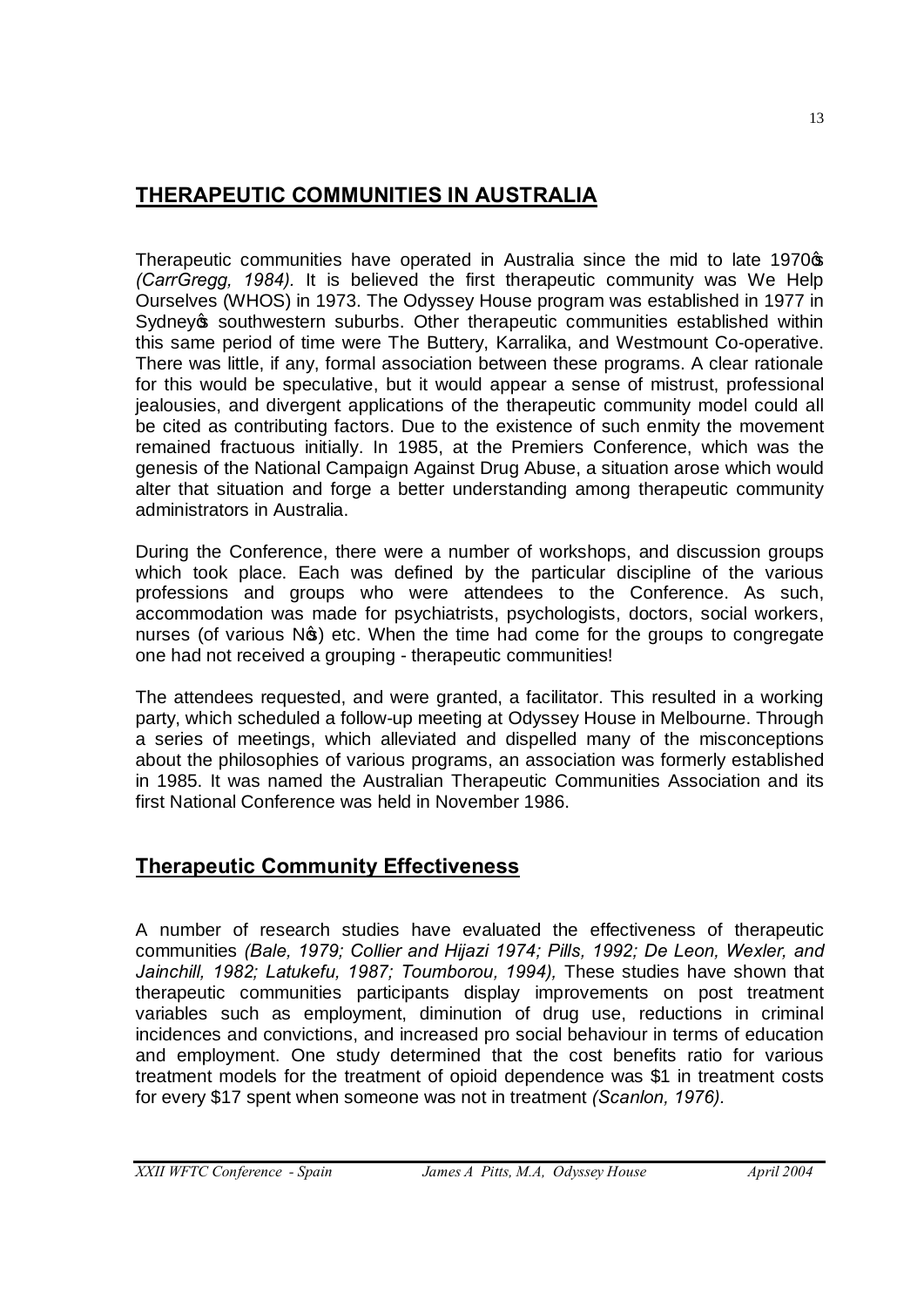A more recent study has shown that in terms of crime reduction alone costs of treatment are recovered during the period of treatment and there are further cost savings for up to 2 years post treatment *(Hubbard, et al, 1989).* The same study indicated treatment resulted in improvements in other negative behaviour and treatment would most likely result in lower social service costs. Further benefits were cited for intravenous drug users and their sex partners due to the prevention of HIV/AIDS, therapeutic communities in Australia have been recognised as an acceptable form of treatment for drug users who find them acceptable *(National Drug Strategy, 1993).* Therapeutic community administrators are conscious of their role in the intersectoral approach to alcohol and other drug problems in Australia. They accept their role in providing services for % hose who suffer the most severe consequences of the harm associated with their drug use, criminal activity, and social disadvantage *(National Drug Strategy, 1993).* Therapeutic Communities are part of the Australian drug treatment scene and have been cited as leading to significant improvement in behavioural and psychological status of clients at follow-up in those individuals who remain in treatment beyond three months with positive outcomes directly increasing with time spent in treatment *(Heather and Tebbutt, 1990).*

# **Odyssey House**

Odyssey House was founded by Dr Judianne Densen-Gerber in 1966 in New York City. She developed a long term psycho-therapeutic setting where drug misusers might be more responsive to psychiatric intervention. The first Odyssey House program was established in 1977 at Campbelltown in the state of New South Wales. A second facility was established in Melbourne, Victoria in 1979, and subsequently two other facilities were established in New Zealand in the cities of Auckland and Christchurch. The Odyssey House method is designed to allow individuals to participate in an environment free of substances of misuse whereby gains can be made in social, vocational, and psychological functioning.

# **Odyssey House Client Profile – 1985 to present**

A profile of Odyssey House participants was developed using available clinical records and data for the years 1985 to present. A composite snapshot has attempted to be taken in key indices which are consistent with the goals of the Odyssey House program. Gains are expected to be made in the areas of social, vocational, and psychological functioning.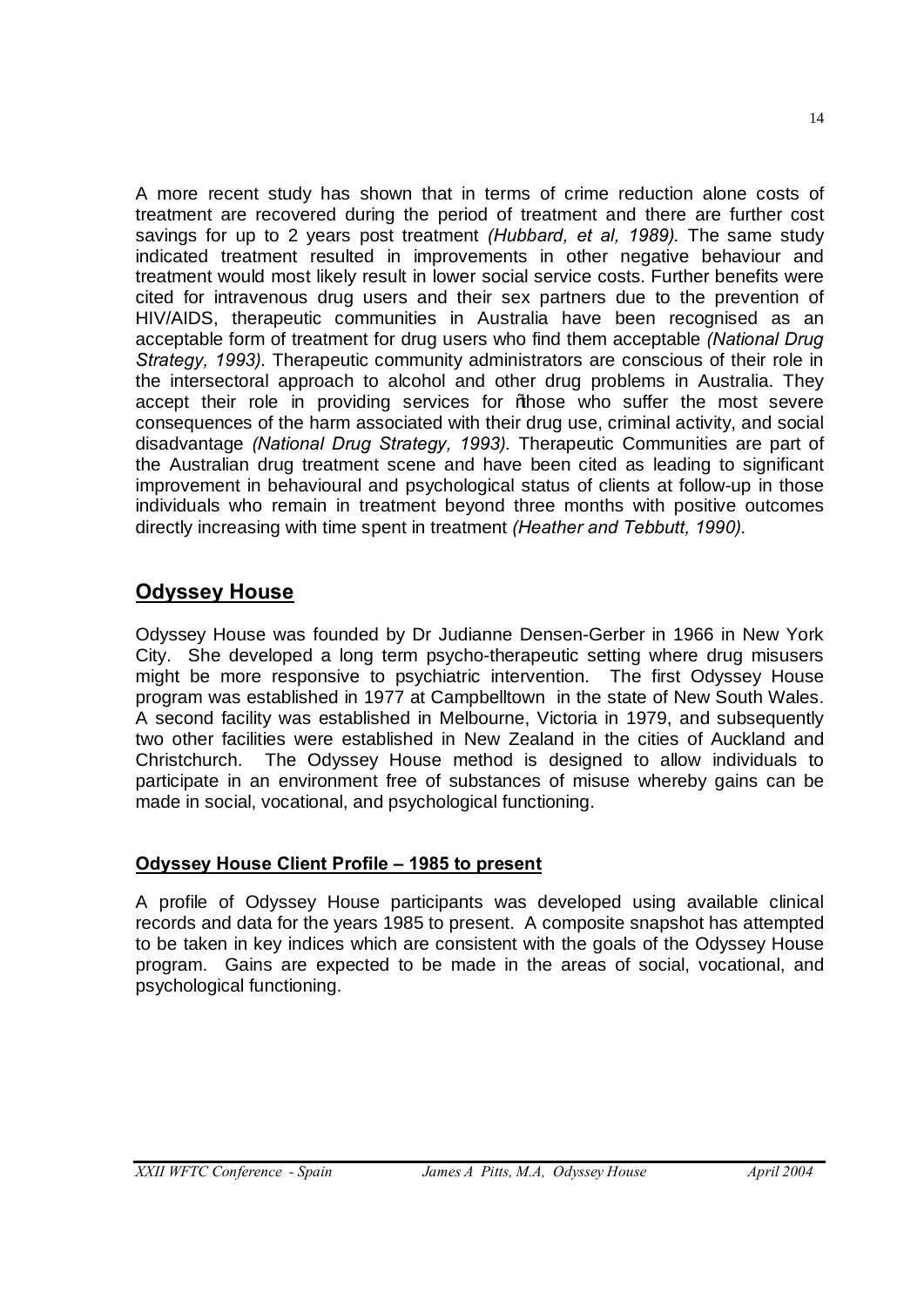These gains are to a large degree based upon what skills or resources each individual brings to the treatment setting.

The profile indices are:

- 1. Criminal activity
- 2. Educational Attainment
- 3. Intellectual Functioning
- 4. Employment

Indices are based upon the acquisition of data from the Odyssey House process of Clinical Case Review, or % upervision+ Data for the years 2001, 2002 was selected randomly from client files.  $\sqrt{\omega}$ upervision+ is a process by which each participantos progress is measured against their treatment/self help goals. A complete social history, drug use history, previous treatment experience for substance misuse, psychiatric, psychological profile, and family background are integrated into a progress report prepared by staff, along with an accompanying progress note from the resident participant, including goals for further treatment. The reports are reviewed by a clinician, or clinical team, who have no formal association with the Odyssey House program. The review is a participatory process through which appropriate clinical management is confirmed or adjustments made as needed.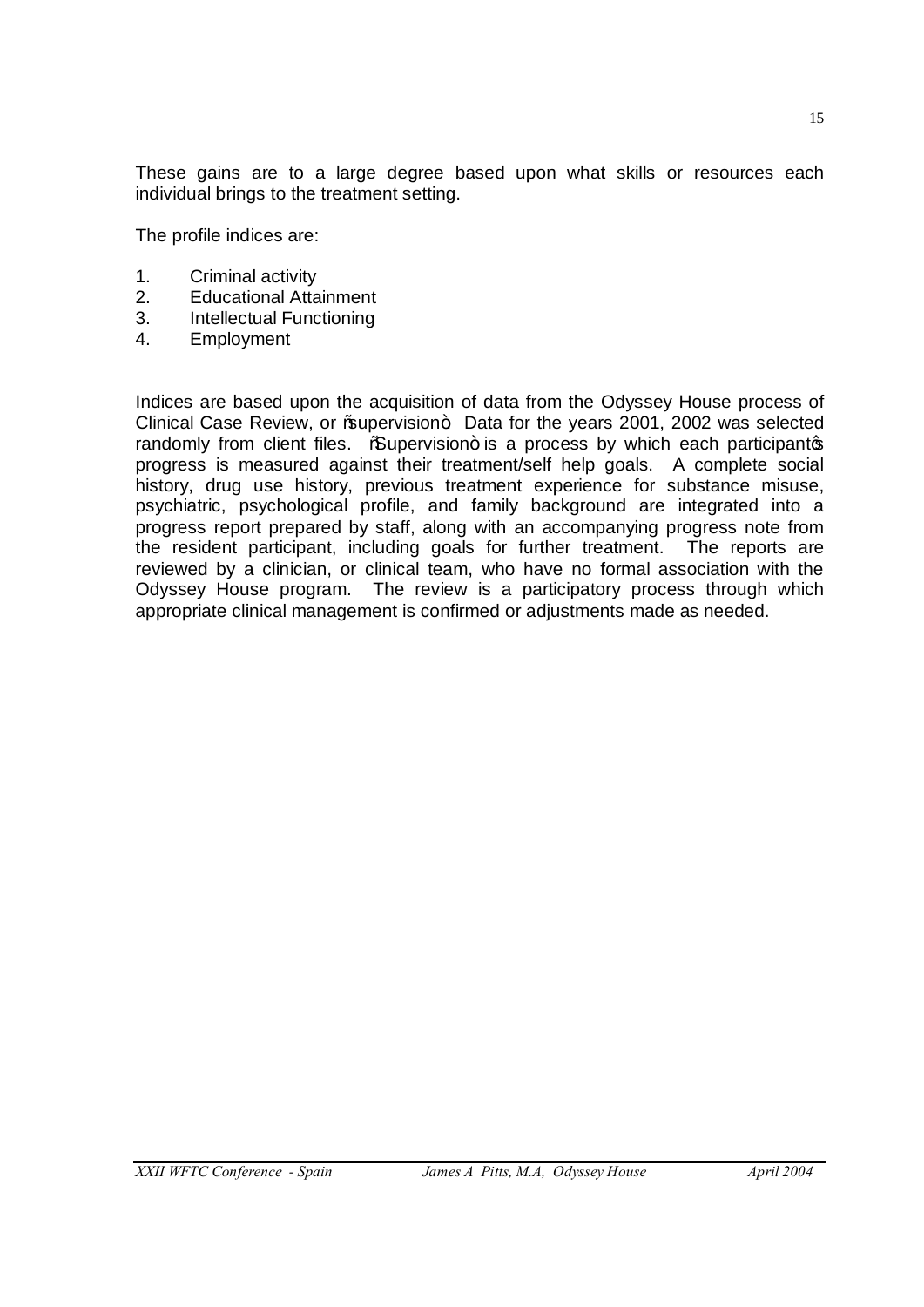# **THE INDICES**

# **Criminal Activity**

A substantial body of evidence exists which demonstrates a strong link between drug misuse and crime (Chaiken and Joynson, 1988; Bell, 1986; Chaiken, 1986, Wish and Johnson, 1986, Canton, 1999, Inciardi, 1979). A significant proportion of Odyssey House residents (55%) are referred through the criminal justice system. This particular body of referrals has increased significantly since 1985 when 35% of referrals were through the same process. In recent years in Australia there has been a much greater emphasis upon diverting drug misusers into treatment through national and state sponsored diversion initiatives (National Drug Strategy, 2001).

## **Education Attainment**

Education has been found to have positive benefits upon self concept. Participation in an education role has been shown to enhance self esteem in addition to other benefits (Biase, 1981). Lowered educational attainment places individuals at risk of lowered self esteem, and negative and deviant self concepts which are often the precursors for continued drug misuse and other anti-social activities (Pitts, 1996).

## **Intellectual Functioning**

A statistical association had been established between crime and cognitive ability over time (Hernstein and Murray, 1994). In addition higher cognitive ability can act as a preventative to criminal activity when there are other precursors present in % hach risk+ groups. Intellectual functioning is measured in Odyssey House using standard assessment protocols. One study has shown there to be a linear at association between highest treatment levels attained in Odyssey house and intelligence (Toumborou et al, 1994).

## **Vocational Attainment / Employment**

Employment rates in the year prior to entry to treatment in therapeutic community samples have shown relatively low rates (Toumborou et al, 1994). Stable employment is quite often an excellent indicator of treatment outcome, and in some cases a predictor of relapse (Hermalin et al, 1990; Castelani et al, 1997). Income levels among some samples  $(N= 63)$  were generally poor with half of one sample unemployed, while the remainder had worked 3 months or less (Pitts, 1991). In another sample (N=235) only 30% had been in employment at least half of the year (Toumborou et al, 1994).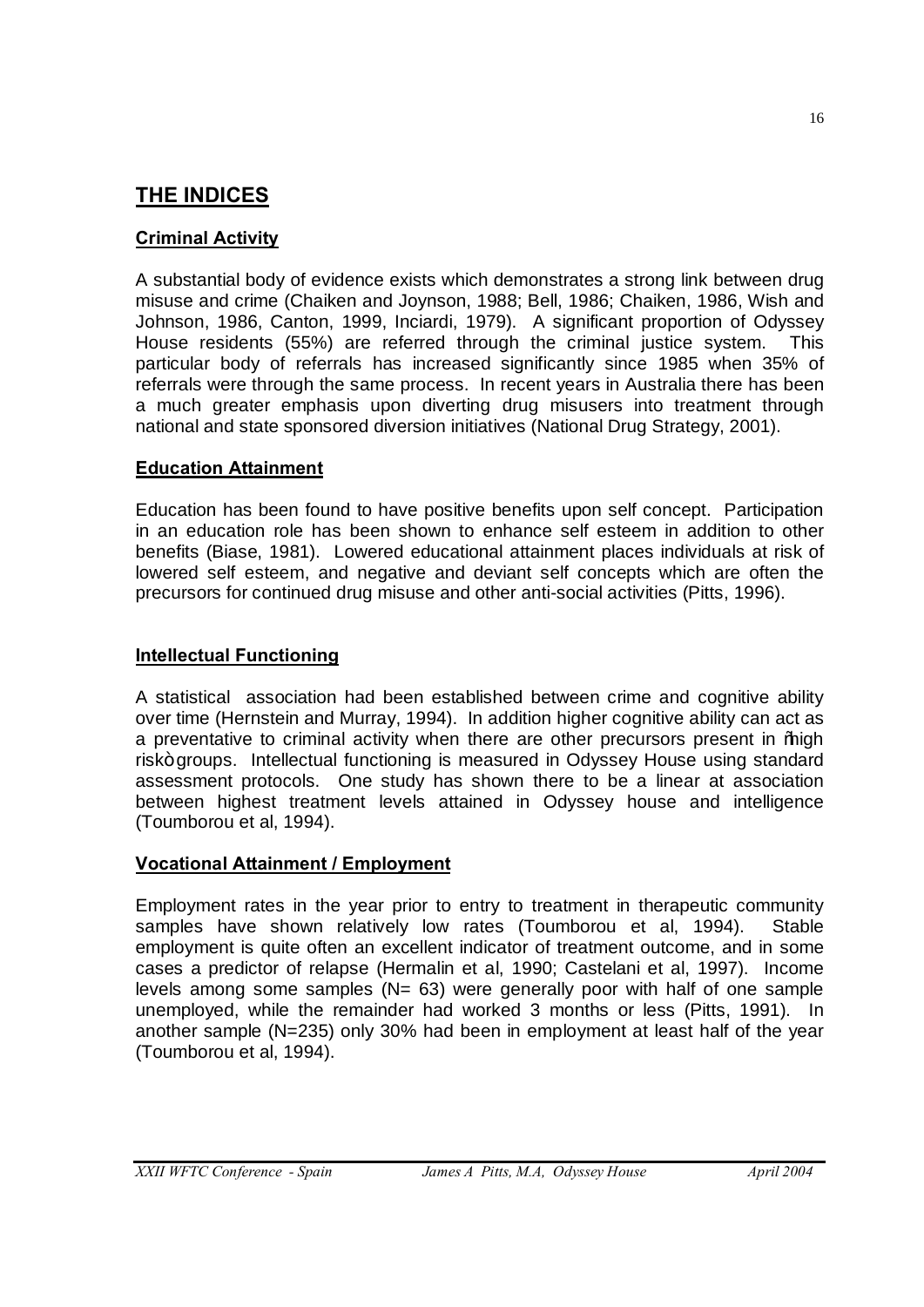#### **Methodology**

The cohorts for the four indices are composite groupings of the three highest treatment levels attained while in the program. These are levels 2,3, and 4, which represent the most stable population samples. The aggregate groupings were designed to give each cohort sufficient numbers in order to assess the effect of possible contributing factors to the deterioration of their profiles within the specific period.

Data was available for the years:

1985 – 86 1988-89 1992 1996 – 1997 1999 2001 – 2002.

The gaps in the availability of data can be explained due to interruptions in the Clinical Case Review process, and insufficient records for other years. The synopsis was designed to coincide with the onset of the National Campaign Against Drug Abuse and its harm minimization/harm reduction strategies; the rise in Narcotics Anonymous membership; increases in methadone treatment and alternative pharmacotherapies.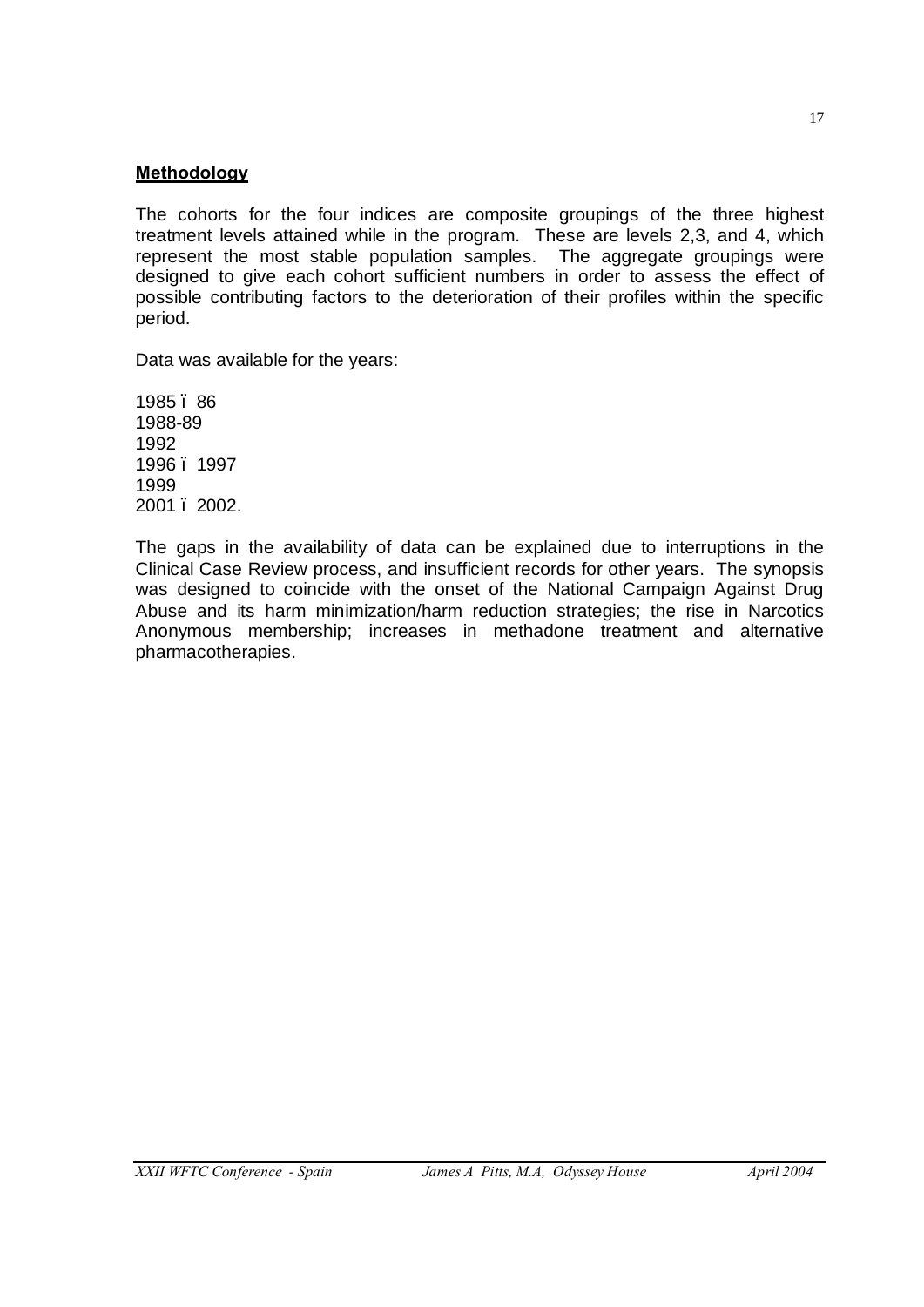# **The Sample**

The total of the sample was  $N = 206$ 

Grouping by year were:

| 1985 | n =   | 22 |
|------|-------|----|
| 1986 | n =   | 25 |
| 1988 | $n =$ | 28 |
| 1989 | $n =$ | 30 |
| 1992 | $n =$ | 19 |
| 1996 | $n =$ | 18 |
| 1997 | $n =$ | 13 |
| 1999 | $n =$ | 23 |
| 2001 | $n =$ | 13 |
| 2002 | $n =$ | 15 |
|      |       |    |

By gender there were: 145 males (70.4%) 61 females (29.6%)

Average ages by year were:

| 1985 26 years old<br>1986 30.3 years old<br>1988 28.4 years old<br>1989 28.9 years old<br>1992 27.4 years old<br>1996 26.2 years old<br>1997 27.6 years old<br>1999 29.2 years old<br>2001 23.9 years old | Range<br>Range<br>Range<br>Range<br>Range<br>Range<br>Range<br>Range<br>Range | 19-33 years old<br>20-30 years old<br>20-39 years old<br>19-36 years old<br>20-33 years old<br>19-37 years old<br>22-40 years old<br>20-41 years old<br>19-35 years old |
|-----------------------------------------------------------------------------------------------------------------------------------------------------------------------------------------------------------|-------------------------------------------------------------------------------|-------------------------------------------------------------------------------------------------------------------------------------------------------------------------|
| 2002 28.3 years old                                                                                                                                                                                       | Range                                                                         | 19-43 years old                                                                                                                                                         |
|                                                                                                                                                                                                           |                                                                               |                                                                                                                                                                         |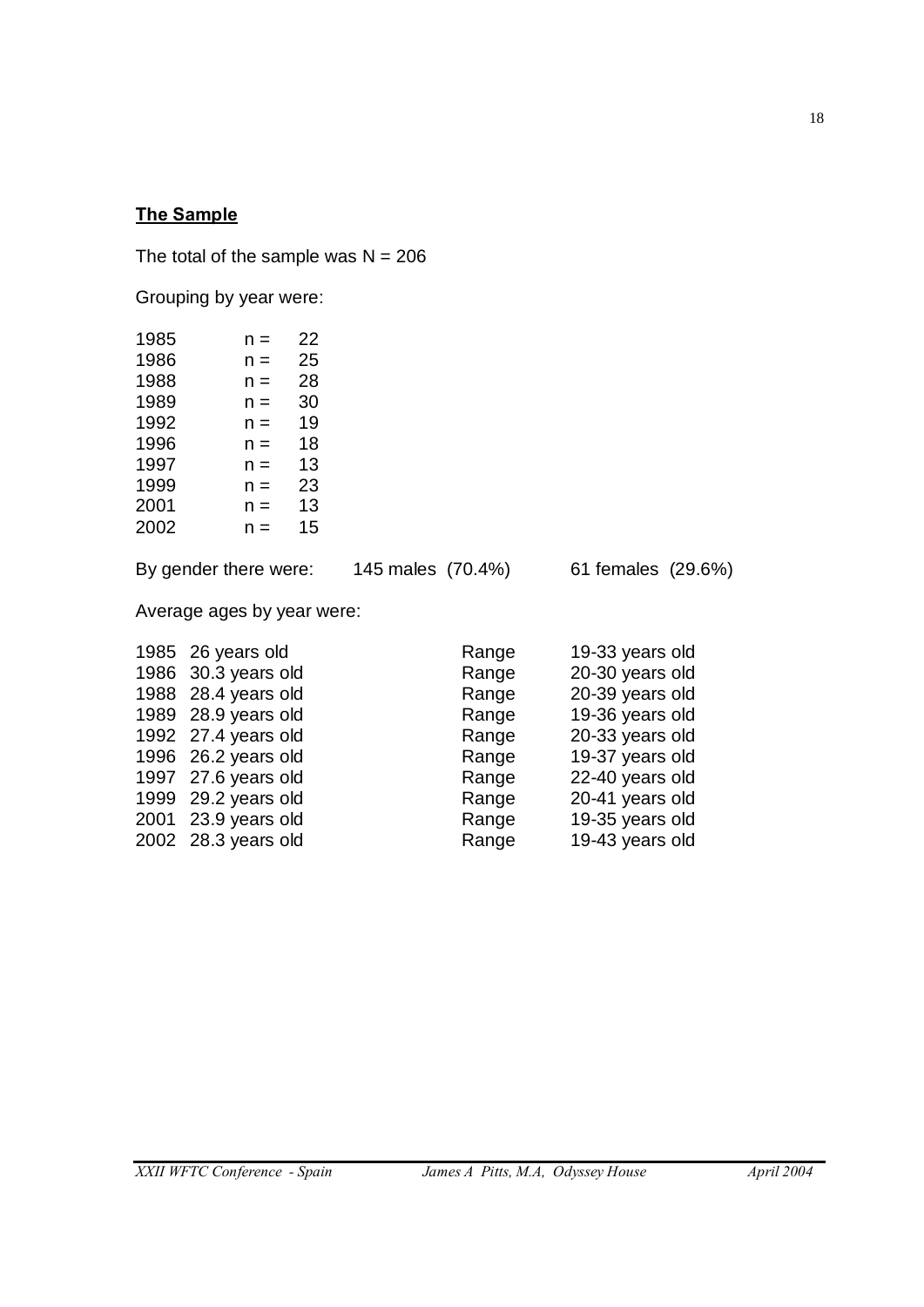## **Drugs Of Choice**

The drugs of choice are listed below along with the average years of usage. The drug of choice was designated as the drug used most often on a daily basis in the year prior to entry to treatment. Drugs are listed by category:

|      | Heroin | Alcohol | Amphetamines                   | Sedative<br><b>Hypnotic</b> | Other<br>Opiates | Ecstasy | Cocaine          | <b>THC</b> | Benzo's | Methadone |
|------|--------|---------|--------------------------------|-----------------------------|------------------|---------|------------------|------------|---------|-----------|
| 1985 | 75%    | 5%      | 10%                            | 10%                         |                  |         |                  |            |         |           |
|      |        |         |                                | Average Years Used. 8.5     |                  |         | Range 2-16 years |            |         |           |
| 1986 | 72%    | 12%     | 8%                             | 8%                          |                  |         |                  |            |         |           |
|      |        |         |                                | Average Years Used. 7.8     |                  |         | Range 2-15 years |            |         |           |
| 1988 | 68%    | 14%     | 11%                            | 10%                         |                  |         |                  |            |         |           |
|      |        |         |                                |                             |                  |         |                  |            |         |           |
|      |        |         |                                | Average Years Used. 8.9     |                  |         | Range 2-27 years |            |         |           |
| 1989 | 60%    | 10%     | 27%                            |                             | 3%               |         |                  |            |         |           |
|      |        |         |                                | Average Years Used. 8.2     |                  |         | Range 1-20 years |            |         |           |
| 1992 | 42%    | 11%     | 32%                            | 5%                          | 5%               |         | 5%               |            |         |           |
|      |        |         |                                | Average Years Used. 6.1     |                  |         | Range 2-12 years |            |         |           |
| 1996 | 32%    | 5%      | 32%                            |                             |                  | 5%      |                  | 26%        |         |           |
|      |        |         |                                | Average Years Used . 7.2    |                  |         | Range 2-16 years |            |         |           |
| 1997 | 29%    | 14%     | 7%                             | 11%                         |                  |         | 7%               | 18%        | 7%      | 7%        |
|      |        |         |                                | Average Years Used- 9.6     |                  |         | Range 4-16 Years |            |         |           |
| 1999 | 39%    | 20%     | 7%                             |                             | 2%               |         | 5%               | 18%        | 9%      | -         |
|      |        |         |                                | Average Years Used-10.6     |                  |         | Range 2-27 Years |            |         |           |
| 2001 | 24.5%  | 33%     | 14%                            |                             |                  | 8%      |                  | 16%        |         | 4.5%      |
|      |        |         |                                | Average Years Used-8.5      |                  |         | Range 5-17 Years |            |         |           |
| 2002 | 12%    | 19%     | 15%                            | 4%                          |                  | ٠       |                  | 38%        | 8%      | 4%        |
|      |        |         | Average Years Used- 10.2 Years |                             |                  |         | Range 2-28 Years |            |         |           |

## **Drugs Of Choice And Years Used**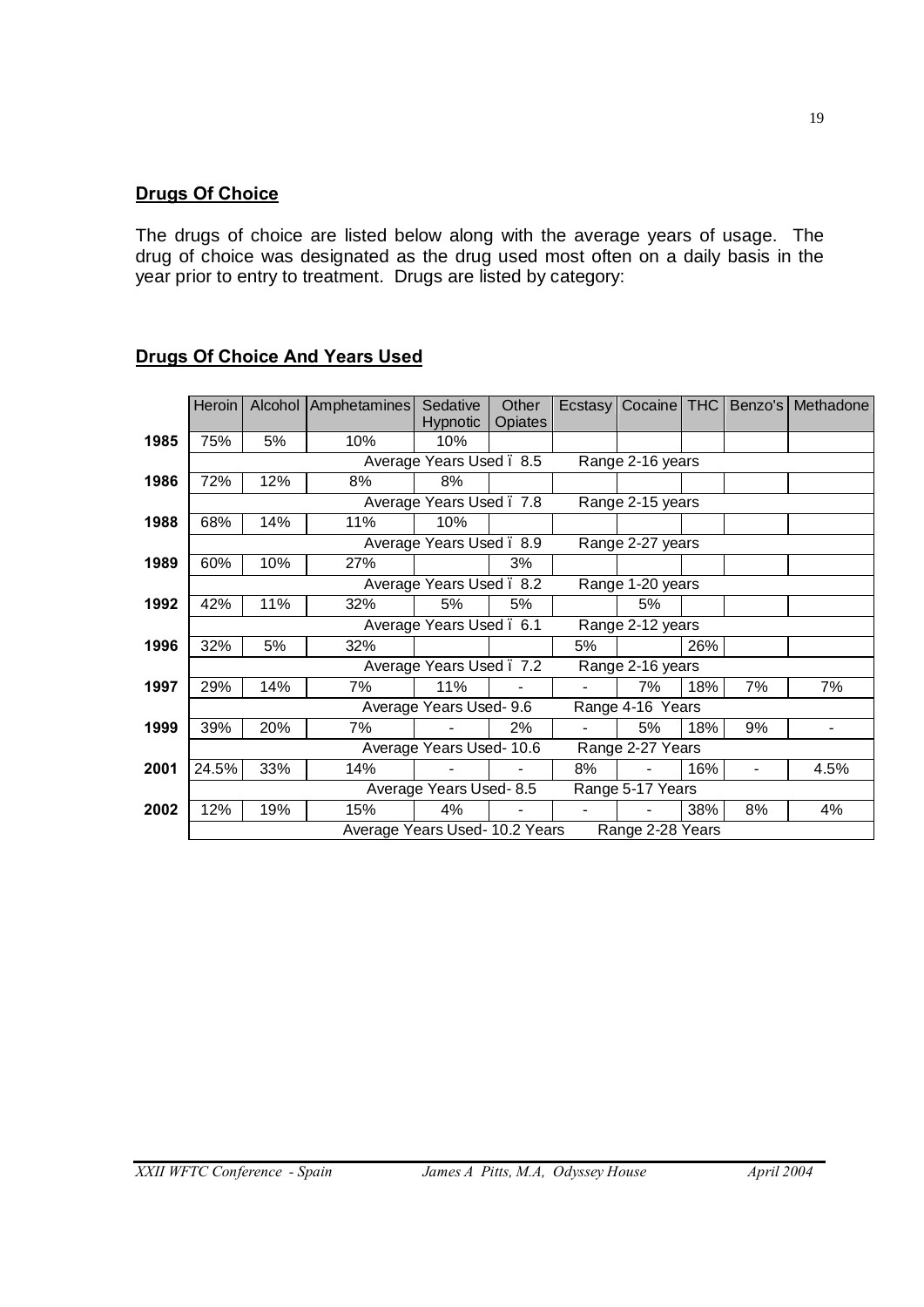#### **Length Of Stay In Program**

Length of stay in program was calculated by totaling the accumulated time in program if that time had not been disrupted by more than 1 year due to discharge for breach of program rules or leaving against advice (split).

Length of Stay in Program by Year:

|                  | 1985- 10.4 months Range 2-19 months |
|------------------|-------------------------------------|
|                  | 1986-11.4 months Range5-18 months   |
| 1988- 9.3 months | Range 3-29 months                   |
| 1989- 8.7 months | Range 3-27 months                   |
| 1992- 9.1 months | Range 4-26 months                   |
| 1996- 9.3 months | Range 4-14 months                   |
| 1997- 17 months  | Range 3-17 months                   |
|                  | 1999- 14.6 months Range 3-47 months |
|                  | 2001- 13.3 months Range 2-35 months |
| 2002- 13 months  | Range 3-15 months                   |

## **Criminal Convictions**

Criminal convictions were calculated based upon adult criminal convictions. Multiple convictions for the same offence which occurred during a single criminal instance were recorded as one conviction.

| <b>Average Convictions by Year:</b> | 1985 -   | 4.1 Convictions  | Range 0-15 |
|-------------------------------------|----------|------------------|------------|
|                                     | 1986 -   | 2.9 Convictions  | Range 0-11 |
|                                     | 1988 -   | 3.6 Convictions  | Range 0-11 |
|                                     | 1989 -   | 6.1 Convictions  | Range 0-21 |
|                                     | 1992 -   | 3.8 Convictions  | Range 0-11 |
|                                     | 1996 -   | Convictions<br>4 | Range 0-15 |
|                                     | 1997 -   | 3.1 Convictions  | Range 0-8  |
|                                     | 1999 -   | 5.2 Convictions  | Range 0-40 |
|                                     | $2001 -$ | 1.65 Convictions | Range 1-11 |
|                                     | $2002 -$ | 1.3 Convictions  | Range 0-4  |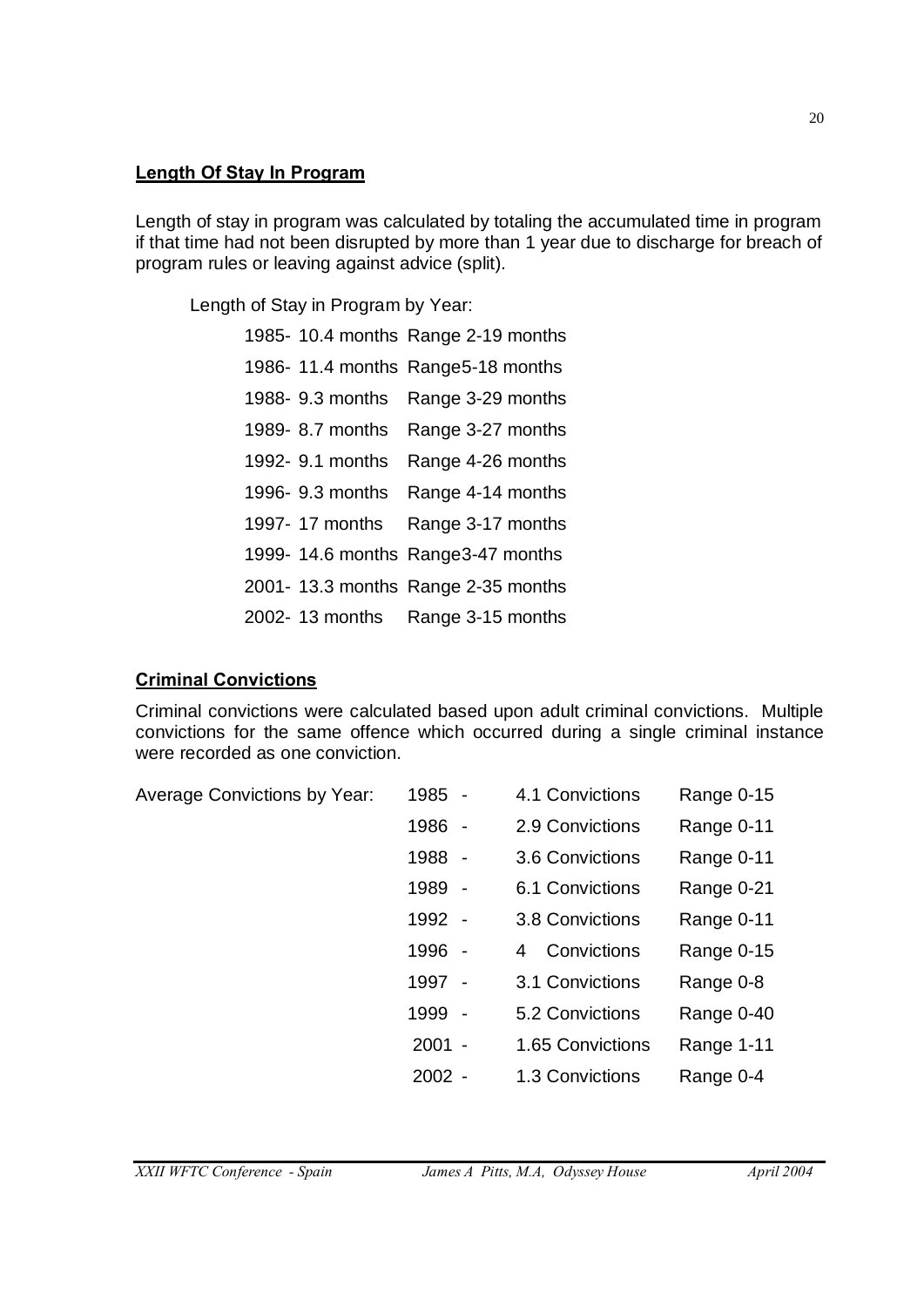#### **Intellectual Functioning**

Rates of Intelligence were determined by using scores obtained on the Weschsler Adult Intelligence Scale for Adults (WAIS), and the Welschsler Adult Intelligence Scale for Adults Revised Edition (WAIS-R) and the Welschler Adult Intelligence Scale  $3<sup>rd</sup>$  Edition (WAIS-3), the WAIS, WAIS-R are standardised tests to measure general intelligence using a verbal scale consisting of 6 sub test, and a performance scale consisting of 5 sub tests. A composite score is recorded in each domain as either Verbal Intelligence Quotient (VIQ) or Performance Intelligence Quotient (PIQ). The raw scores yield a standardised score called Full Scale Intelligence Quotient (FSIQ) which is determined in conjunction with the age of the participant. The WAIS and WAIS-R are adapted to be culturally sensitive.

| Scores by Year are: 1985 N=22 Average FSIQ-114 |  |                                | Range-84-125  |
|------------------------------------------------|--|--------------------------------|---------------|
|                                                |  | 1986 N=25 Average FSIQ-108     | Range-86-131  |
|                                                |  | 1988 N=28 Average FSIQ- 98.6   | Range- 71-124 |
|                                                |  | 1989 N=30 Average FSIQ-101     | Range- 74-133 |
|                                                |  | 1992 N=19 Average FSIQ-96      | Range- 72-111 |
|                                                |  | 1996 N=18 Average FSIQ- 90.3   | Range- 73-104 |
|                                                |  | 1997 N=13 Average FSIQ- 97.7   | Range- 77-116 |
|                                                |  | 1999 N=23 Average FSIQ- 102.5  | Range- 78-134 |
|                                                |  | 2001 N=13 Average FSIQ- 98.5   | Range- 73-123 |
|                                                |  | 2002- N=14* Average FSIQ- 91.5 | Range-81-118  |
|                                                |  |                                |               |

\*One FSIQ could not be interpreted.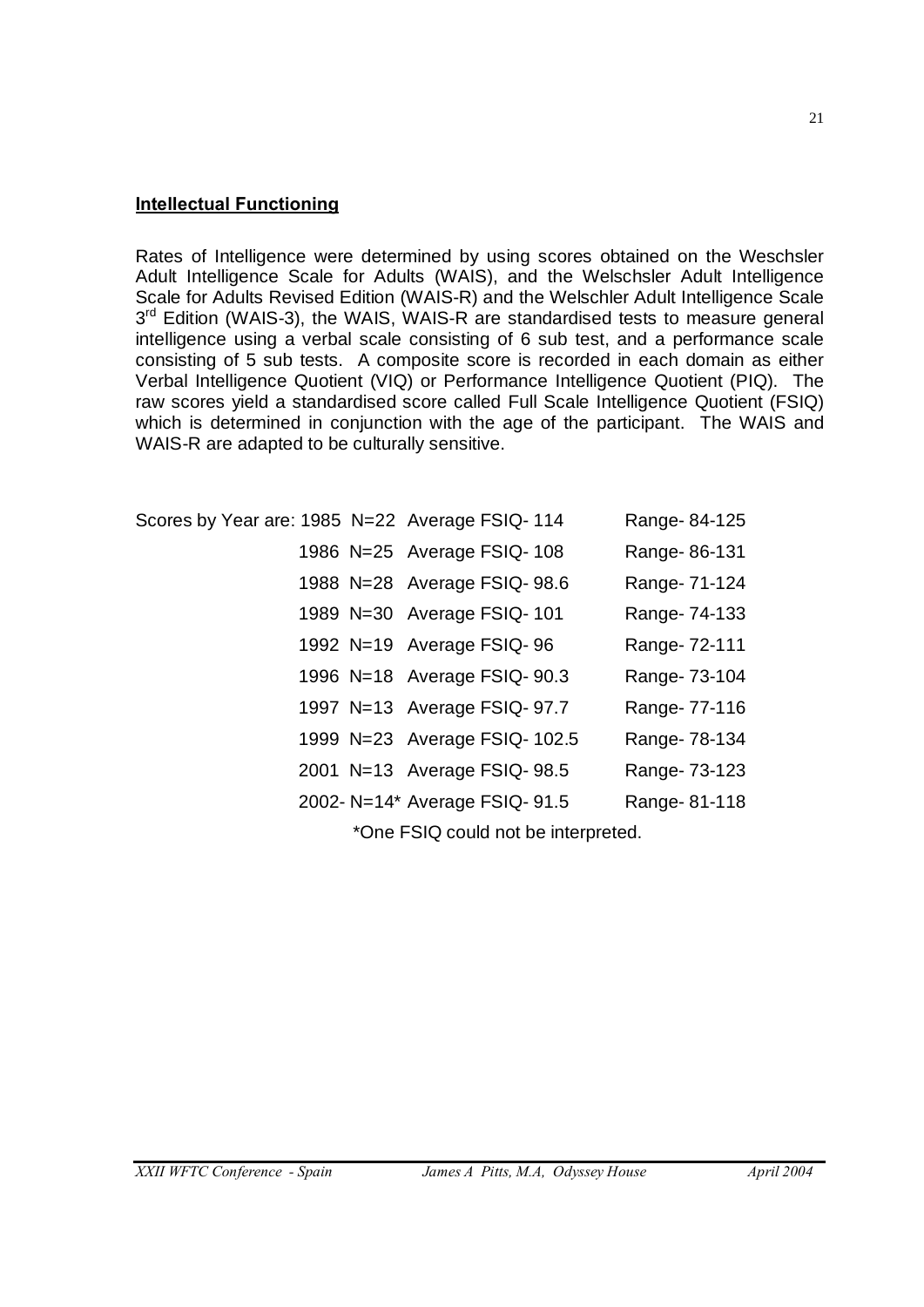# **Employment**

Employment Levels by Year are:

| <b>Salary</b> |               | Range               | % Employed |
|---------------|---------------|---------------------|------------|
|               |               |                     |            |
|               | 1985 \$11,363 | $$11,000 - $80,000$ | 68%        |
|               | 1986 \$9,364  | $$2,500 - $40,000$  | 80%        |
|               | 1988 \$10,293 | $$2,000 - $36,000$  | 72%        |
|               | 1989 \$10,293 | $$4,000 - $55,000$  | 65%        |
|               | 1992 \$12,000 | $$5,000 - $39,000$  | 68%        |
|               | 1996 \$10,166 | $$3,000 - $35,000$  | 67%        |
| 1997          | \$23,271      | \$5,200-\$38,000    | 54%        |
|               | 1999 \$23,795 | \$9,360-\$45,000    | 35%        |
|               | 2001 \$27,820 | \$14,560-53,300     | 59%        |
|               | 2002-\$48,297 | \$48,297            | 7%         |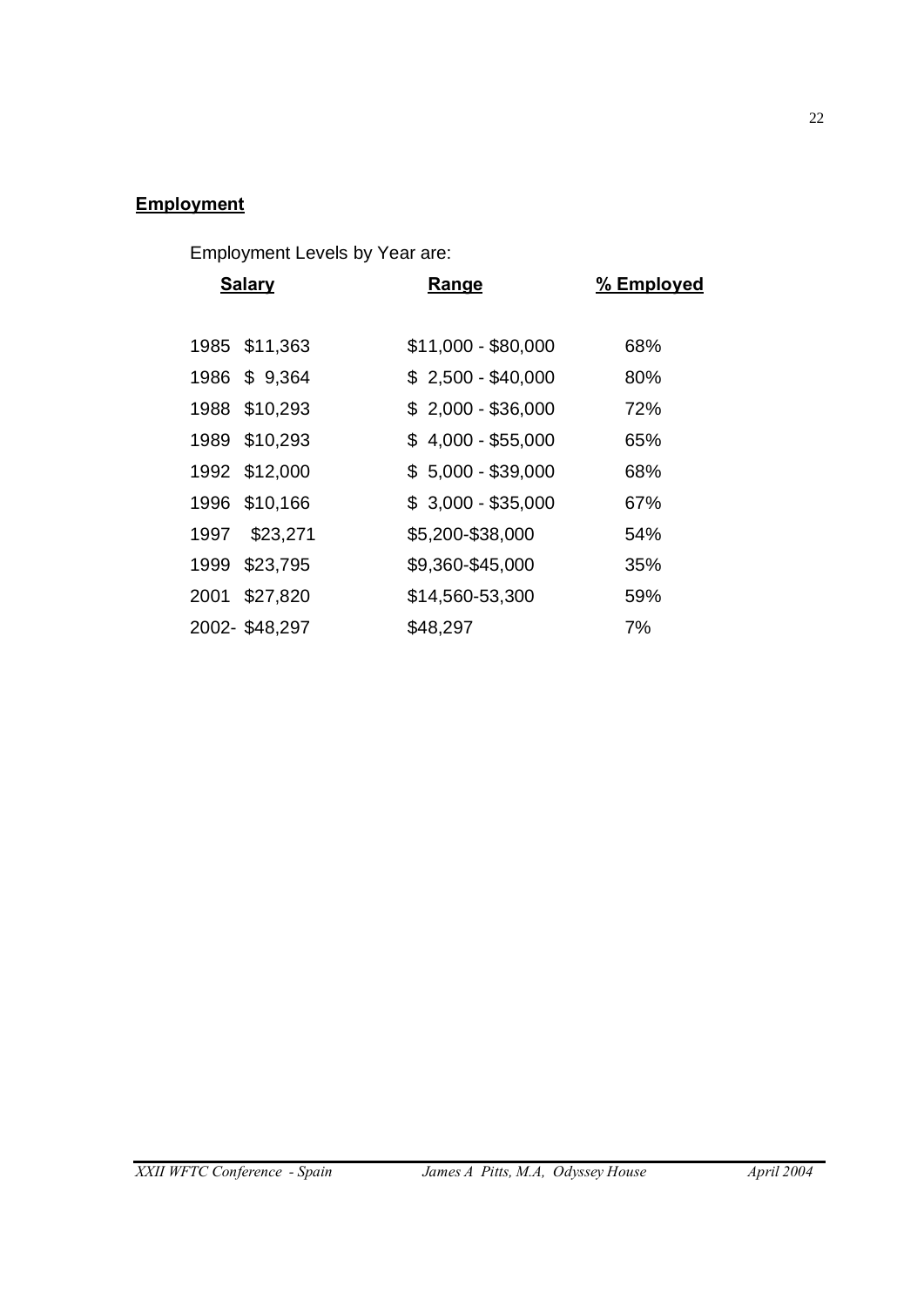# **DISCUSSION – ODYSSEY HOUSE SAMPLE**

# **Age**

Demographic comparisons of the groups by year were relatively insignificant. The average age of the population has decreased since 1986, while the age range remained consistent at between 23-29 year of age in subsequent years. There is some evidence a trend towards a younger population in recent years could have an impact upon drug using trends, particularly drugs of choice.

## **Drugs of Choice**

All data indicated the sample population were polydrug users. For the years 1985-89 the drug of choice was by far heroin. The pattern of drug usage changed in 1989 as there was an increase in the use of amphetamines which coincided with the decrease in average age for the 1989, 1992, and 1996 samples. In 1997, 1999, and 2001 heroin was again highly featured, but there were increases in the alcohol, THC, and amphetamine categories. Changes in the patterns of usage could be explained by two factors:

- 1. In 2001 Odyssey House opened the Milton Luger Detoxification Unit. A medically supervised 12-bed facility which assists individuals to detoxify from all drug classes with medical assistance, including alcohol and marijuana. Approximately 40% of all detoxification completions chose to enter the therapeutic community program.
- 2. From mid 2001 to mid 2003 Australia experienced a heroin % arought. The availability of heroin was curtailed significantly and patterns of drug use shifted to greater use of amphetamines, THC, and ecstasy in younger drug using populations. The reasons for the drought were cited as a greater success in drug seizures by the Australian Federal Police, and a shift in the production and export of heroin caused by the War in Afghanistan.

The average use by year remained consistent in the 1985, 1986, 1989, and 1992 samples with ranges between 7.8 and 8.9 years of use. The average use by year increased for the 1997, 1999, and 2002 samples, with ranges between 9.3 and 11.7 years.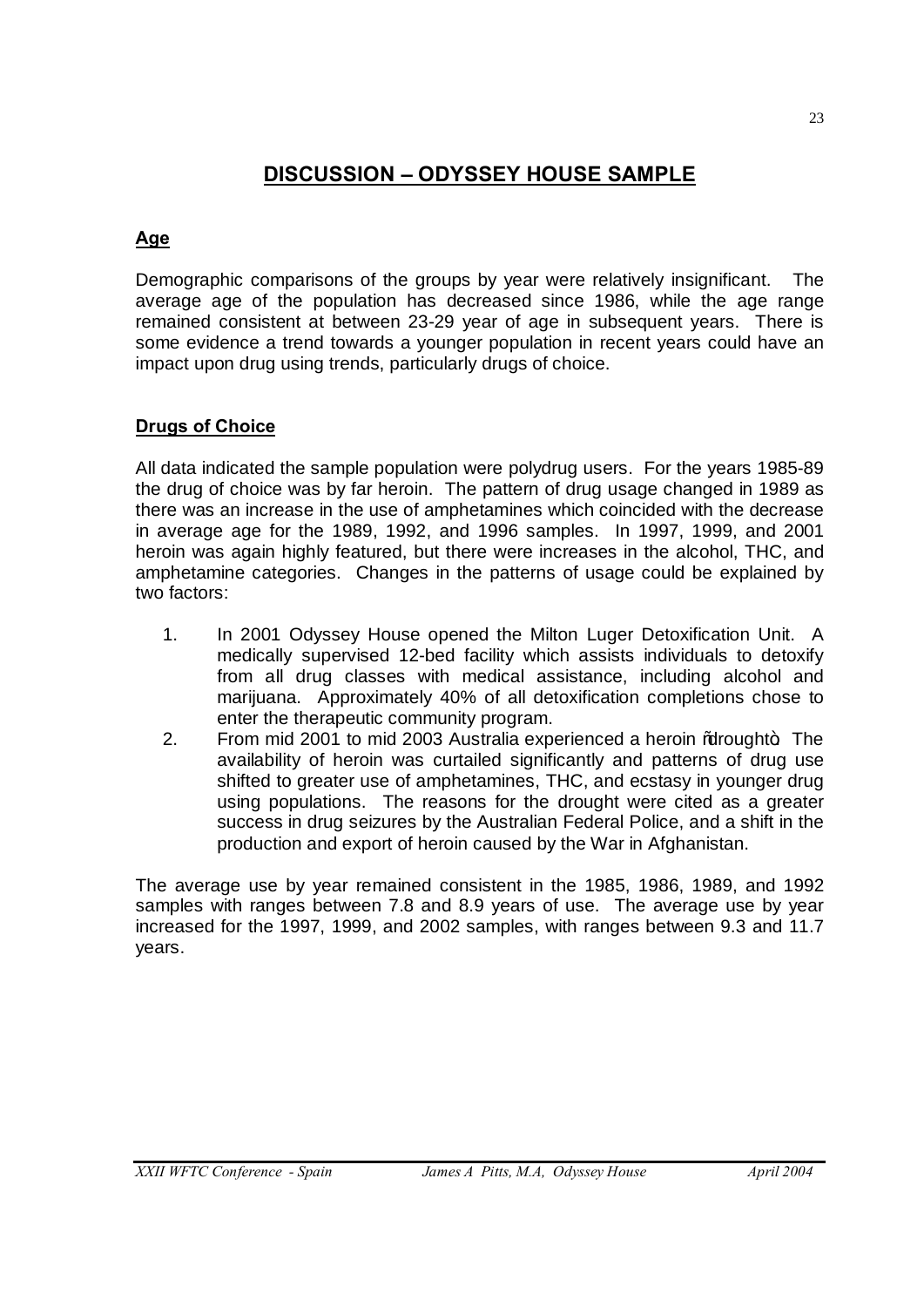# **Criminal Convictions**

The rates of convictions among all sample groups were relatively unremarkable. The 2002 sample had the lowest conviction rate at 1.3, and 1989 the highest at 6.1. The trend towards a somewhat younger population appears unremarkable in this indice. However, worthy of note is the recent emphasis in Australia upon the diversion of young people, who have minimal criminal careers, to treatment for their drug problems. Secondly, these samples represent the longest staying and therefore most stable of the population sample. It would be of interest to profile the dropout clientele on this measure.

# **Educational Attainment**

The 1985 and 1986 samples had the highest rates of tertiary participation. The 1997 and 2002 had no representation in this category, and the 1999 and 2001 samples were low. From 1986 each subsequent sample by year had a greater proportion of educational attainment equivalent to Year 10 / 10th Grade (School Certificate), or Year 9/Grade 9 (Form 3) or less. The 1998 sample had the highest proportions, with a combined total of 89%, while 1989 (64%), 1992 (68%), 1996 (77%), 1997 (84%), 1999 (71%), 2001 (76%), and 2002 (80%) all showed a general decline in higher level education attainment.

## **Intellectual Functioning**

Rates of intellectual functioning were determined using scores obtained from the Weschler Adult Scale for Adults (WAIS), the Weschler Adult Intelligence Scale for Adults . Revised Edition (WAIS-R), and the Weschler Adult Intelligence Scale for Adults – Third Edition (WAIS-3).

The 1985 sample had the highest aggregate average Full Scale Intelligence Quotient (FSIQ) at 114. This score would be regarded generally as % bright average + In 1986 the FSIQ fell 6 points, and the 1988 sample dropped a further 9.4 points. There was a slight rise in 1989, but by 1996 there had been an overall decline of 23.7 points in intellectual functioning from 1985. The 1997(97.7), 1999(102.5) and 2000 (98.5) samples all rose, while the 2002 sample fell to 91.5 FSIQ. This represents an overall decline of 20.35 points in intellectual functioning since 1985. The drop is statistically significant and is a cause for concern.

## **Employment**

All groups had relatively low rates of pay with a high of \$27,820 (2001) and a low of \$9,364 (1986). The 1985 sample had the highest upper end range at \$80,000 pa.

All groups had relatively stable percentages of employed persons, but in each year these would have been down on national rates of employment.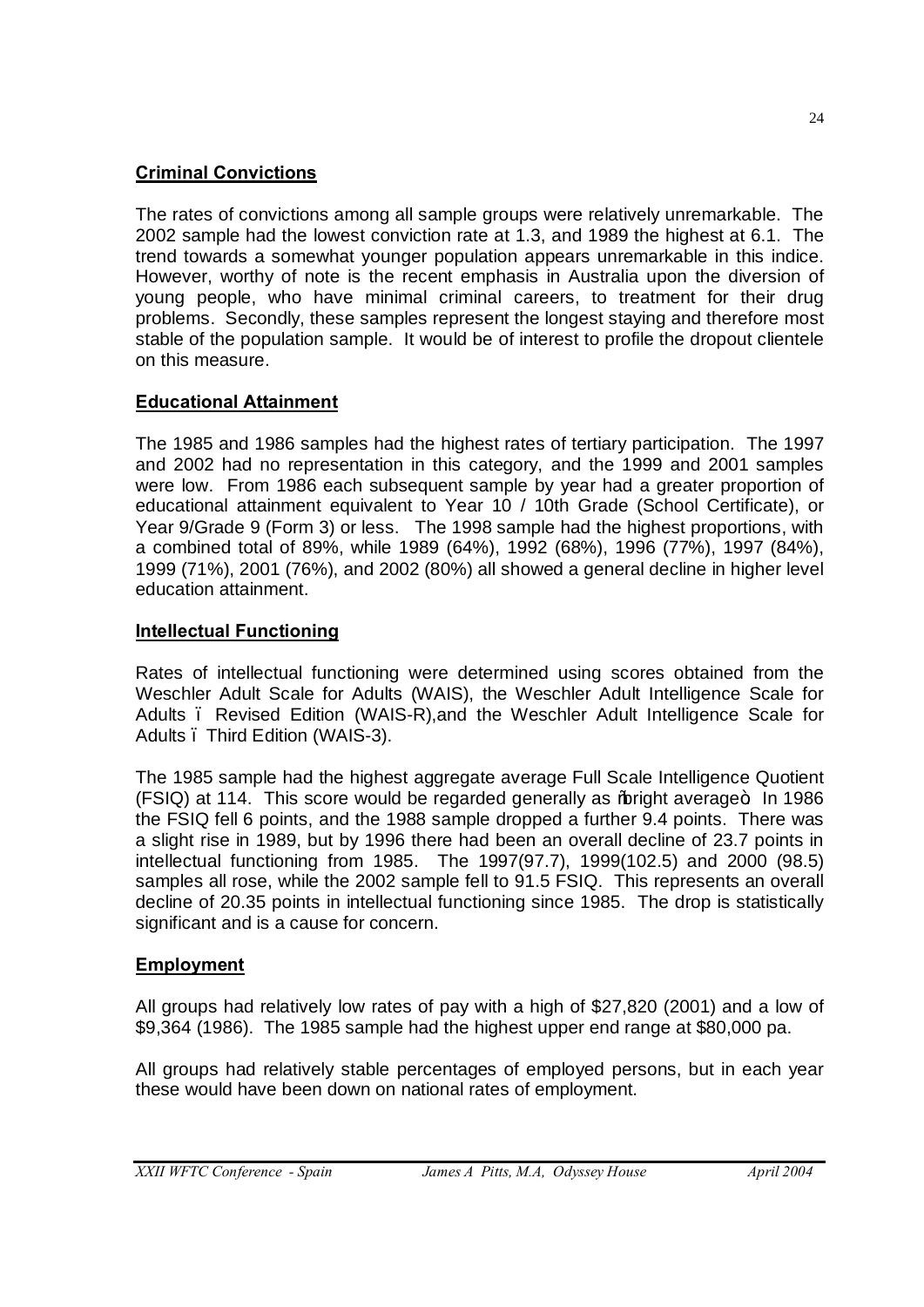# **THE AUSTRALIAN TREATMENT OUTCOME STUDY**

The Australian Treatment Outcome Study (ATOS) is the first large-scale longitudinal study of treatment outcome for heroin dependence to be conducted in Australia. ATOS is co-ordinated by the National Drug and Alcohol Research Centre (NDARC), located on the campus at the University of New South Wales, and is conducted in collaboration with the Drug and Alcohol Services Council of South Australia (DASC), and Turning Point, a research center of the Victoria State Government, located in Melbourne.

Heroin use, with its associated harms, represents a serious public health concern, and generates many challenges for treatment providers. In Australia, an estimated 74,000 individuals are thought to be heroin dependent, with more people treated for dependence on opioids than any other drug class. Despite this little is known about how effective the main treatment options are in practice.

The aims of ATOS are:

- 1. To describe the characteristics of people seeking treatment for problems associated with heroin use in Australia;
- 2. To describe the treatment received; and
- 3. To examine treatment outcomes and costs at 3 and 12 months after commencement of treatment.

# **Method**

Nineteen treatment agencies were randomly selected from within the three main treatment modalities (Methadone/Buprenorphine maintenance therapy; detoxification; residential rehabilitation), stratified by health service. Five hundred and thirty five individuals entering treatment and 80 heroin users not seeking treatment were recruited into the study, and interviewed by NDARC staff using a structured questionnaire. Valid and reliable instruments such as the Opiate Treatment Index (OTI), Short Form – 12 Interview (SF-12) and Composite International Diagnostic Interview (CIDI) were used to measure drug use, health, criminal activity, and psychiatric co-morbidity. Consent and locater details were obtained to facilitate follow up at 3 and 12 months (Ross et al, 2002).

# **Major findings**

Baseline results from ATOS, N=535, are represented initially and data from the Odyssey House sample, N=38, is presented subsequently at baseline, 3 months, and 12 months.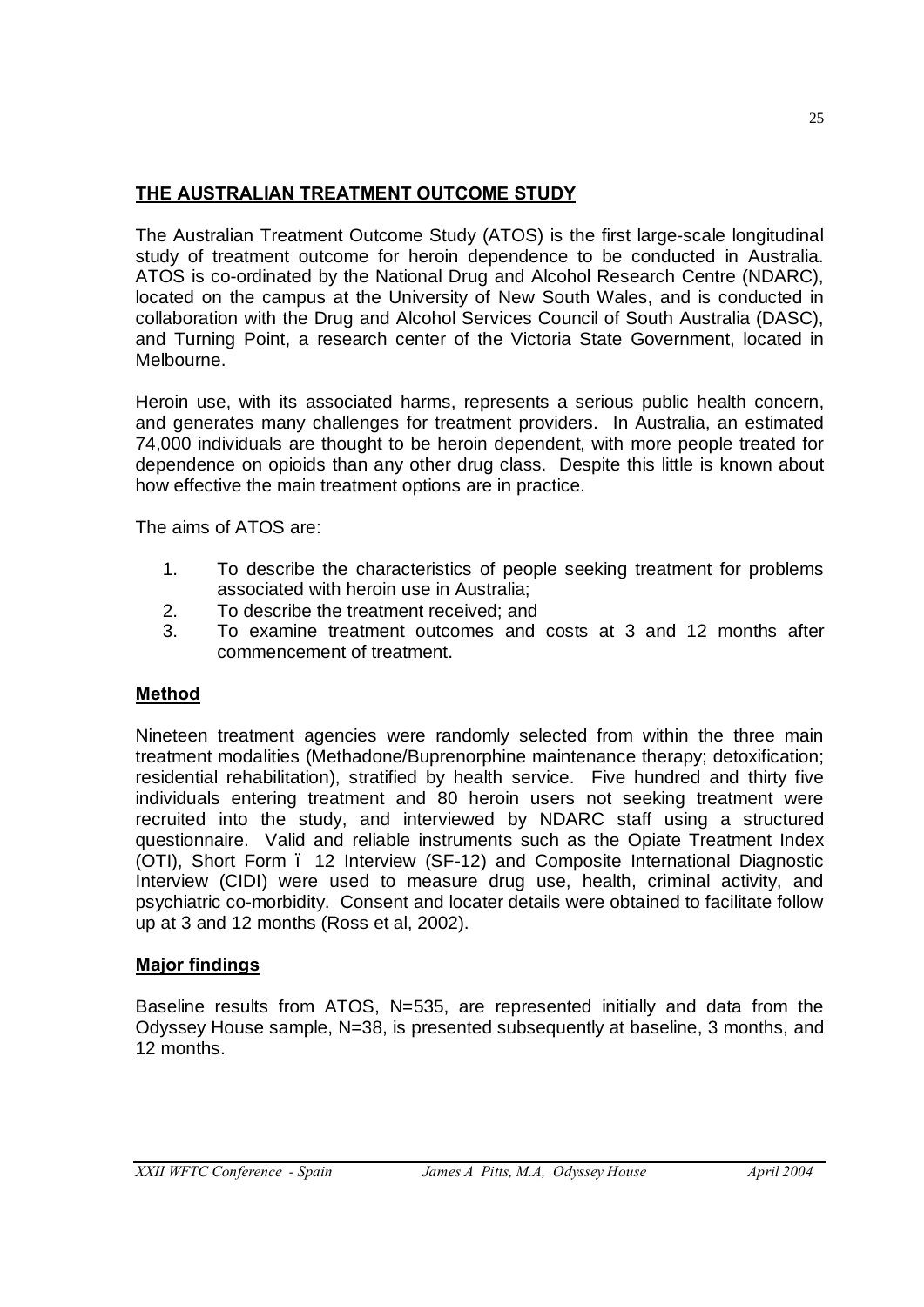#### **Demographics**

The mean age of the sample was 29.7 years, and 66% were male. The mean length of school education was 10 years, and 41% had a prison history.

## **Drug Use**

Participants are long-term polydrug users having used a mean of 9 drug classes in their lifetime.

Participants in the Residential Rehabilitation (RR) group exhibited a greater level of polydrug use than the Methadone Treatment (MT) and Detoxification (DTX) groups, having used more drug classes lifetime, and in the preceding 6 and 1 month period. In addition, the RR group became intoxicated at a younger age. The RR group appear to be more drug entrenched than the other modalities.

#### **Heroin Use and Dependence**

The mean length of heroin use was 9.6 years, almost all of the sample met DSM-IV criteria for heroin dependence, and the majority had used heroin at least daily over the preceding month.

## **Treatment History**

The majority of the sample had been in treatment for heroin dependence in the past with inpatient detoxification and methadone maintenance being the most commonly tried treatment types. The RR group were more likely to have been in treatment previously, and had tried a wider range of treatments than the MT and DTX groups.

#### **Injection-related risk-taking behaviour**

The majority of the sample had injected at least daily in the preceding month, and 37% of injectors had either borrowed or lent used injecting equipment in that time.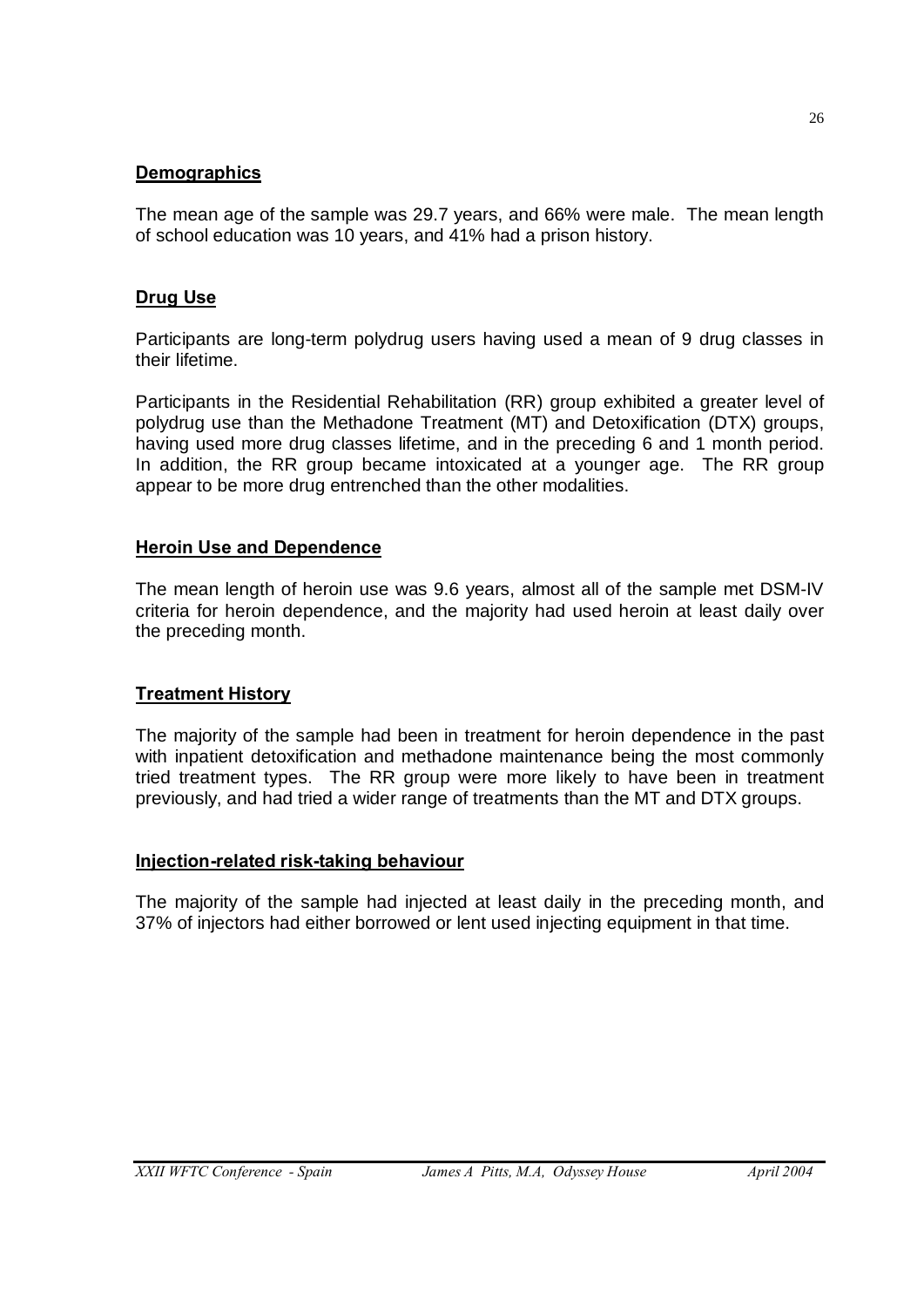## **Heroin Overdose**

Heroin overdose was a common event among the sample, half having overdosed in their lifetime, and a quarter having done so in the preceding 12 months.

Participants in RR appear to be particularly at risk, being significantly more likely to have overdosed and to have done so in the preceding 12 months, as well as having overdosed on more occasions and more recently than other modalities.

A recent review of the heroin overdose literature identified a range of cardiopulmonary, muscular and neurological complications related to non-fatal overdose (Warner-Smith, et al, 2001). Therefore it is reasonable to expect a notable proportion of ATOS participants, and the RR group, may experience some degree of overdose related co-morbidity.

## **Social Support**

12% of the sample had no close friend or people they felt they could rely on. Previous research has suggested that "patients+ with more social support do better in treatment (McClellan, 1983; Hubbard et al, 1989).

## **Criminal Activity**

A large proportion of the sample had been criminally active in the month prior to interview, with acquisitive property crime the type of offense most commonly reported. Half of males and females had committed a crime in the preceding month.

## **Health**

Overall physical health of the sample was poor, being one standard deviation below the norm for the general population. Females reported poorer general and injection related health than males.

## **Mental Health**

There was a high degree of psychiatric co-morbidity within the sample. Half had scores indicative of a severe disability on mental health scale SF-12, a quarter meeting criteria for current DSM-IV diagnosis of major depression, a third having ever attempted suicide, and 41% meeting DSM-IV criteria for Post Traumatic Stress Disorder. Almost three quarters of the sample met the DSM-IV criteria for Anti Social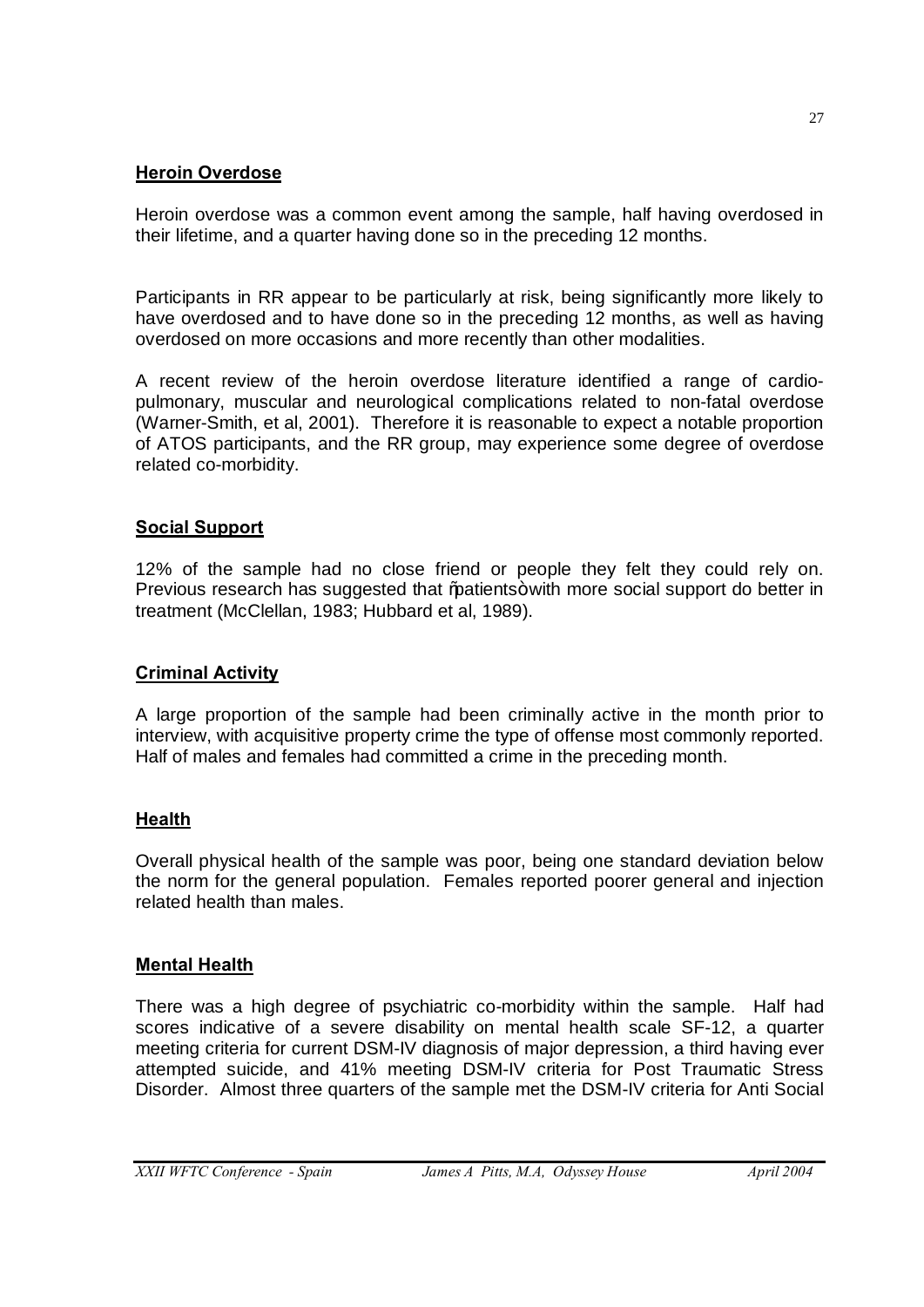Personality Disorder (ASPD), and half for Borderline Personality Disorder (BPD). The RR group showed greater impairment than the other modalities, being more likely than the MT and NT (no treatment) to have a mental health score on the SF-12 indicative of severe distress, more likely than the DTX and NT groups to receive a diagnosis of PTSD, and more likely than all modalities to screen positive for BPD.

The high prevalence of psychopathology among heroin users had direct implications for treatment outcome and clinical practice. Psychopathology had consistently emerged as a salient predictor of poor treatment outcome (Eland-Gooseman et al, 1997).

# **Discussion**

The participants in the study were polydrug users, with those in the RR group exhibiting a greater level of polydrug use than the MT and DTX groups, having used more drug classes, and becoming intoxicated at a younger age, thus having more entrenched during drug using patterns than the other groups. The RR group had greater levels of previous treatment experience and had tried a wider range of treatment experience.

Needle sharing was common amongst the sample, as was heroin overdose. The RR group had significantly higher rates of non fatal overdose in the preceding 12 months, as well as having overdoses on more occasions than the other modalities. Special support was generally lacking in the sample and females had poorer general and injection related health than males. There were high rates of criminal activity, with property crime being the most reported offence.

There was a high degree of psychiatric co-morbidity in areas of severe disability on mental health scales. 25% of the sample were clinically depressed, 38% had attempted suicide and 41% met the criteria on DSM-IV for PTSD, while almost three quarters met the criteria for ASPD and 50% for BPD. The RR group showed greater impairment than other modalities on mental health scores, indicating severe distress, and more likely to receive a diagnosis of PTSD than the DTX and NT groups, and more likely than all modalities to screen positive for BPD.

## **Conclusion**

The sample exhibits high rates of drug use, criminal activity, mental health, and general health problems, rates of dependence, risk taking behaviour, high rates of non-fatal overdose and high rates of psychiatric co-morbidity.

The RR group reported the greatest number of severe problems than the other modalities at baseline. This group therefore poses the greatest challenge to residential treatment agencies than other modalities in the sample.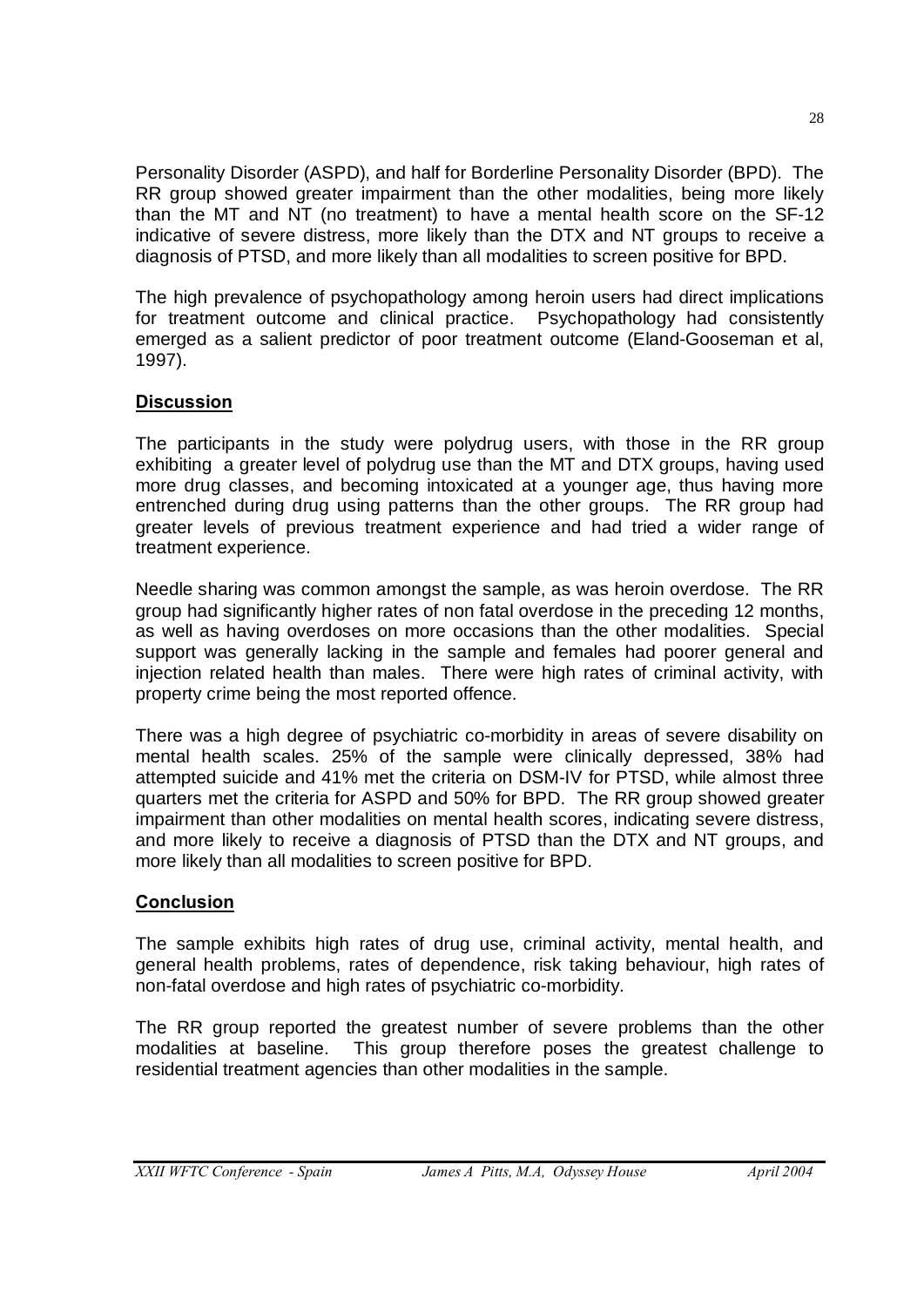# **ODYSSEY HOUSE ATOS BASELINE DATA**

## **N = 38**

# **Demographics**

| Male %                                                                                      | 68                   |
|---------------------------------------------------------------------------------------------|----------------------|
| Mean Age (years)                                                                            | 25.1                 |
| Main source of income during past month<br>(% )                                             |                      |
| Wage / Salary<br>Govo pension/allowance/benefit<br><b>Criminal Activity</b><br>Other income | 32<br>29<br>26<br>13 |
| Every in prison (%)                                                                         | 18                   |
| In treatment as a result of a drug court<br>order $(\%)$                                    | 0                    |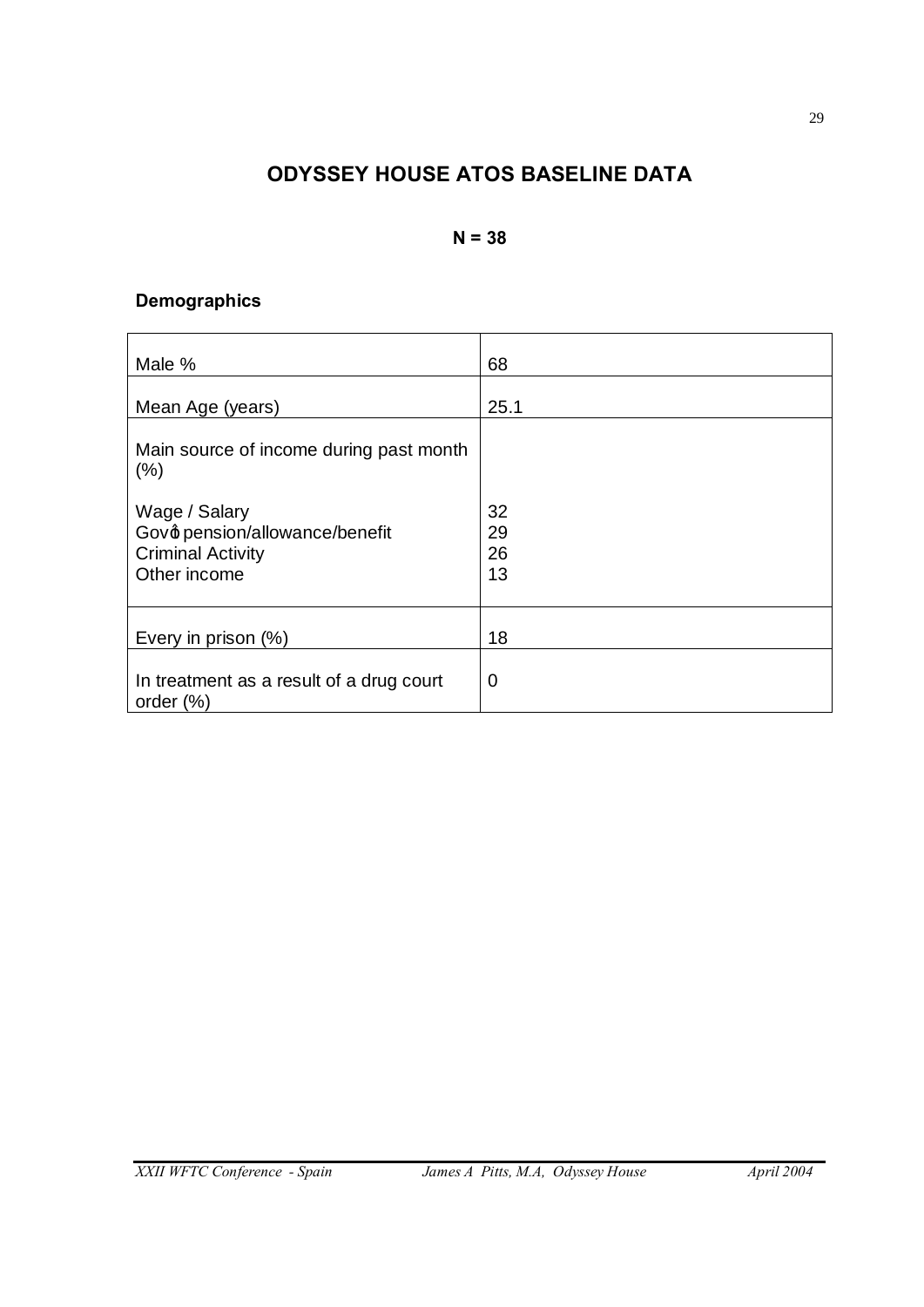| Mean age at time of 1 <sup>st</sup> Intoxification on<br>any drug *years)                                                  | 13.1<br>(SD 3.2; range: 7-25)                                                                                  |
|----------------------------------------------------------------------------------------------------------------------------|----------------------------------------------------------------------------------------------------------------|
| Drug used at time of $1st$ intoxification (%):<br>Cannabis<br>Alcohol<br>Amphetamines<br><b>Alcohol and Cannabis</b>       | 45<br>47<br>3<br>5                                                                                             |
| Mean Age when 1 <sup>st</sup> injected any drug<br>(years)                                                                 | 18.1<br>(SD 3.6: range: 11-27)                                                                                 |
| Mean age when 1 <sup>st</sup> used heroin (years)                                                                          | 18.3<br>(SD 4.3; range: 9-31)                                                                                  |
| Mean number of drug classes:<br>Ever used<br>Ever injected<br>Used in preceding 6 months<br>Injected in preceding 6 months | 9.4 (SD 1.3; range: 6-11)<br>3.7 (SD 1.7; range: 0-7)<br>6.6 (SD 1.9; range: 2-10)<br>2.7 (SD 1.6; range: 0-6) |
| Used heroin by smoking only (%)<br>Ever<br>In last 6 months                                                                | 8<br>11                                                                                                        |
| Overdosed on heroin (%):<br>Ever<br>In last 6 months                                                                       | 53<br>37                                                                                                       |
| Used Heroin almost daily in the preceding<br>12 months                                                                     | 92                                                                                                             |

30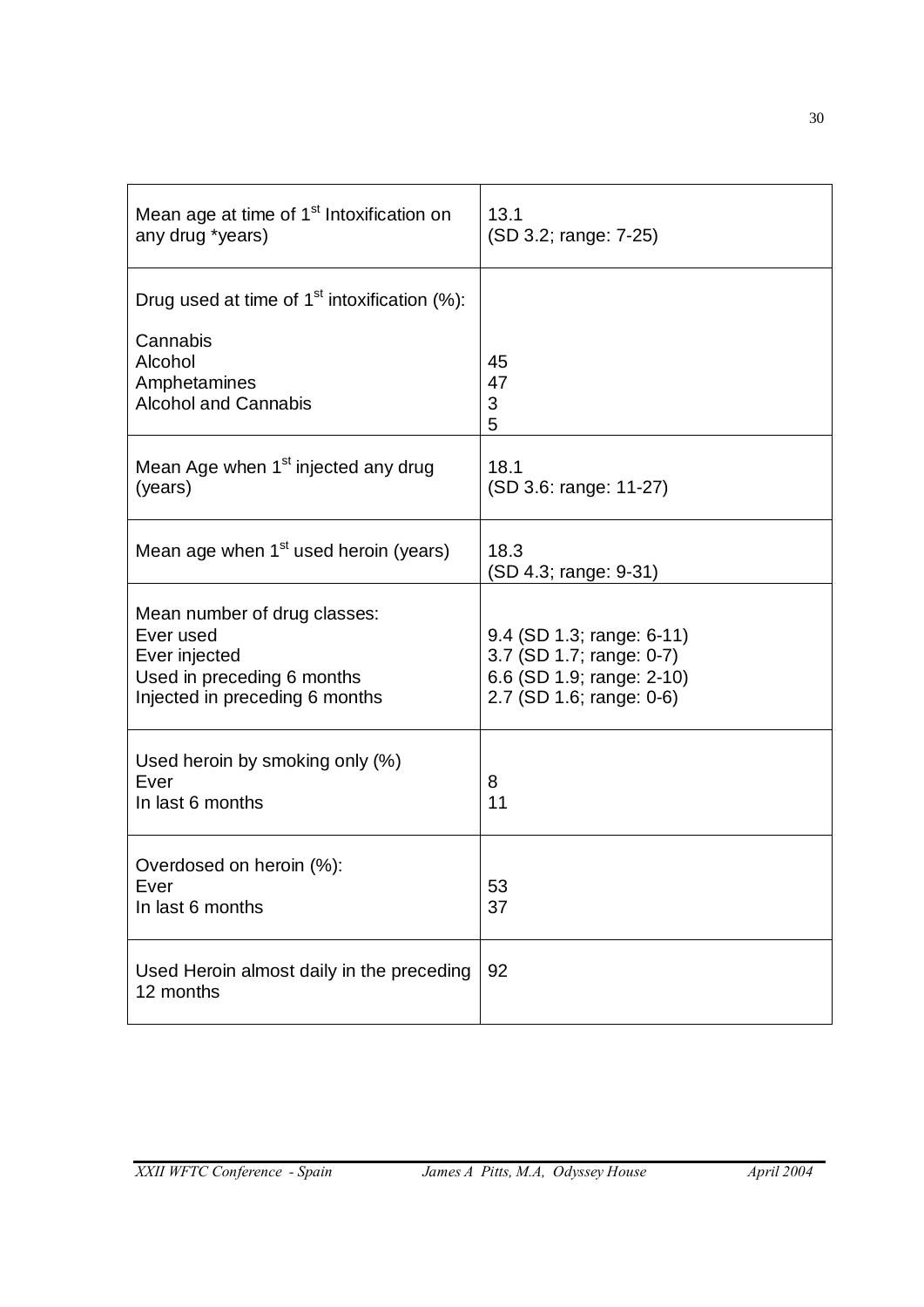# **Criminal Activity**

| <b>Criminal Activity in preceding month</b> | $\%$ |
|---------------------------------------------|------|
| <b>Property Crime</b>                       | 47   |
| Drug Dealing                                | 13   |
| Fraud                                       | 21   |
| <b>Violent Crime</b>                        | 11   |
| Any Crime                                   | 55   |

# **Psychiatric Distress**

| <b>Disorder</b>                           | $\%$ |
|-------------------------------------------|------|
| Current Major Depression (current)        | 26   |
| Post Traumatic Stress Disorder (lifetime) | -40  |

# **Personality Disorders**

| <b>Disorder</b>                              | $\frac{0}{6}$ |
|----------------------------------------------|---------------|
| Anti social Personality Disorder (ASPD)      | 79            |
| <b>Borderline Personality Disorder (BPD)</b> | 61            |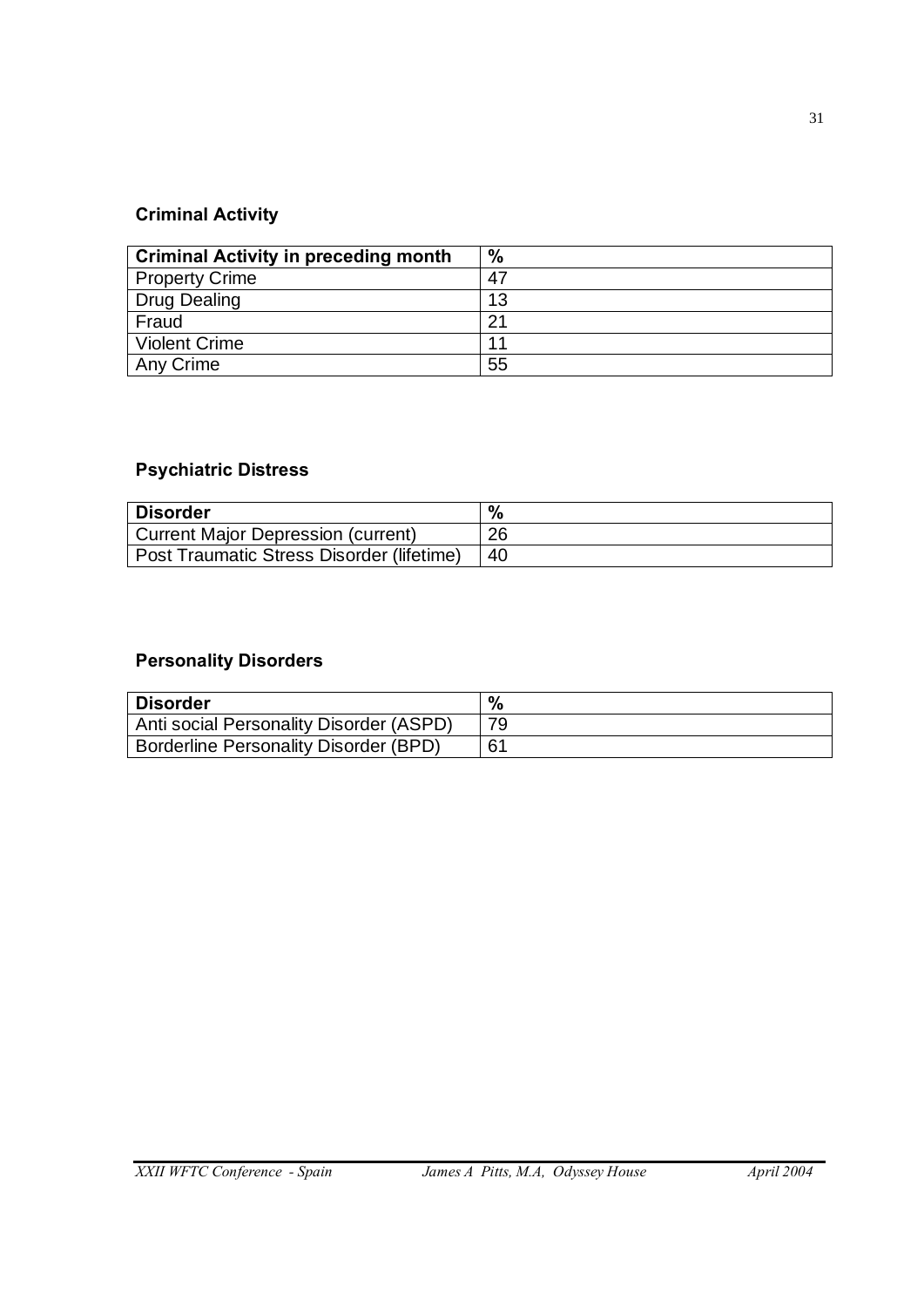# **ODYSSEY HOUSE ATOS 3 MONTH DATA**

Baseline sample n=38 Proportion followed up at 3 months = 35/38= 92% NB: The baseline data presented below is based on n=35

# **Treatment status and abstinence rate at 3 months (n=35)**

| Still in index treatment (%)                                                     | 54 |
|----------------------------------------------------------------------------------|----|
| Currently in treatment, but not the<br>index treatment (%)                       | 20 |
| Any intervention since baseline (%)                                              | 26 |
| Abstinent from heroin for month<br>preceding 3mth follow-up interview<br>$(\% )$ | 91 |

#### **Drug use**

| $(N=35)$               | <b>Baseline</b> | 3mths |
|------------------------|-----------------|-------|
|                        |                 |       |
| Heroin use days in     | 21              |       |
| preceding month (mdn)  |                 |       |
| Number of drug classes | 5.1             | 2.0   |
| used in preceding      |                 |       |
| month (mean)           |                 |       |
| Daily or more frequent | 74              | 6     |
| injecting in preceding |                 |       |
| month $(\%)$           |                 |       |
| Overdosed in preceding | 23              |       |
| 3 months $(\%)$        |                 |       |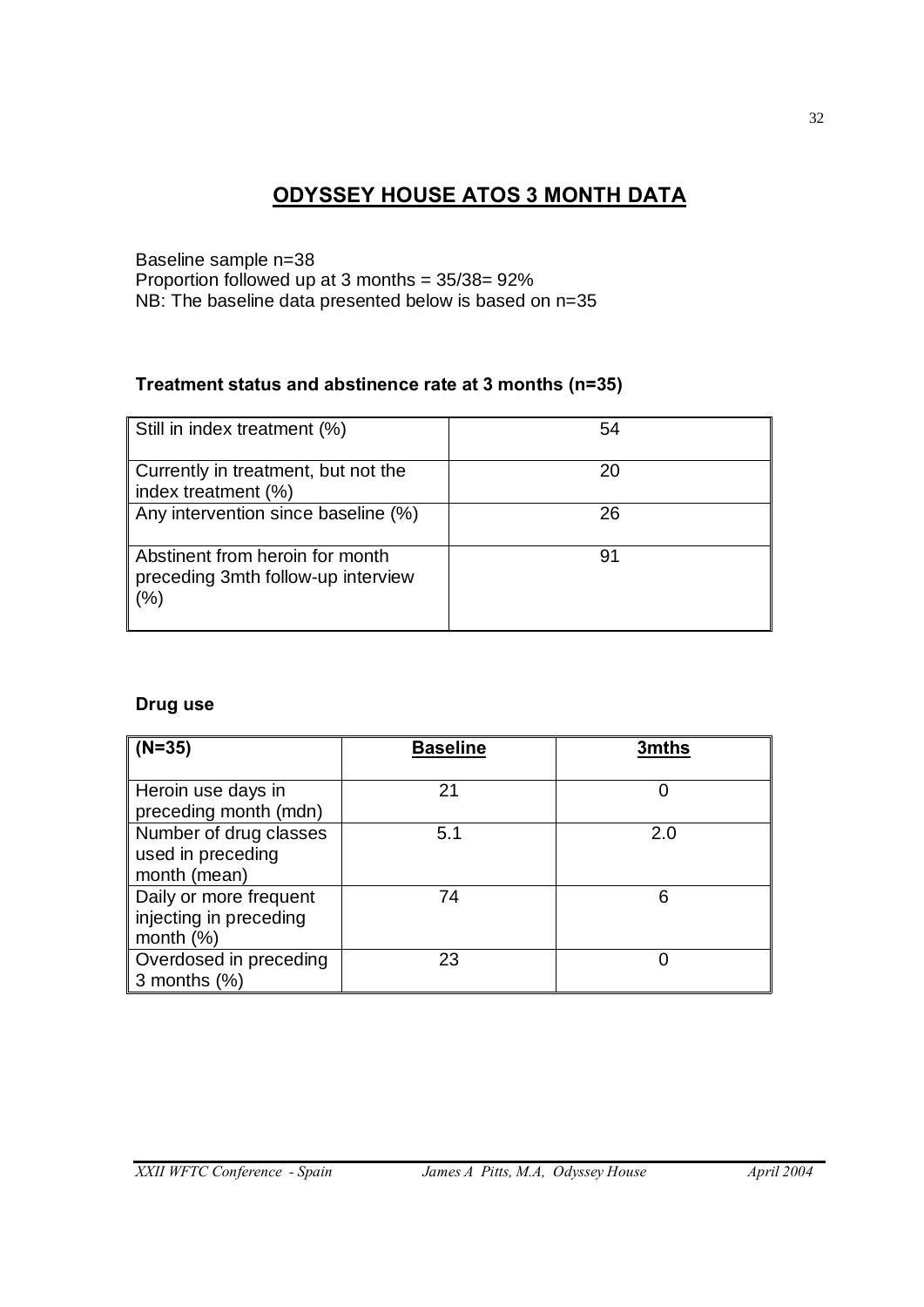# **Criminal activity**

| <b>Criminal activity in</b><br>preceding month | <b>Baseline</b> | 3mths |
|------------------------------------------------|-----------------|-------|
| $(N=35)$                                       |                 |       |
| Property crime                                 | 46              | 6     |
| <b>Drug Dealing</b>                            | 11              | 0     |
| Fraud                                          | 20              | 0     |
| Violent crime                                  | 9               | 0     |
| Any crime                                      | 51              | 6     |

# **Psychiatric distress**

| $(N=35)$                               | <b>Baseline</b> | 3mths |
|----------------------------------------|-----------------|-------|
| <b>Current Major Depression</b><br>(%) | 23              |       |
| SF-12 mental health<br>score (mean)*   | 31.4            | 41.4  |

# **Physical health**

| $(N=35)$                                         | <b>Baseline</b> | 3mths |
|--------------------------------------------------|-----------------|-------|
| SF-12 physical health<br>score (mean)*           | 43.9            | 51.3  |
| Current injection-related<br>health problems (%) | 89              |       |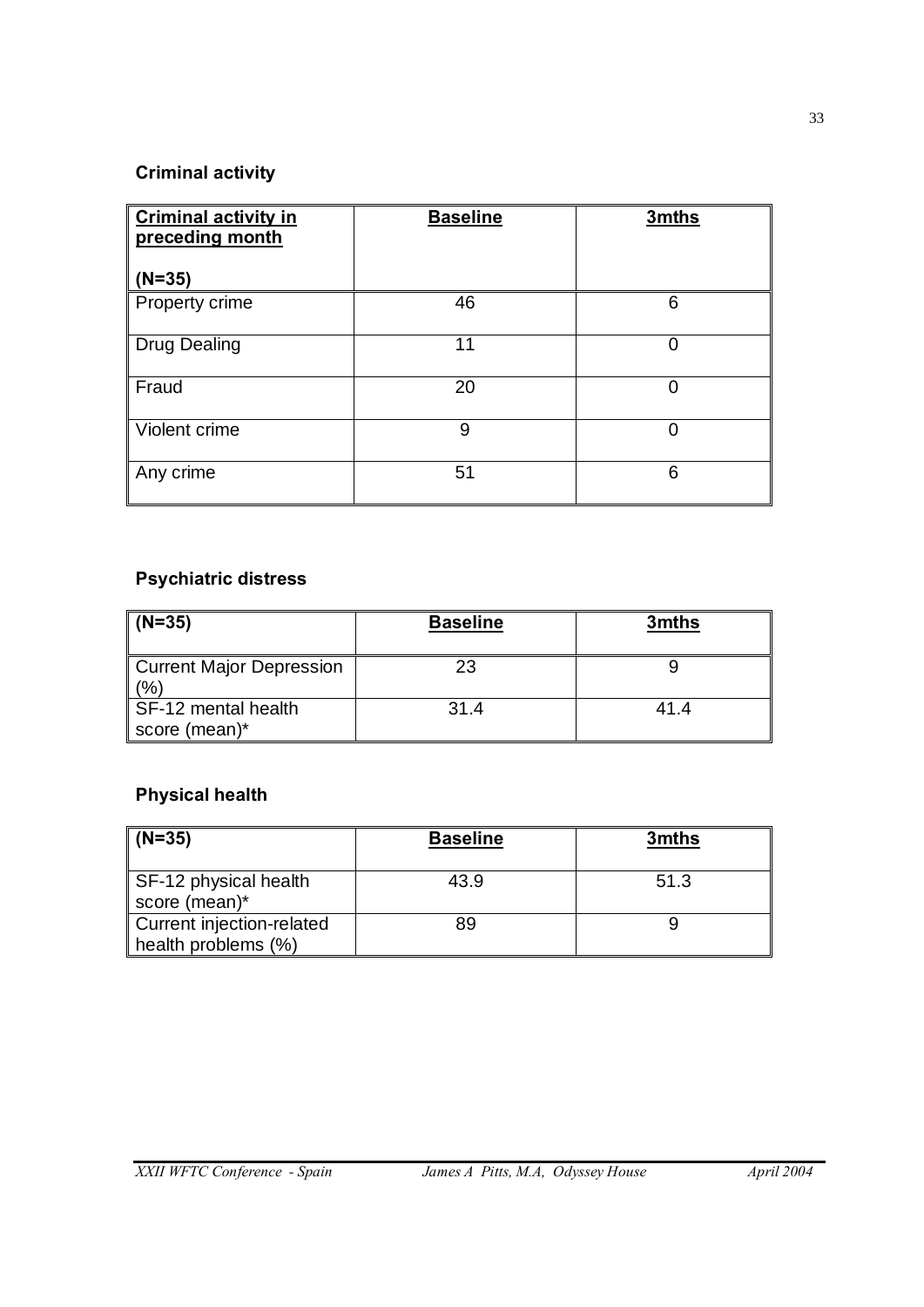# **ODYSSEY HOUSE ATOS 12-MONTH DATA**

Baseline sample n=38 Proportion followed up at 12 months = 30/38= 79% NB: The baseline data presented below is based on n=30

Treatment status and abstinence rate at 12 months (n=30)

| Still in index treatment (%)                                                  | N/A |
|-------------------------------------------------------------------------------|-----|
| Currently in treatment, but not the<br>index treatment (%)                    | 40  |
| Any intervention since baseline (%)                                           | 60  |
| Abstinent from heroin for month<br>preceding 12mth follow-up interview<br>(%) | 63  |

# **Drug use**

| $(N=30)$                                                         | <b>Baseline</b> | 12mths |
|------------------------------------------------------------------|-----------------|--------|
| Heroin use days in<br>preceding month (mdn)                      | 20.5            |        |
| Number of drug classes<br>used in preceding<br>month (mean)      | 4.8             | 3.1    |
| Daily or more frequent<br>injecting in preceding<br>month $(\%)$ | 77              | 3      |
| Overdosed in preceding<br>3 months $(\%)$                        | 20              |        |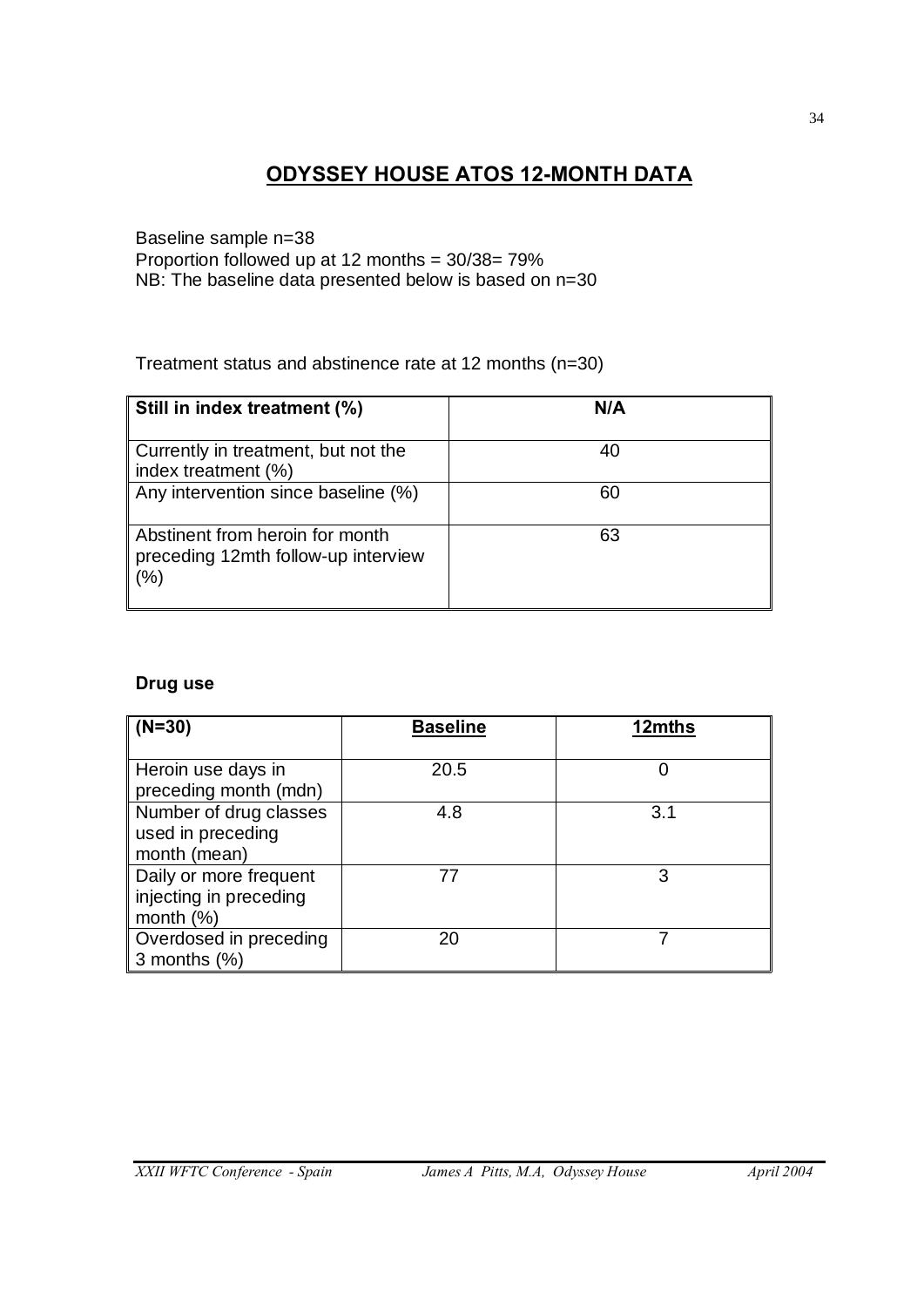# **Criminal activity**

| <b>Criminal activity in</b><br>preceding month | <b>Baseline</b> | 12mths |
|------------------------------------------------|-----------------|--------|
| $(N=30)$                                       |                 |        |
| Property crime                                 | 40              | 17     |
| <b>Drug Dealing</b>                            | 13              | 3      |
| Fraud                                          | 20              | 3      |
| Violent crime                                  | 3               | 0      |
| Any crime                                      | 47              | 17     |

# **Psychiatric distress**

| $(N=30)$                               | <b>Baseline</b> | 12mths |
|----------------------------------------|-----------------|--------|
| <b>Current Major Depression</b><br>(%) | 23              | 13     |
| SF-12 mental health<br>score (mean)*   | 32.0            | 37.9   |

# **Physical health**

| $(N=30)$                                         | <b>Baseline</b> | 12mths |
|--------------------------------------------------|-----------------|--------|
| SF-12 physical health<br>score (mean)*           | 41.9            | 51.6   |
| Current injection-related<br>health problems (%) |                 |        |

\* NB: Higher SF-12 scores are indicative of better health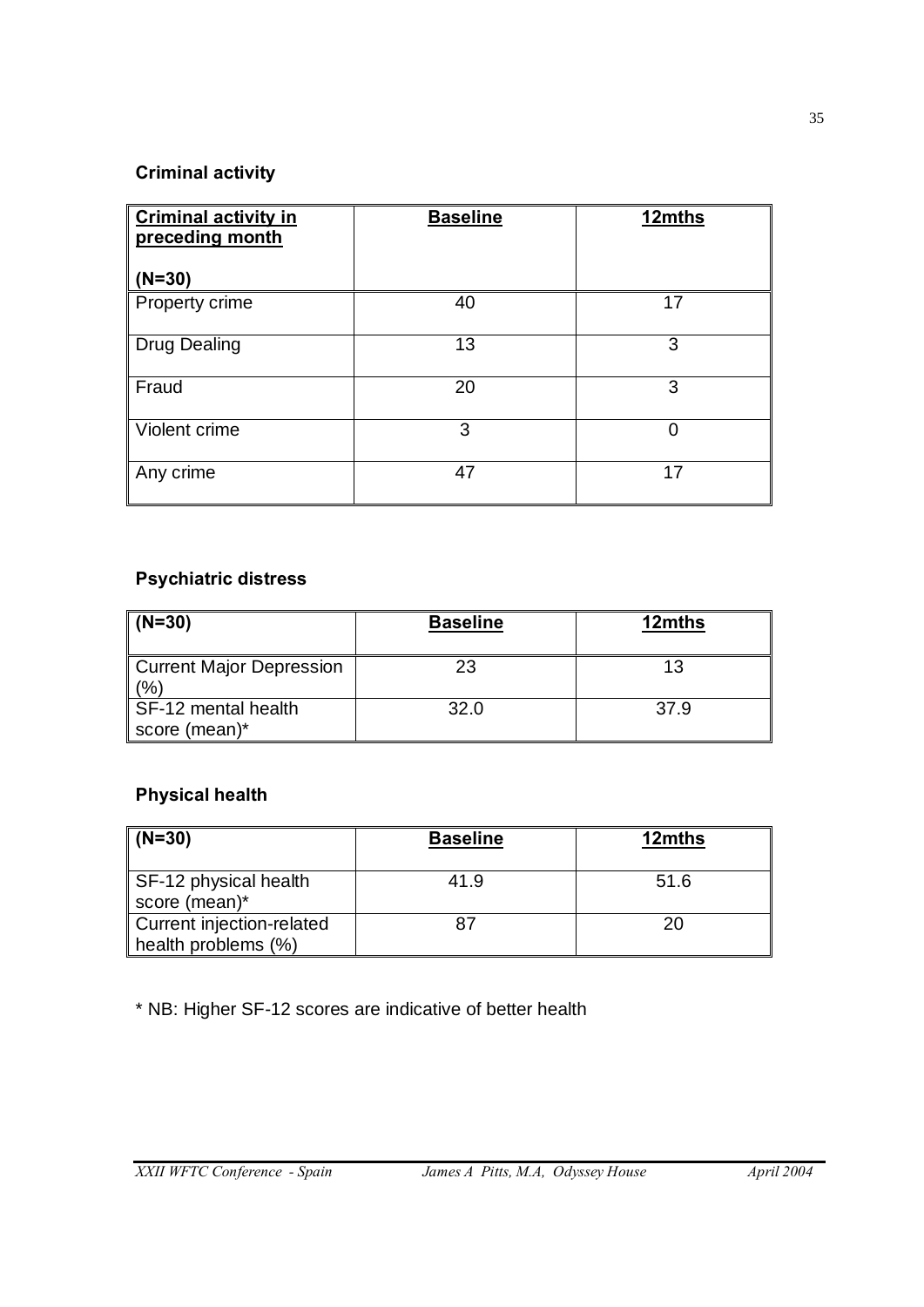#### **DISCUSSION :**

#### **ODYSSEY HOUSE SAMPLE AND ODYSSEY HOUSE ATOS SAMPLE AND RESULTS**

Demographic comparisons of the two samples were similar while the average age of the population has decreased since 1985. The age range has consistently been between 23-29 years of age over that period of time.

In both samples there were high levels of polydrug use. In the ATOS sample the participants exhibited greater levels of polydrug use than the MT and DTX groups, used more drug classes, and became intoxicated at a younger age. The ATOS Odyssey House samples mean age at  $1<sup>st</sup>$  intoxication was 13.1 years, which is consistent with previous Odyssey House surveys (Pitts, 2001).

In both samples rates of criminal activity remained steady but high. There was consistency between the samples relating to educational attainment, with the mean length of school education 10.1 years in the ATOS sample, which is consistent with the data from the Odyssey House sample, which showed a decline in educational attainment over the period 1985 to present.

Employment rates for both samples were relatively low, with almost half of both samples employed but whose rates of remuneration were low. In addition, both samples received income through government benefits and illegal activity. The Odyssey House sample showed an overall decline in intellectual functioning, with the FSIQ having fallen almost a standard deviation since 1985.

The Odyssey House ATOS sample also demonstrated high rates of at risk behaviour with 54% having ever overdosed on heroin and 37% in the last 12 months. This sample had higher incidences of previous treatment and high incidences of levels of depression (26%), PTSD (40%), ASPD (79%) and BPD (61%).

Despite the data from the 2 samples which show a profile of participants which has deteriorated over time to exhibit the worst of the three interventions examined through ATOS, the outcomes for the Odyssey House ATOS sample were impressive. From baseline levels there has been a steady improvement across all indices with declines in drug use, drug classes used, injecting behaviour, improvements in rates of non fatal overdoes, remarkable declines in criminal activity of all types, decreases in rates of depression, improved mental health rates and general health overall, and significant improvements in injection related health problems.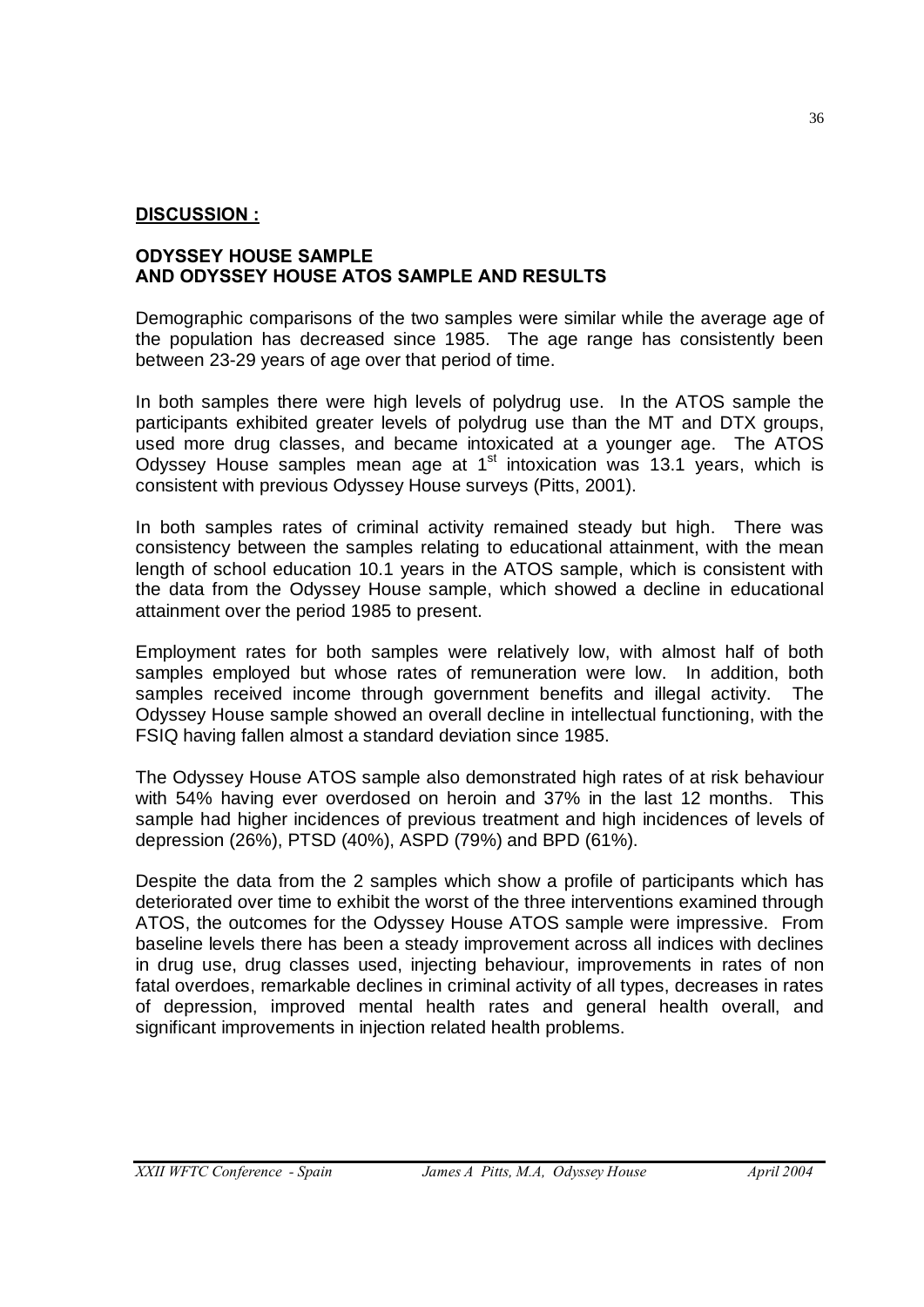#### **CONCLUSION**

Australia has the distinction of having a well co-ordinated national strategy to deal with its alcohol and other drugs problem. The strategy is underpinned by the concept of harm minimization/harm reduction, which is designed to reduce the adverse health, social, and economic consequences of drug use to the community and the individual without eliminating use necessarily. Increases in strategies to promote this concept, i.e. needle syringe programs and alternative pharmacotherapies has had beneficial effects. Consumer and self-help groups such as Narcotics Anonymous, New South Wales Users and AIDS Association (NUAA), and the Australian Intravenous Drug League (AIVDL) have had their genesis, or experienced tremendous rates of growth since the onset of the National Campaign Against Drug Abuse (NCADA) and National Drug Strategy. All of the above factors have impacted upon the drug using population, agencies designed to provide services to them, and their % market share +

Tertiary services such as Odyssey House McGrath Foundation have been impacted by NCADA/NDS and the aforementioned factors, somewhat paradoxically. NCADA/NDS has provided much needed funds to the states and territories, and more recently non-government organisations in particular, to offer a range of alcohol and other drugs services. Participants in therapeutic communities in general, and Odyssey House in particular, have deteriorated in their functioning within specific domains. This has been demonstrated robustly through the in-house data from Odyssey House, and reinforced through the baseline and follow up indices from the Australian Treatment Outcome Study.

Criminal convictions within the population are high, while educational attainment is relatively low. Intellectual functioning has declined and employment rates are poor. Patterns of drug use are more severe than in other modalities, as is age at first intoxification. Participants are starting their drug use younger and taking greater risks when doing so as evidenced by the rates of non-fatal overdoes within the Odyssey House ATOS sample. While the Odyssey House ATOS sample was a pure heroin using group, in-house data indicates a shift in drug using patterns to a younger group who are using amphetamines and marijuana increasingly, and heroin less. This factor has significance due to concerns about violence, aggression, and psychological functioning within this group (Hando and Hall, 1993). Greater levels of psychiatric distress and depression, as well as the prevalence of ASPD, BPD, and PTSD were all reported at higher rates of prevalence than other interventions within the ATOS. Despite these factors which prognosticate negatively for outcomes, the Odyssey House ATOS sample showed continuing rates of improvement across all indices at 3 and 12 months follow up!.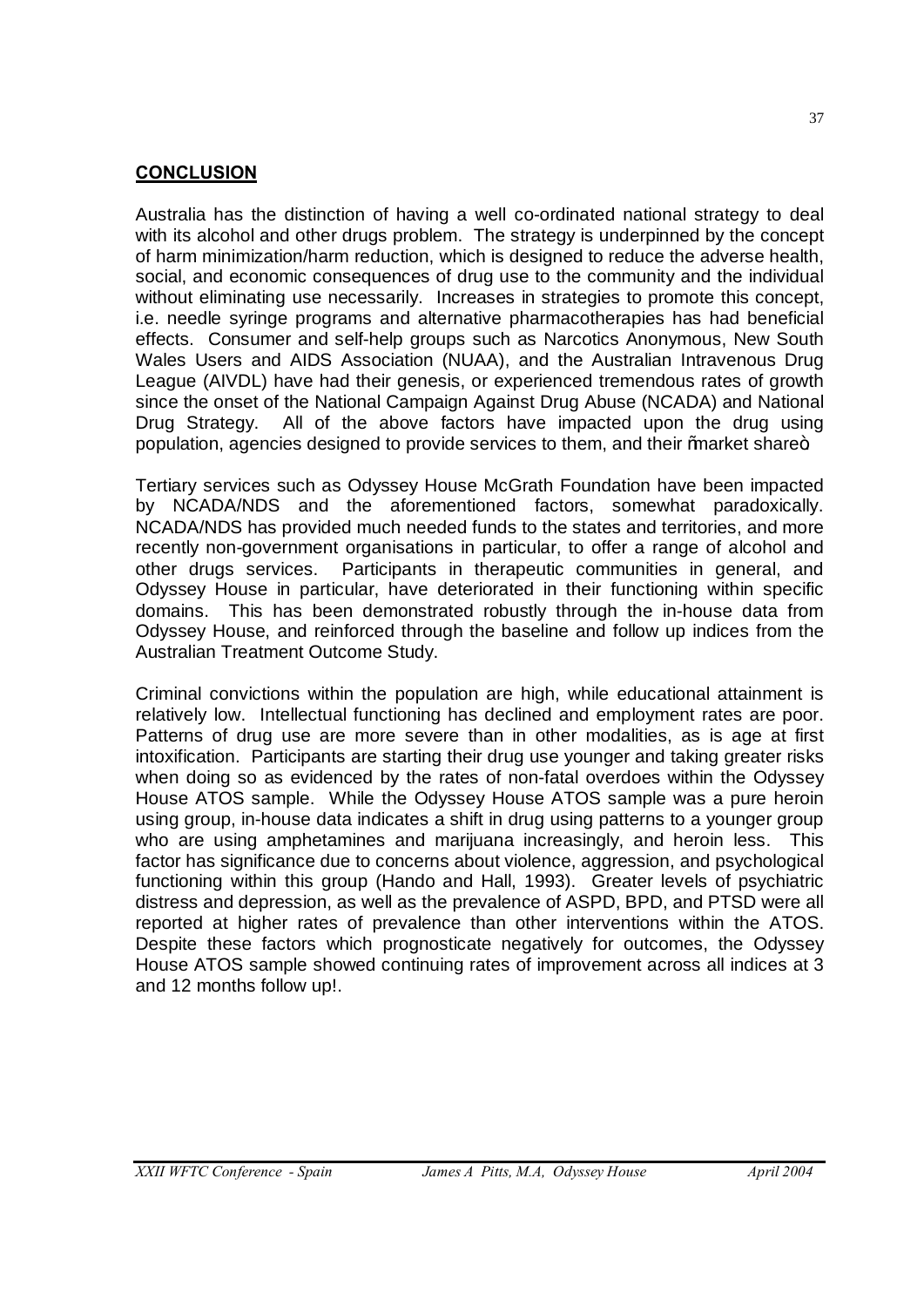This confirms the fact therapeutic communities in general, and Odyssey House in particular provide services to the most severely damaged of the clinical drug using population when compared to other modalities including alternative pharmacotherapies/methadone, and detoxification. Odyssey House participants have shown impressive rates of improvement across all indices in the ATOS study, despite the severe impairments of the participants.

In response to the apparent deterioration of client profiles at Odyssey House, we have made adjustments within the environment without adversely affecting the therapeutic community culture. Staff has taken a more % ands on+ role in the performance of daily procedures and overall supervision of resident activities than before. This had been done effectively while the therapeutic concept of self-help has been retained.

Greater emphasis upon earlier educational tuition in mathematics and English has taken place, while life skills training has been included. Educational activities are designed to support each individualcs vocational aspirations through training in computer skills, woodworking, clerical skills, food preparation, and Screenprinting as part of daily job training. In addition there is a specific job training seminar series, which focuses on matching skills with jobs, interviewing techniques and focused job search.

Our younger population has required greater recreational activities which includes participation in local sporting competitions and activities.

We have recognised the need to provide a range of services to meet the legitimate needs of our resident population. As a result we have established services to augment our therapeutic community, i.e. Detoxification, short term residential, Parents and Children<sup>o</sup>s program, and After Care.

In many cases these services were developed through our interaction with the corporate community who recognised the value of our services and supported them through substantial financial support.

The results of the ATOS vindicate the efficacy of the therapeutic community at Odyssey House. The severity of the problems experienced by this population is commensurate to the time they may need in treatment in order to make gains in a number of treatment domains. These gains have shown to be significant and have cost benefit and cost effectiveness ramifications. This is especially notable when it has been reported each resident in Odyssey House cost society on average \$185,000 in the year prior to their entry into treatment (Pitts, 2001).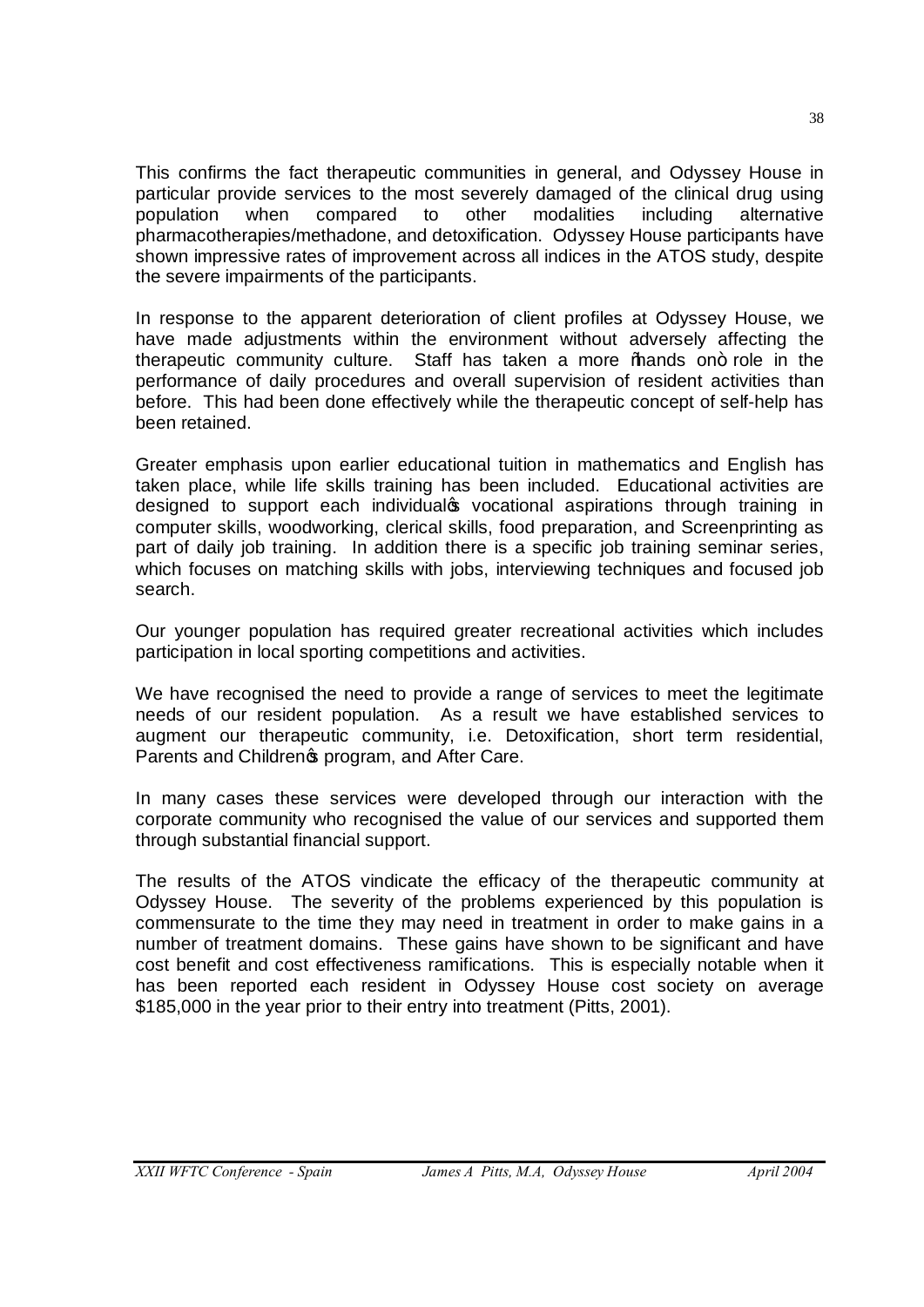The severity of the problems demonstrated in the RR group at Odyssey House has relevant resource implications. It needs to be recognized by Commonwealth and State governments, and their funding arms, the therapeutic community is an efficacious intervention which produces salient ‰videnced based+ outcomes. Therefore it is imperative resources are allocated to this intervention which assists it to continue to meet the multivariate clinical needs of this most difficult and challenging population!

Odyssey to population are those who have suffered the most severe adverse health, economic, and social consequences of their drug use. Therapeutic communities, like Odyssey House, cannot impact in any major manner on macro forces which support drug use in any community. Individual correlates of compulsive/intensive/dependent use of substances are well documented and recognized; a link to criminal activity; loss of employment and unemployability; deteriorated interpersonal relationships; and a focus on drug seeking and using activities and peers. The therapeutic community can assist an individual to process, deal with, and work through many of these issues in a safe environment, and promote the acquisition of more adaptive coping skills and strategies.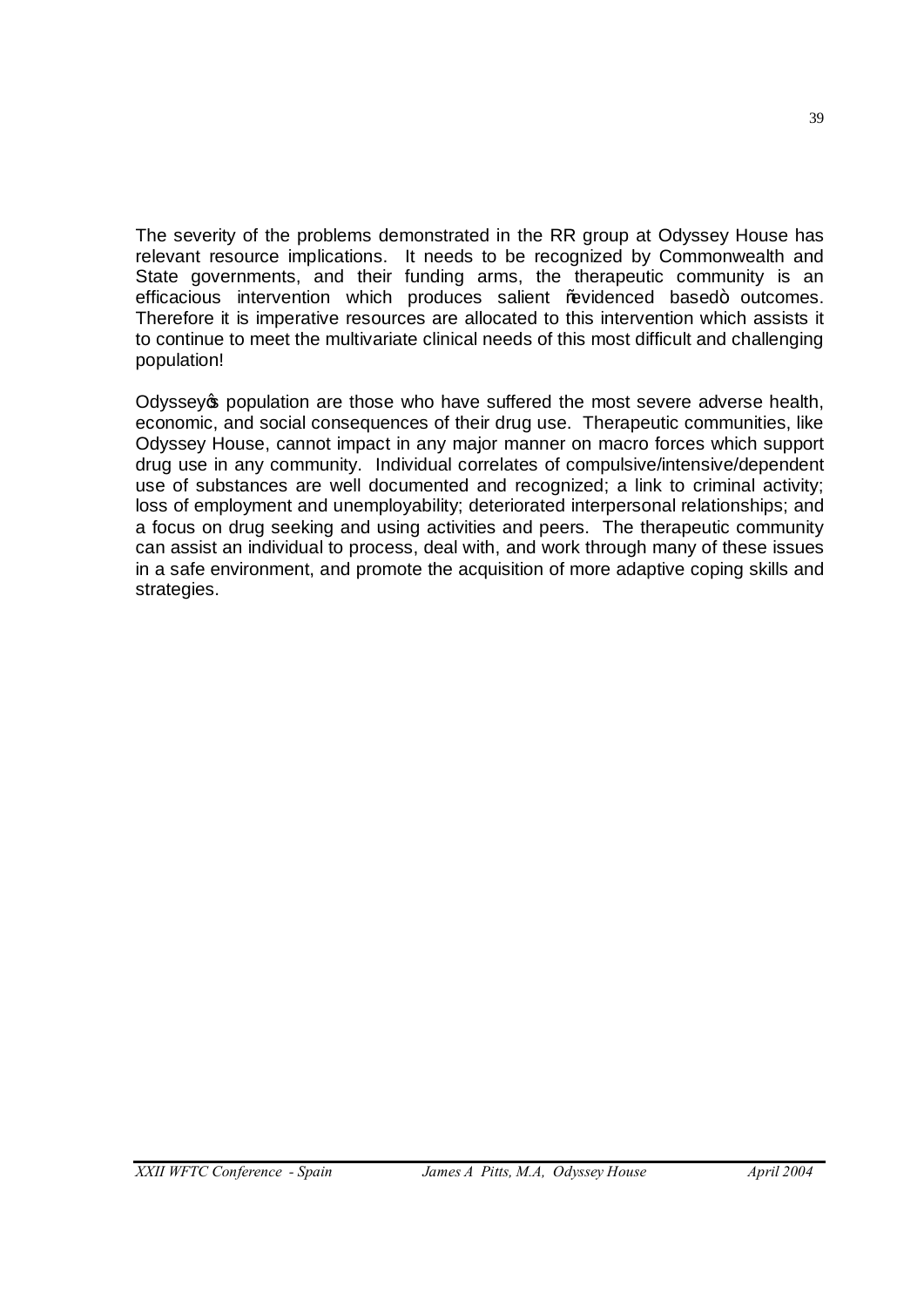# **REFERENCES**

- 1. American Psychiatric Association, 1994. Diagnostic and Statistical Manual, Fourth Edition.
- 2. Bammer, G., Battidon, L., Ward., J., Wilson, S., 2000. The impact on retention of expansion of an Australian public methadone program. Drug and Alcohol Dependence, vol 58 (2000), pp 173-180.
- 3. Cantor, D. 1999. Drug involvement among offender populations. In R.M. Bray and M.E. Marsden (Eds), Drug Use in Metropolitan America (pp 161-193). Thousand Oaks, Califirnia: Sage.
- 4. Capblehorn, J.M.R., Batey, R.G., 1992. Methadone Maintenance in Australia. Journal of Drug Issues, Vol 22, pp 661-678.
- 5. Castelani, B.; Wedgeworth, R.; Wooton, E.; Rugle, L. (1997), A Bi-Directional Theory of Addiction : Examining Coping and the Factors Related to Susbstance Relapse. Addictive Bahaviour, Vol. 22, pp. 139-144.
- 6. Commonwealth of Australia, Department of Health and Ageing, National Drug Strategy, 2001. Illicit Drug Diversion Initiative.
- 7. Commonwealth of Australia, Department of Health and Ageing, 2004 *M*ahe National Drug Strategy . Australia c Integrated Framework, 2004-2009.
- 8. Connexions, 1992. Dual Diagnosis. September/October. Centre for Education and Information on Drugs and Alcohol.
- 9. Cox, B.J., Norton, G.R., Swinson, R.P., and Endler, N.S., 1990. Substance Abuse and Panic Related Anxiety: A Critical Review. Behaviour Research and Therapy, vol. 26, no.5. pp. 385-393.
- 10.De Leon, G., 1988. Therapeutic Communities: Psychopathology and substance abuse : Final report of project activities (Project No. ROI-DA-03860). Rockville, Maryland: National Institute on Drug abuse.
- 11.DeMoja, C.A., 1990. Anxiety and Depression in Drug Users and Abusers. Journal of Social Behaviour and Personality , vol. 5., pp. 733-736.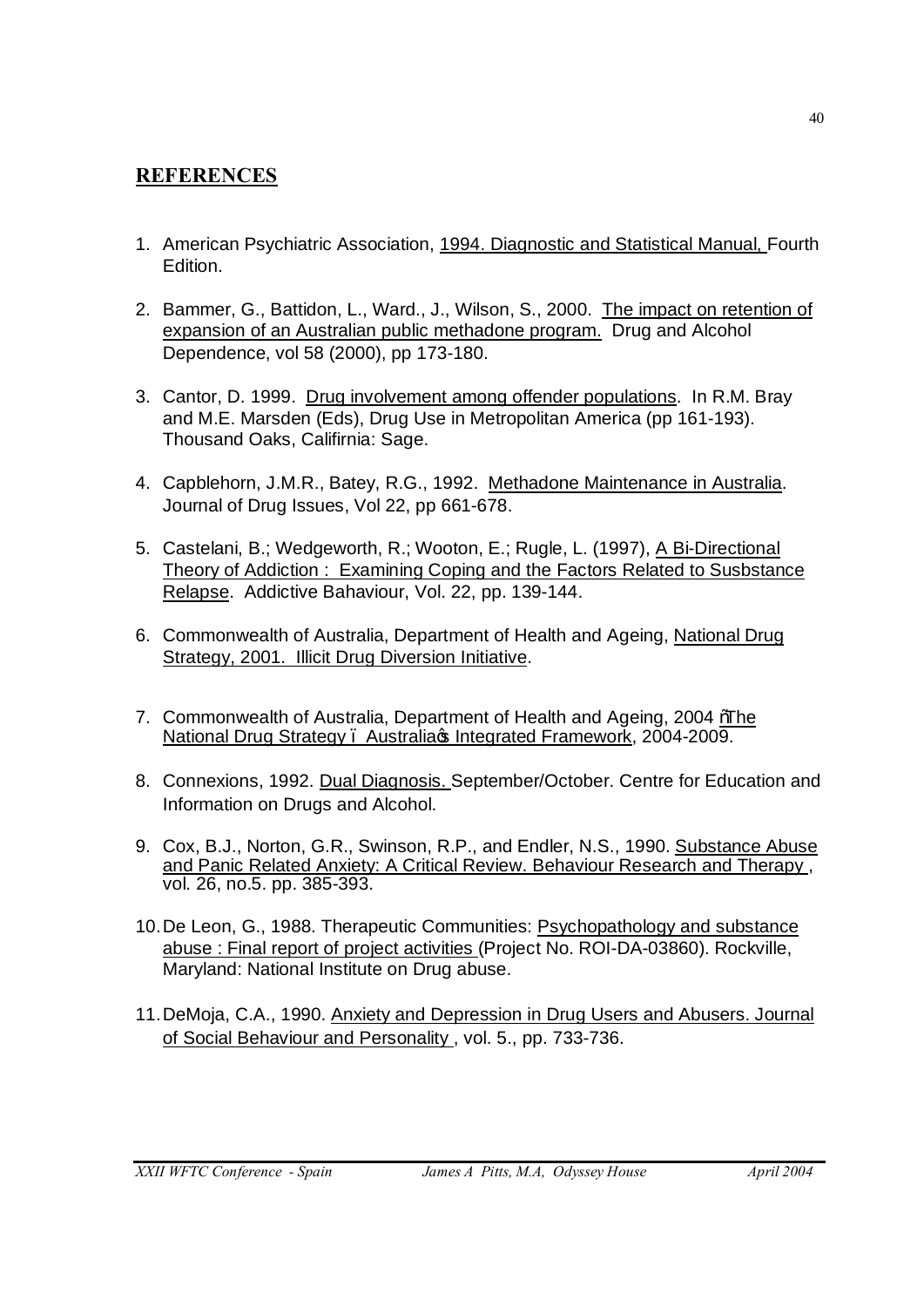- 12. Dinwiddie, S.H., Reich, T., and Cloninger, C.R., 1992. Psychiatric co-morbidity and suicidality among intravenous drug users. Journal of Clinical Psychiatry, vol 53., pp. 364-368.
- 13.Dowling, G.P., 1990. Human Deaths and Toxic Reactions Attributed to 3. 4 NMMA and MDEA In: Ecstasy : The Clinical. Pharmacological. and Neurotoxiological Effects of the Drugs.3. 4 - MDMA. Peroutka, S.J. (Ed), pp. 63- 75. Kluwer, Dordrecht.
- 14.Drake and Wallet 1989, "substance abuse among the chronically mentally ill" Hospital and Community Psychiatry, vol. 40, no. 10, pp. 1041-1046.
- 15.Drake, R., Osher, F., Noordsky, D., Hurlbut, S., Teague, G., and Beaudett, M., 1990. Diamosis of alcohol Use Disorders on Schizophrenia. Schizophrenia Bulletin, vol. 16, pp. 57-67.
- 16.Drake, R., Osher, F. and Wallace, M., 1991. Homelessness and dual diagnosis. American Psychologist, vol. 46, pp. 1149-1156.
- 17.Drake, R., and Wallace, M., 1989. Alcohol use and abuse in schizophrenia: prospective community study- Journal of Nervous and Mental Disease, vol. 177, pp. 408-414.
- 18.Drake, R., and Wallace M., 1989. Substance abuse among the chronically mentally ill. Hospital and Community Psychiatry, vol 40, no. 10, pp. 1041. 1047.
- 19.El. Guebaly, N. 1990. Substance abuse and mental disorders : The dual diagnosis concept. Canadian Journal of Psychiatry, Vol. 35, April, pp. 261-267.
- 20.Goosensen Eland, A., van de Goor, I., Gametsen, H., and Schudel, J., 1997. Screening for psychopathology in the clinical practice. Journal of Substance Abuse Treatment, 14, pp 585-591.
- 21. Gordon, A.N., 1990. "dual disorder in treatment settings: A survey of the literature . Unpublished manuscript.
- 22.Hall, W., 1996. What have population surveys revealed about substance use disorders and their co-morbidity with other mental disorders? Drug and Alcohol Review, vol. 15, pp. 157-170.
- 23.Hall, W., Hando, J., Darke, S., and Ross J., 1996. Psychological Morbidity and Route of Administration among Amphetamine Users in Sydney. Australia. Addiction, vol. 91, no.1, pp. 81 -87.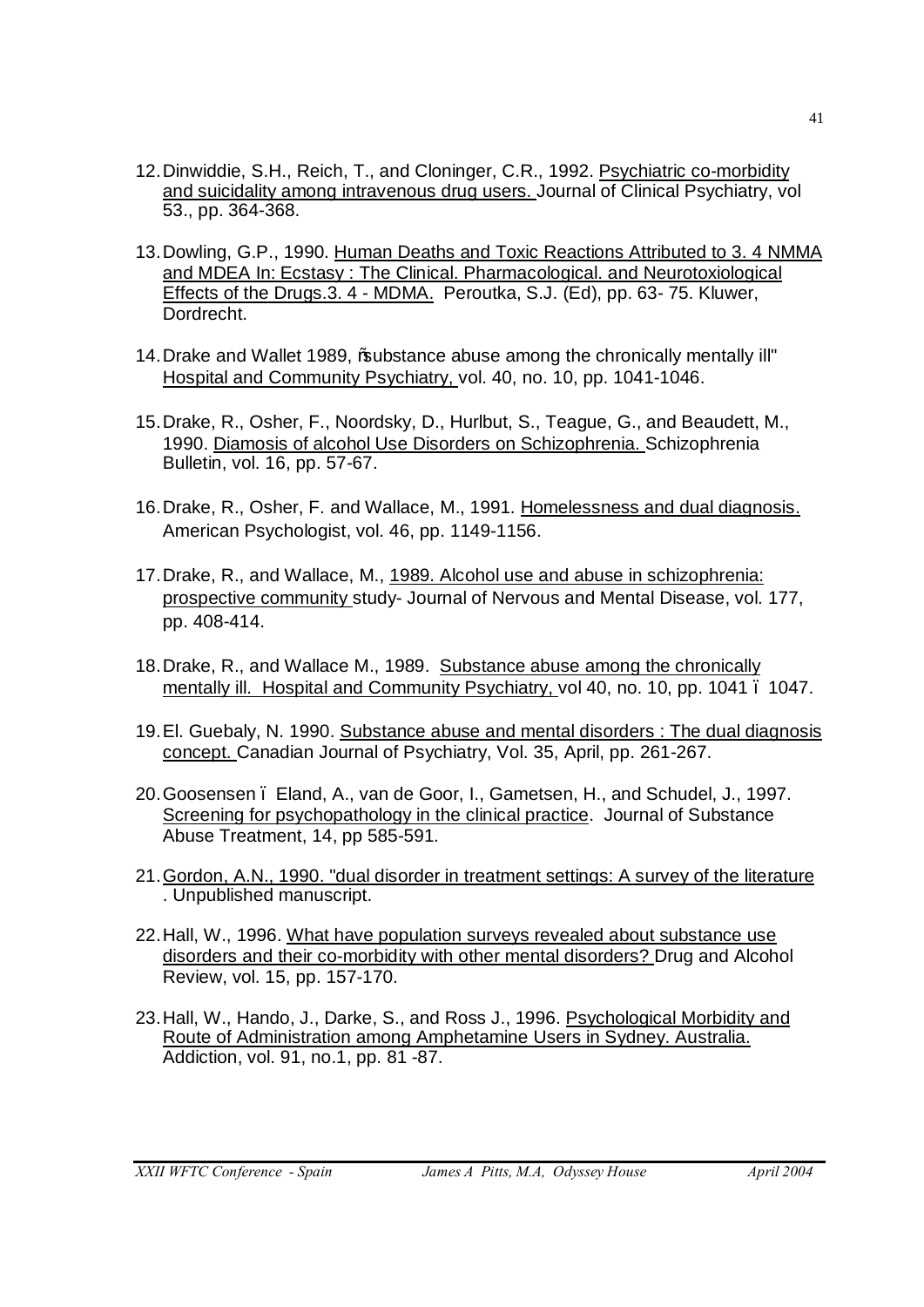- 24.Heath Outcomes International Pty Ltd in association with The Centre For HIV Epidemiological and Clinical Research and Professor Drummond Michael, Centre of Health Economics, York University, 2002. Return of Investment in Needle and Syringe Programs in Australia. Summary Report. Commonwealth Department of Health and Ageing.
- 25.Hubbard, R.L., Marsden, M.E., Rochal, J.V., Harwood, H.J., Cavanaugh, E.R., and Tritzburgh., H.M., 1989. Drug abuse treatment: a national study of effectiveness. Chapel Hill, North Carolina : University of North Carolina Press.
- 26.Hermalin, J., Steer, R., Platt, J., Metzger, P. Risk characteristics Associated with Chronic Unemployment in Methadone Clients. 1990. Drug and Alcohol Dependence, Vol 26, pp 117-125.
- 27.Kaufman, E., 1985. Family systems and Family therapy of Substance Abuse: an Overview of Two Decades of Research and Clinical Experience. The International Journal of the Addictions, vol. 20, no's. 6 and 7, pp. 897-916.
- 28.Khantzian, E.J. and Treece, C., 1985. Psychiatric Diagnosis of Narcotic Addicts. Archives of General Psychiatry, vol. 42, pp. 1067-1071.
- 29.Kline, J., Harris, M., Bebout, R., and Drake R., 1991. Contrasting integrated and linkage models of treatment for homeless, dually diagnosed adults. Dual Diagnosis of Major Mental Illness and substance Disorder. New Directions for Mental Health Services, vol. 50. San Francisco, California: Fossey - Bass.
- 30.Krivanek, F., 1988. Addictions, Allen and Unwin, publishers.
- 31.Kosten, T.R. Rousanville, B.J., and Kleber, H.D., 1983. Relationships of Depression to Psychosocial Stressors in Heroin Addicts. Journal of Nervous and Mental Disease, vol. 171., no.2., pp. 97-103.
- 32.Kushner, M.G., Sher, K.J., and Beitman,. B.D. The Relationship Between Alcohol Problems and Anxiety Disorders. American Journal of Psychiatry, vol. 147, no.6. pp. 685-695.
- 33.Law, M.G., Lynskey, M., Ross, F., and Hall. W. 2001. Back Projection Estimates of the Number of Dependent Heroin Users in Australia. Addiction (2001) vol 96, pp 433-443.
- 34.McClelland, A.T., Luborsky, L., Woody, G.E., O'Brien, C.P., and Druley, K.A., 1983. Predicting response to alcohol and drug treatment: Role of psychiatric severity . Archives of General Psychiatry, vol. 40, pp. 620-625.
- 35.McClelland, A.T., 1983. Patient Characteristics associated with outcome. In J.R. Cooper, F. Altman, B.S. Brown. And D Czechowitz (Eds). Research on the

42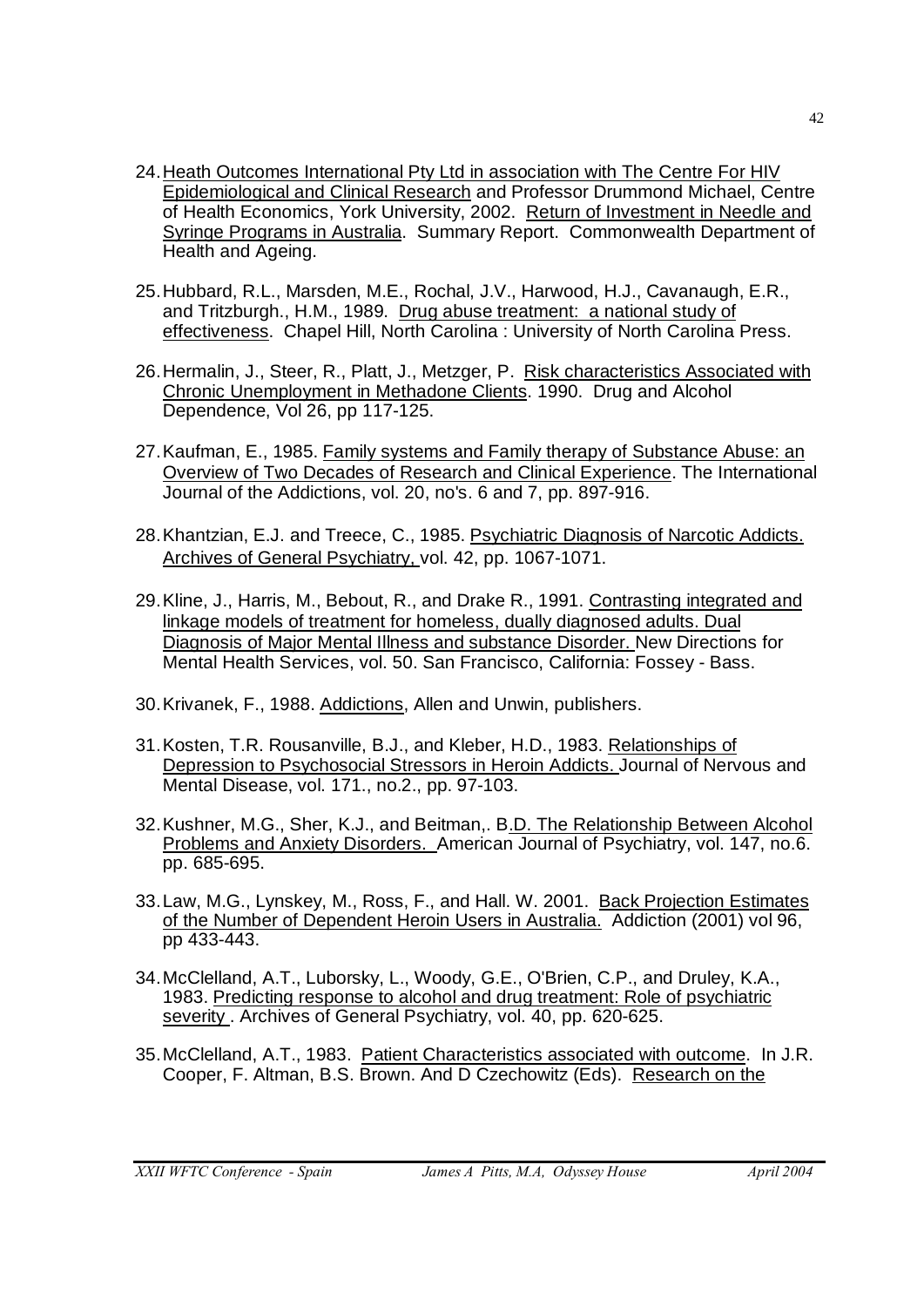treatment of Narcotic addiction : State of the Art (pp 500-529). Rockville Maryland. National Institute of Drug Abuse.

- 36.Minkoff, K., 1989. An integrated treatment model for dual diagnosis of psychosis and addiction. Hospital and Community Psychiatry, vol. 40, no.10, pp. 1031-1-36.
- 37.Minkoff, K., 1991. Program components of a comprehensive integrated care system for seriously mentally ill patients with substance disorders. Dual Diagnosis of Major Mental Illness and Substance Disorders . New Directions for Mental Health Disorders, vol. 50. San Francisco, California: Jossey - Bass.
- 38.National Illicit Drug Reporting System, 1999. National Drug and Alcohol Research Center.
- 39.Osher, F., and Kofoed, 1989. Treatment of patients with psychiatric and psychoactive substance abuse disorders. Hospital and Community Psychiatry, vol. 40, no. 10, pp. 1025-1030.
- 40.Pepper, B., and Ryglewig, J., 1984; The young adult chronic patient: A new focus. In J. Talbott (Ed.), The Chronic Mental Patient: Five Years Later. New York. Grune and Stratton.
- 41.Pitts, J.A., 1992. The Relationship Between Treatment Outcome and Time in Treatment. Paper presented at the 14<sup>th</sup> World Federation of Therapeutic Communities, Montreal, Quebec, Canada.
- 42.Pitts, J.A., Possible Contributing Factors To The Deterioration of Client Profiles at a Therapeutic Community - Odyssey House, New South Wales. Paper presented at the 20<sup>th</sup> World Federation of Therapeutic Communities Conference, September 10- 1 3, 1996, Anychor Palace, St. Petersburg, Russia.
- 43.Pitts, J. 1999. Unpublished Survey.
- 44. Pits, J, 2002. % Cost Benefits of Therapeutic Community Programming+ Presentation to the Australian Professional Society of Alcohol and Other Drugs Conference, Wesley Centre, Sydney, New South Wales
- 45.Post, R.M., 1975. Cocaine Psychosis: a Continuum Model, American Journal of Psychiatry, vol. 132, pp. 225-231.
- 46.Reis, R., 1992. Social, parallel, and integrated models of dual diagnosis treatment. Journal of Health Case for the Poor and Undeserved. Vol 3, no. 1, pp 173-181.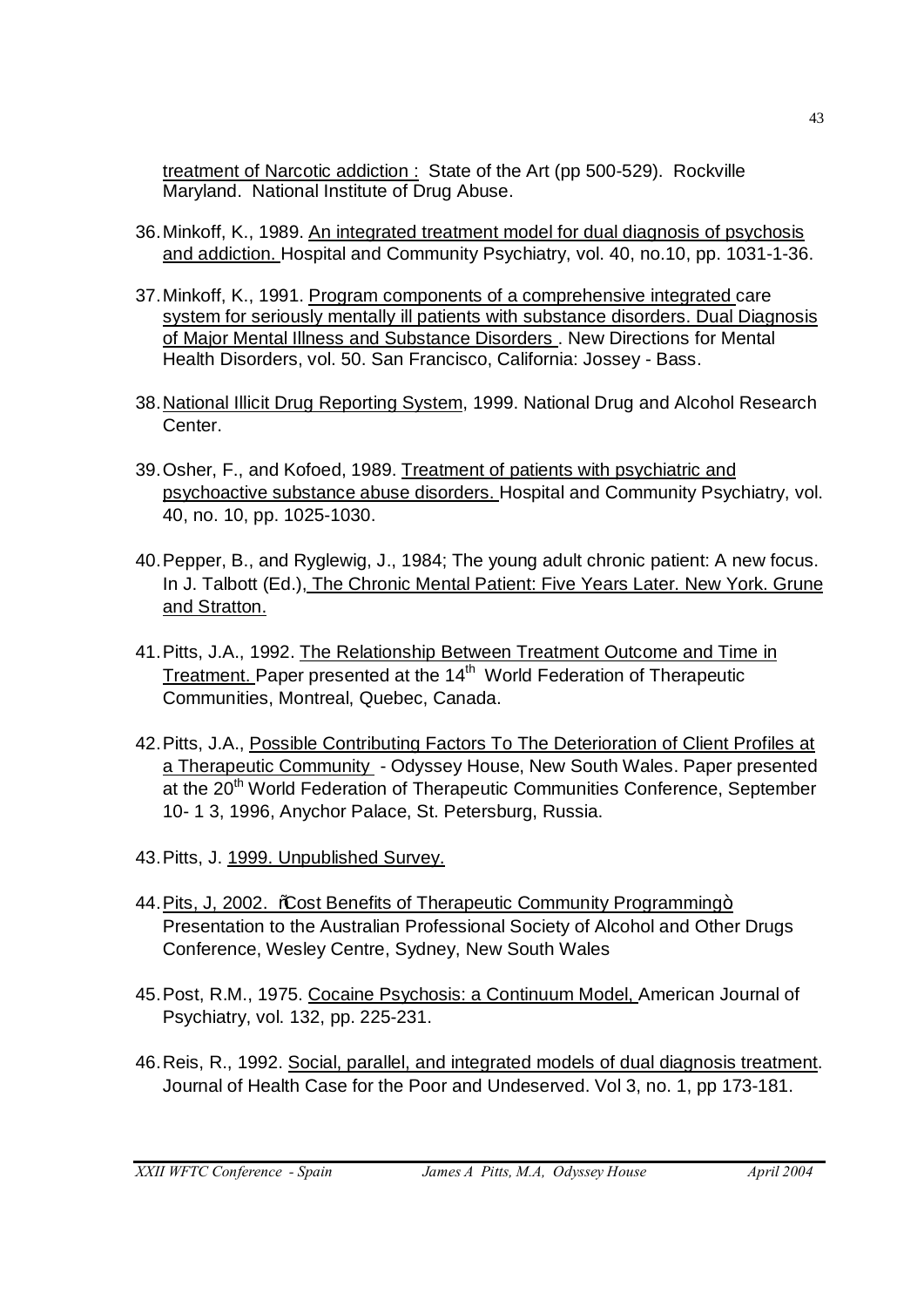- 47.Ridgely, S. Goldman, H., and Talbot, J., Chronic mentally ill young adults with substance abuse problems: A review of relevant literature and creation of a research agenda. Baltimore: University of Maryland.
- 48.Ridgely, M., Goldman, H., and Willenberg, M., 1990. Barriers to the care of persons with dual diagnosis : Organisational and financing issues. Schizophrenia Bulletin, vol. 16, no. 1, pg. 125.
- 49.Ridgely, M.S., 1991. Creating integrated programs for severely mentally ill persons with substance disorders, Dual diagnosis of major mental illness and substance disorder . New Directions for Mental Health Services, vol. 50. San Francisco, California: Jossey - Bass.
- 50.Ross H.E., Glaser, F.B., and Germanson, T., 1988. The Prevalence of psychiatric disorders in patients with alcohol and other drug problems. Archives of General Psychiatry, Vol. 45, pp. 1023-1031.
- 51.Ross, J., Teeson, M., Parke, S., Lynskey, M., Hetherington, K., Mills, K., Williamson, A. and Fairburn, S. 2002. Characteristics of heroin users entering three treatment modalities in New South Wales : Baseline findings from the Australian Treatment Outcome Study (ATOS). National Drug and Alcohol Research Centre Technical Report Number 139.
- 52.Rousanville, B.J., and Kleber, H.D., 1986. Psychiatric Disorders in Opiate Addicts : Preliminary findings on the course and integration with program type. In R.E. Meyer (Ed.), Psychopathology and Addictive Disorders, pp. 140-168, New York, Guilford.
- 53.Rousanville, B.J., Kosten, T.R., Weismann, M.W., Prusoff, B., Pauls, D., Anton, S.F., and Merikangas, K., 1991. Psychiatric Disorders in Relatives of Probands with Opiate Addiction. Archives of General Psychiatry, vol. 48, pp. 32-42.
- 54.Rounsanville, B.J. Weisman, M.M., Rosenberger, P.H., 1979. Detecting Depressive Disorders in Drug Abusers: A Comparison of Screening Instruments. Journal of Affective Disorders, vol. I., pp. 225-267.
- 55.Rounsanville, B.J., Weisman, M.M., Wilber, C.H., Kleber, H.D., 1982. Pathways to Opiate Addiction: An Evaluation of Differing Antecedents, vol. 141, pp. 437- 446, British Journal of Psychiatry.

44